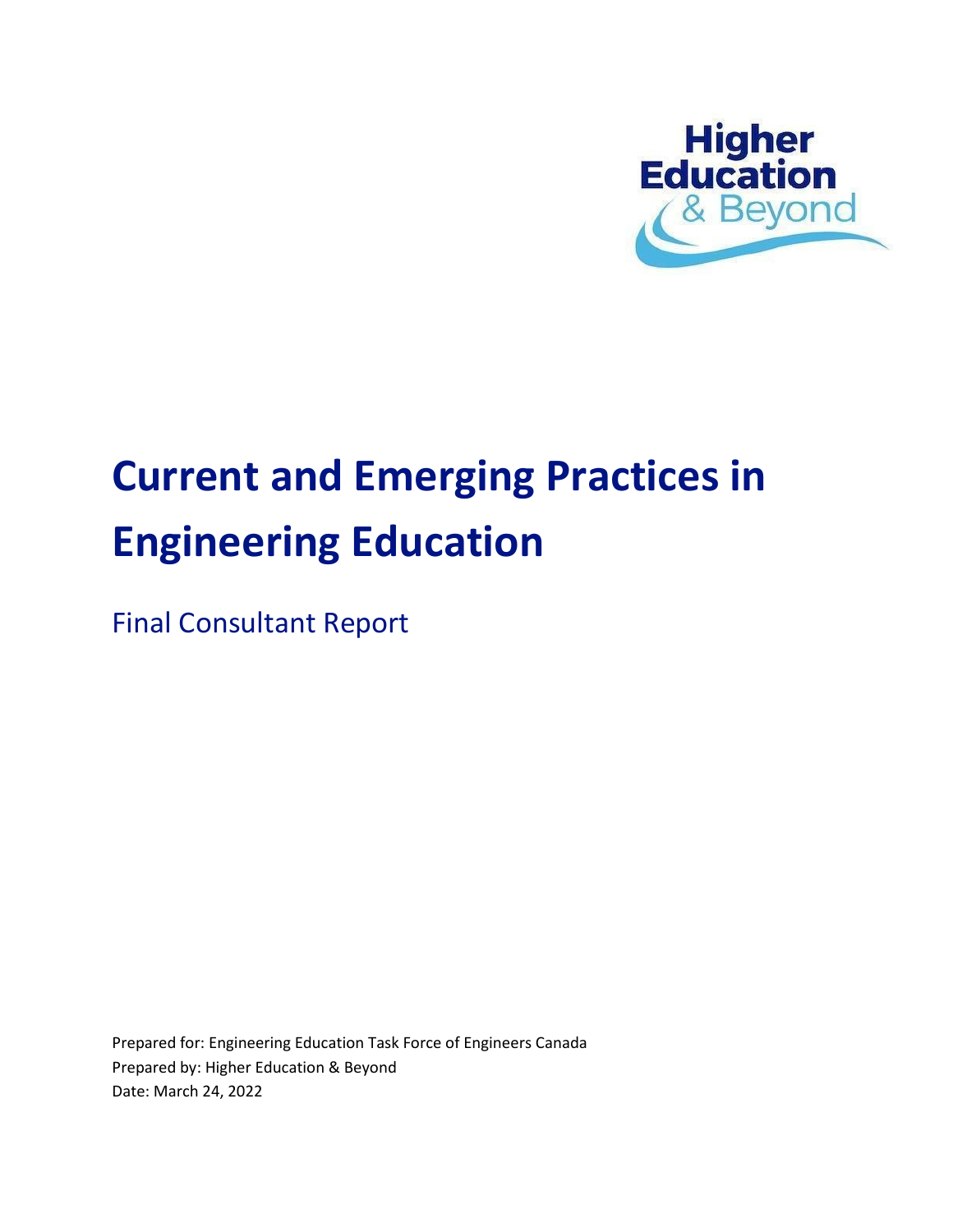# <span id="page-1-0"></span>**Executive Summary**

Engineering regulators have asked Engineers Canada to undertake a strategic priority to *[Investigate and](https://engineerscanada.ca/about/governance/a-vision-for-collaboration#1x1)  [validate the purpose and scope of accreditation](https://engineerscanada.ca/about/governance/a-vision-for-collaboration#1x1)*. The goal of this priority is to understand the perspectives of stakeholders, confirm requirements, and propose a path forward that will meet the needs of regulators while keeping current with the realities of engineering education.

In support of this strategic priority, the following report provides a synthesis of current and emergent practices in engineering education within Canada and internationally. The report was guided by discussions of the Engineering Education Task Force, and a full-day *Engineering Education in Canada Workshop* that was held on January 17, 2022 with regulators and educators and co-hosted by Engineers Canada and Engineering Deans Canada.

To identify current engineering education trends in Canada, an environmental scan was completed of engineering education research and practices using the proceedings from 2020 and 2021 Canadian Engineering Education Association - Association canadienne de l'éducation en génie (CEEA-ACEG) conferences. Twenty-seven topics were identified in the scan, which ultimately led to the discovery of three main trends occurring in engineering education in Canada, and 8 representative topics:

#### I. **Flexible and Assessed Pathways:**

- 1. Realizing new pathways into engineering;
- 2. Competency-based assessment; and
- 3. Micro-credentials

#### **II. Open and Inclusive Culture**

- 4. Equity, diversity, and inclusion (EDI);
- 5. Indigenization and decolonization; and
- 6. Well-being and whole student

#### III. **Student-Centered Engineering Education:**

- 7. Integrating behavioural and technical skills;
- 8. Experiential learning; and
- 9. Project/Problem-Based Learning, as well as gamified education and flipped delivery

In addition to this scan, eleven artifacts that focused on the future of engineering education were reviewed. These included reports, papers, and statements by institutions or engineering dean's associations written between 2018 and 2022. These artifacts largely echoed the findings of the CEEA-ACEG scan, with an emphasis on problem and project-based learning to address real-world challenges, integration of empathy, the inclusion of industry-connected experiences, diverse teams, and interdisciplinary experiences. Online and remote teaching were also noted as likely to continue once the current COVID-19 pandemic is over. Additional topics arose in the future of engineering education reports that were not discussed as prominently in the CEEA-ACEG scan, including: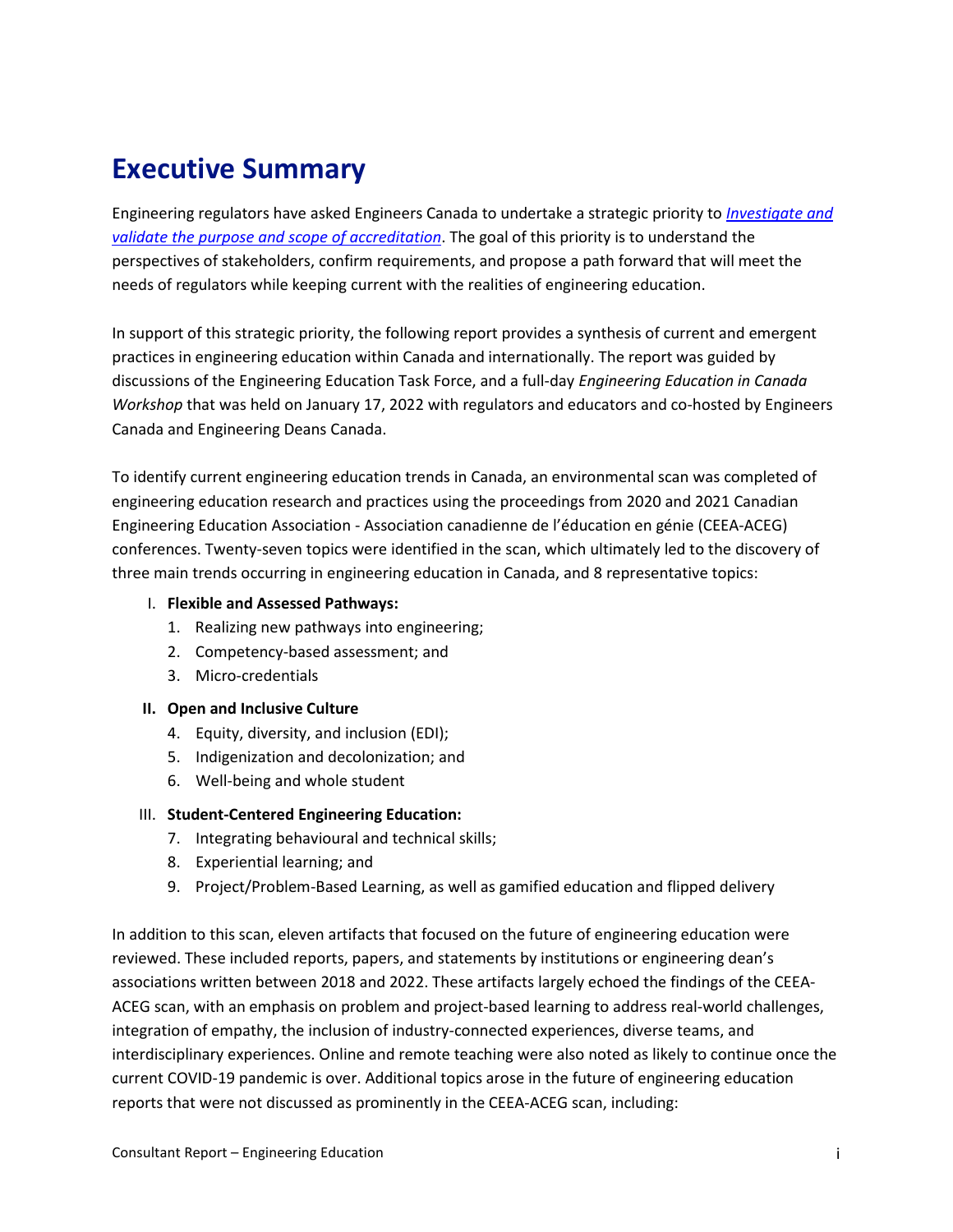- 1) flexibility and modularity of engineering programs organized into blocks of learning;
- 2) personalized education;
- 3) oral exams;
- 4) shifts in the sources of global engineering education leadership; and
- 5) the continued emergence of new specializations.

The questions that arise from these emergent practices for consideration by the Engineering Education Task Force, Steering Committee and other stakeholders following this consultant report are:

- 1) Where are these identified current and emergent engineering education practices most likely to stretch the current accreditation system's design or be restricted by its current design?
- 2) What are the implications and considerations? and
- 3) What is occurring in the engineering education ecosystem that provides further context for these trends and considerations for the strategic priority?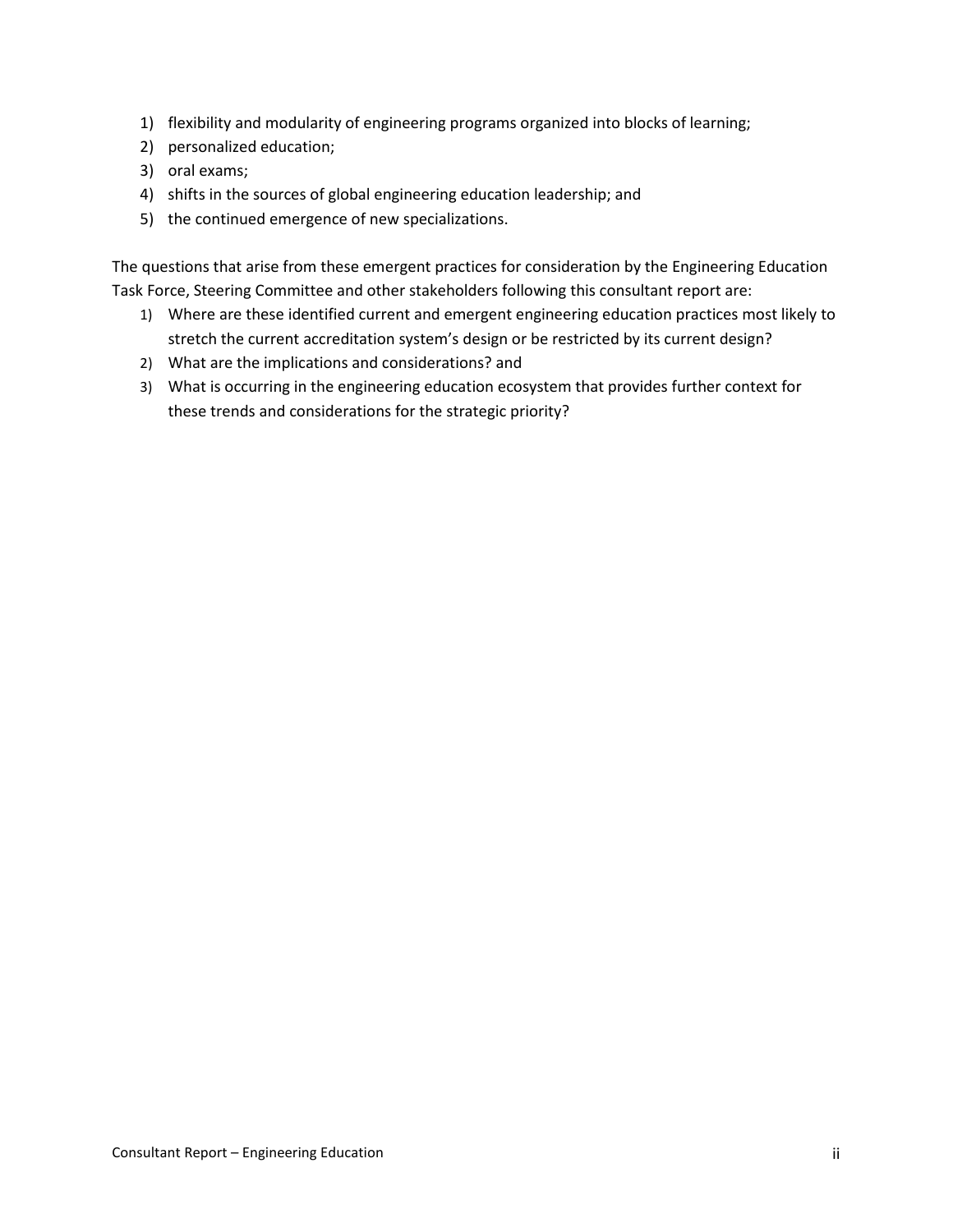# <span id="page-3-0"></span>**Table of Contents**

| <b>Executive Summary</b>                                                                                        | Ť   |
|-----------------------------------------------------------------------------------------------------------------|-----|
| <b>Table of Contents</b>                                                                                        | iii |
| Introduction                                                                                                    | 1   |
| Purpose                                                                                                         | 1   |
| Context of Engineering Education at the Time of this Report                                                     | 1   |
| Methodology                                                                                                     | 3   |
| <b>Engineering Education Task Force</b>                                                                         | 3   |
| Engineering Education in Canada Workshop                                                                        | 3   |
| Scan of CEEA-ACEG Proceedings                                                                                   | 3   |
| Review of International Future of Engineering Education Reports, Papers, and Institutional<br><b>Statements</b> | 4   |
| <b>Focused Descriptions of Specific Topics</b>                                                                  | 4   |
| Current and Emerging Trends in Engineering Education                                                            | 6   |
| <b>Identified Topic areas</b>                                                                                   | 6   |
| Table 1: Identified Current and Emerging Practices (CEEA-ACEG proceedings)                                      | 6   |
| Highlights From International Future of Engineering Education Reports                                           | 7   |
| Trend 1. Flexible and Assessed Pathways                                                                         | 9   |
| 1. Realizing Flexible Entry and Bridging Pathways for Students                                                  | 9   |
| 2. Competency-Based Assessment                                                                                  | 10  |
| 3. Micro-credentials                                                                                            | 11  |
| Trend 2. Open and Inclusive Culture                                                                             | 12  |
| 4. Equity, Diversity, and Inclusion                                                                             | 13  |
| Table 2: Definitions of EDI                                                                                     | 14  |
| 5. Indigenization                                                                                               | 17  |
| 6. Well-being and Whole Student                                                                                 | 19  |
| Trend 3. Student-Centered Engagement with Complex Problems                                                      | 20  |
| 7. Integrating behavioural and technical skills                                                                 | 22  |
| 8. Experiential learning                                                                                        | 22  |
| 9. Problem/Project Based Learning                                                                               | 23  |
| Conclusion                                                                                                      | 24  |
| About the Consultants: Higher Education and Beyond                                                              | 25  |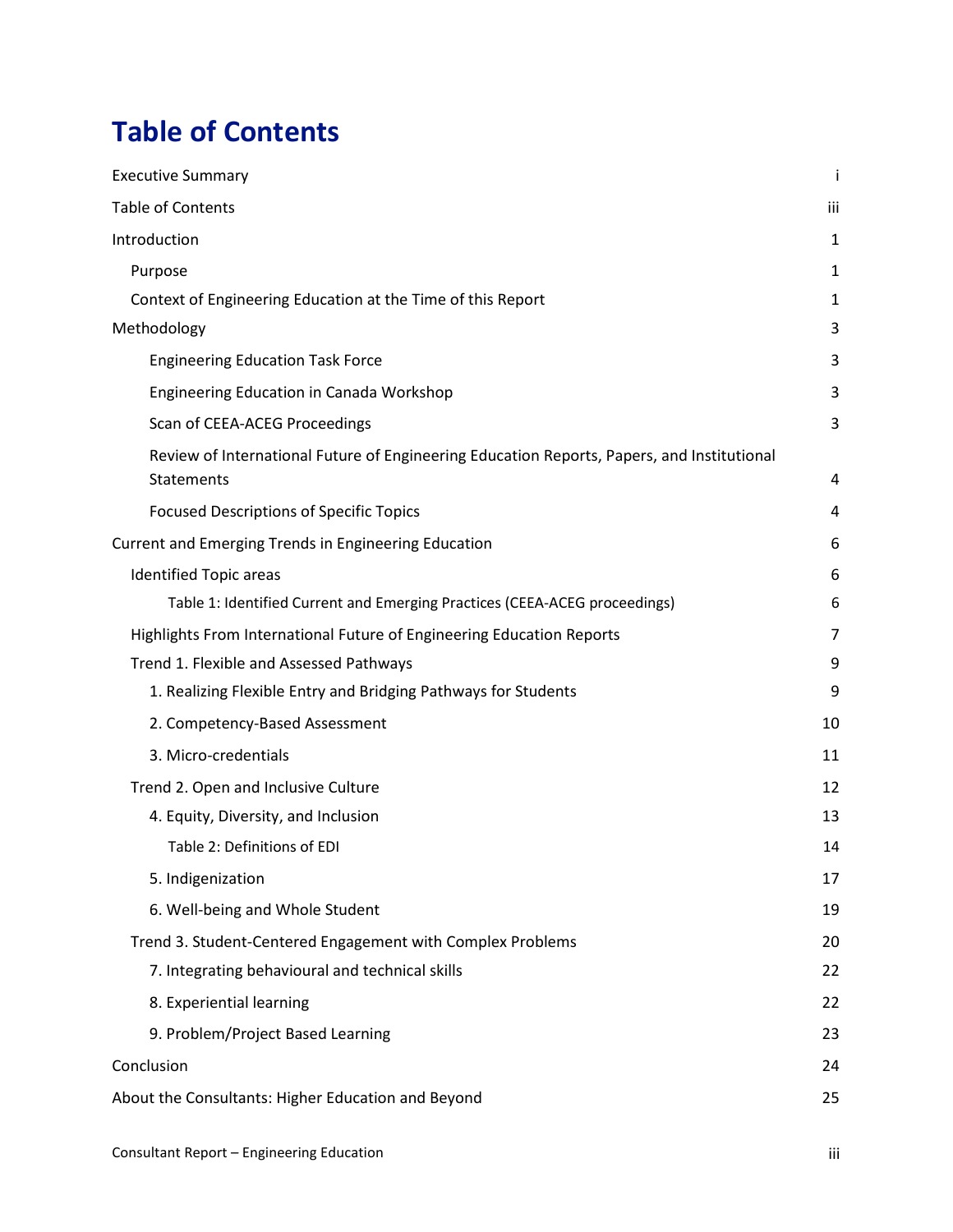| References                                                                                     | 26 |  |
|------------------------------------------------------------------------------------------------|----|--|
| Appendices                                                                                     | 32 |  |
| Appendix 1: List of Engineering Education in Canada workshop participants                      | 32 |  |
| Appendix 2: CEEA-ACEG Proceedings Coding and Report Coding (excel) with four tabs: 2a. List of |    |  |
| Topics across CEEA-ACEG, Reports and the Workshop Sources; 2b. CEEA-ACEG 2020 & 2021 coding;   |    |  |
| 2c. Future of EE Reports and statements; and 2d. Coding criteria.                              | 32 |  |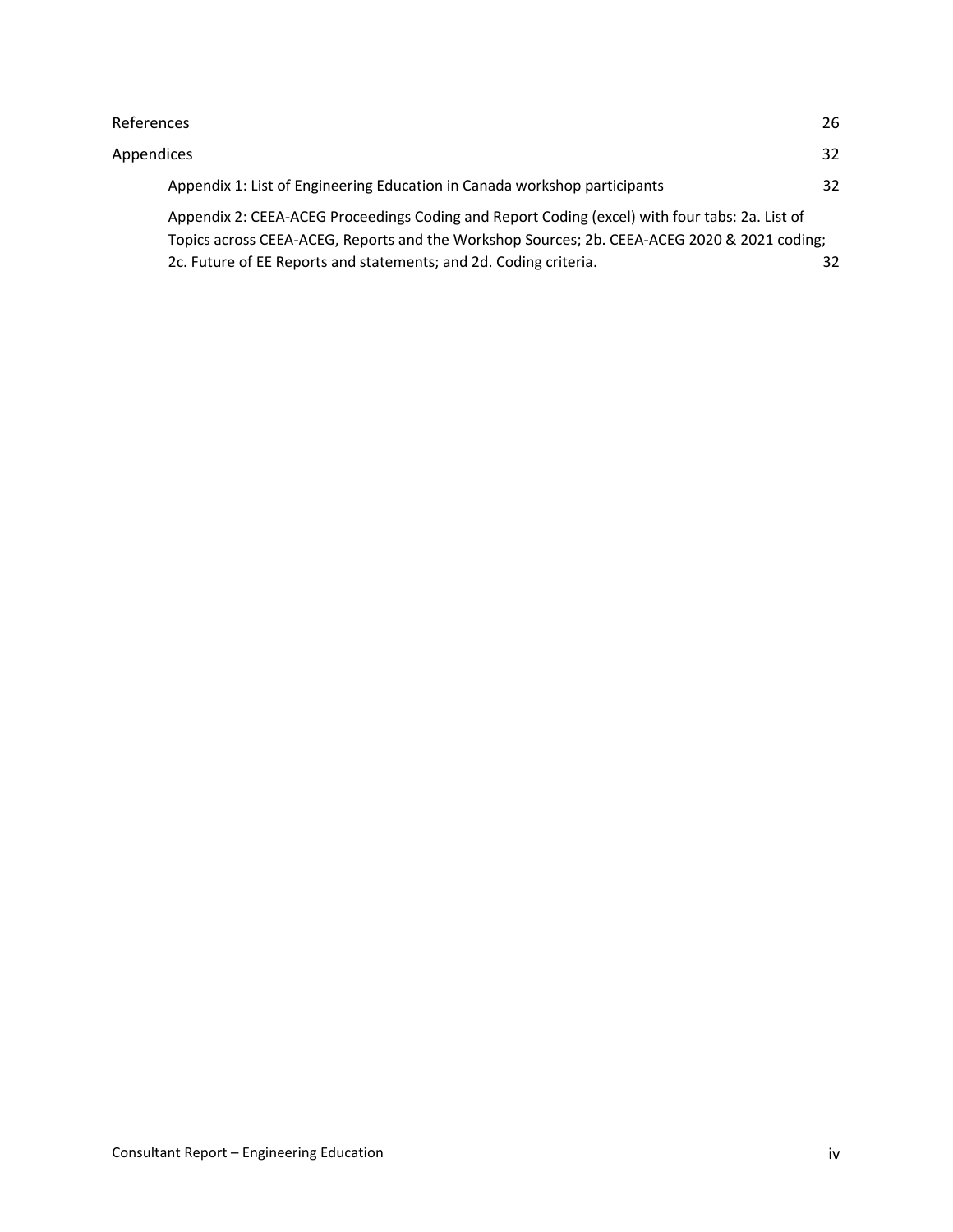# <span id="page-5-0"></span>**Introduction**

### <span id="page-5-1"></span>**Purpose**

The purpose of this report is to understand the current landscape of engineering education within Canada and identify international trends that indicate the future of engineering education, which will inform future decisions about the Canadian engineering accreditation system.

This report provides a synthesized scan of current and emergent practices in engineering education with accompanying descriptions and examples of those practices to inform the Engineering Education Task Force's discussions and reporting as part of Engineers Canada's strategic priority to *Investigate and Validate the Purpose and Scope of Accreditation*.

# <span id="page-5-2"></span>**Context of Engineering Education at the Time of this Report**

Engineering Education has and will continue to change in many ways [1]. We have gone from using slide rules to graphing calculators to solve mathematical design problems, to now using machine learning and other artificial intelligence (AI)-based applications to inform our designs [2]. The use and expansion of technology within engineering education and within the profession has been profound and has led to increased consideration of the important behavioural skills and qualities that engineers bring to the table, such as empathy and active listening, and critical thinking [2, 3].

Engineering educational programs are now faced with educating students to be engineers in a global economy and a changing climate that is increasingly uncertain, interconnected, and multifaceted [3, 4], wherein these behavioural skills such as teamwork are of equal importance to the technical engineering knowledge. With targeted efforts to increase diversity within engineering programs, student demographics are shifting, both accelerating change within engineering education and crystallizing the need for it.

*TEXTBOX (ITALICS TO INDICATE, NOT ITALICS IN TEXTBOX): In their paper entitled Stuck in 1955, Engineering Education Needs a Revolution [5], Sorby and colleagues describe the shift from practical hands-on work to teaching theory that occurred after the 1955 Grinter Report, and how this approach has remained largely unchanged since. They argue for a 'sea change' in engineering education that will address the needs of today's 'digital, diverse, global, and rapidly changing society.' The situation that Sorby et al. described is echoed in the Canadian engineering education research landscape [1, 6, 7], and the need for change in engineering education is also broadly recognized within the Canadian engineering education research community, with many lamenting the lack of evidence-based pedagogical practices, the inertia and difficulty of change within academia, and the slow pace of cultural-change required to advance equity in our programs [1, 8, 9, 10]. Though there are many educators who are 'tinkering*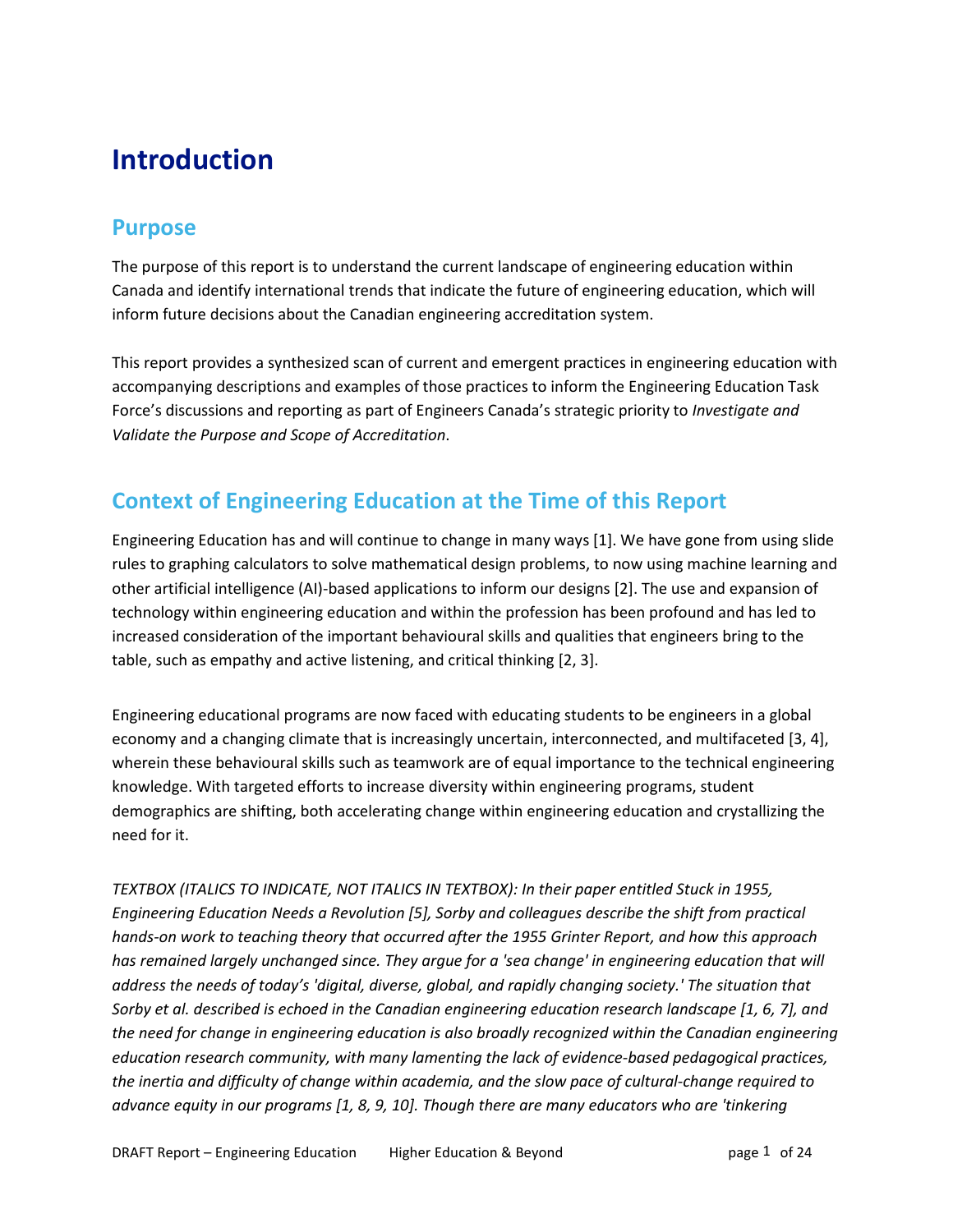*around the edges,' the 'basic structure of the curriculum remains unchanged even though our students can now find information on their phones that might have taken us hours to track down in the library' [5, para. 1].*

Underpinning several of the emergent practices for engineering curriculum design are the needs to address the looming skills gap [3], address shortages in the labour market, and adapt to the changing nature of employment, according to American Society of Mechanical Engineers and Australian Council of Engineering Dean reports [11-13]. Alongside these macro-shifts, the importance of individual career paths and 'lifelong, self-directed learning,' and the desire for students to be able to document and discuss their own skills and achievements are growing. 'Learning how to learn and recognising that rapidly changing, business, economic and social environments mean that graduates will need to learn and relearn throughout their careers' [14, p. 49].

An example to showcase the scale of cultural shift within an engineering program as to how and what students learn that is emerging in response to societal shifts: the related ability to self-document skills 'will grow increasingly important as the 'gig' economy, fueled by freelance and contract workers, continues to grow as large companies refrain from hiring full-time employees' [13, para. 23]. Practices related to self-directed learning have the potential to transform a program, increasing the flexibility of how and when students learn, and shifting the role of students from passive participants to co-creators of their learning journey. The Charles Sturt University (CSU) Civil Systems Engineering Program offers a case study example [9]. Their program was designed to be 'underpinned by self-directed learning: …[and] takes a student-centered, experiential approach that emphasizes self-directed learning. Students are confronted with a series of on-campus challenges and work-based problems and are expected to identify, master and apply the knowledge and skills necessary to tackle them, as well as reflect upon their learning. Students are also encouraged to direct and manage their own learning goals' [9, p. 24]. In this example, coursework, class time activities, assessments and the role of faculty and students have all shifted from traditional didactic approaches.

This report outlines substantial changes in engineering education. The landscape of engineering education is now a composite with notable shifts in some programs, some courses and some years, especially first years. There has been growth in educational technology [15] and in micro-engagements (e.g., embedded readiness quizzes and check-ins with peers). However, there is still concern about the extent of change, as some authors have noted: though the need for change is broadly recognized in literature, engineering classes remain content-focused and delivery largely lecture-based [16], including after the COVID-19 pandemic [17]. A North American study of over 2000 STEM classrooms echoed this, showing that the vast majority of instruction is lecture-based, with fewer than 20% of engineering classrooms incorporating student-centered instructional styles [17, 18]. However, the almost universal shift from in person courses to remote delivery gave many engineering faculty members experience with educational technologies and development opportunities that they may not otherwise have had, which may catalyze a change in the teaching practices of some educators [17]. The questions arise as to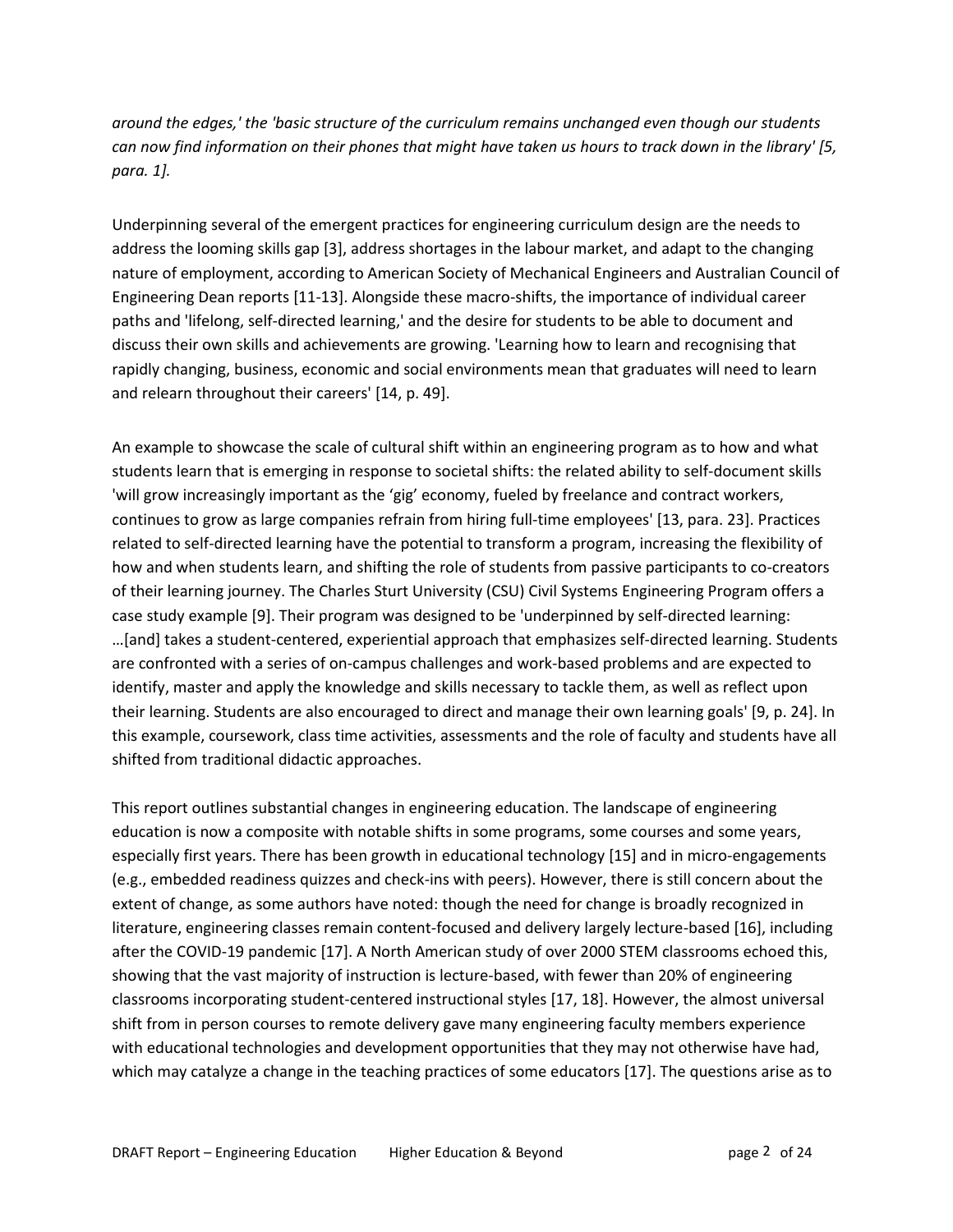whether there is a critical mass across all levels of education in the changes, and the implications of the changes for accreditation.

With growing calls for change from governments, educators, and students [1, 5, 17, 18], structures and policies are shifting to remove barriers to curricular changes and scalability [11, 12], opening the possibility for a 'period of rapid and fundamental change' [9, p. 40] within the engineering education sector. This consultant report outlines specific ways in which engineering educators are designing engineering education for the future.

# <span id="page-7-0"></span>**Methodology**

With the goal of identifying current realities and emerging trends within engineering education in Canada, several sources were used to identify general trends and those which warranted deepened discussion.

### <span id="page-7-1"></span>Engineering Education Task Force

Engineering educators including current and former Deans, current faculty, and regulator volunteers who are also faculty, volunteered and were selected for the Engineering Education Task Force (Task force). The Task force mandate is to set the scope for this report in collaboration with regulators and educators, to provide guidance to Engineers Canada staff and project consultants on the development of the Task force report, to review the final draft report and presentation and provide feedback to finalize them. Members include Michael Isaacson (chair), Christopher Yip, Claude Laguë, Malcolm Reeves, Paul Amyotte, and Suzanne Kresta. From November 2021 to January 2022, the Task force met to develop the workshop and to debrief (described next). They also met to discuss feedback on this this report in March 2022.

### <span id="page-7-2"></span>Engineering Education in Canada Workshop

Engineers Canada and Engineering Deans Canada co-hosted a full-day *Engineering Education in Canada Workshop* on January 17<sup>th</sup>, 2022 with educators and regulators from across the country. Sheryl Sorby, Immediate Past President of the American Society for Engineering Education presented a keynote talk titled *Disruptions in Engineering Education for Diversity, Equity, and Inclusion*, and two panels were held: *What innovations are shaping engineering Education?* and *What Would EDI Look Like in Engineering Education?* A pre-reading package and discussion group questions for the workshop were informed by Task Force discussions. A summary report on the workshop was provided to participants. A list of participants is included in Appendix 1 of this report. Key themes from the day are noted in Appendix 2a. Topics Across Sources.

### <span id="page-7-3"></span>Scan of CEEA-ACEG Proceedings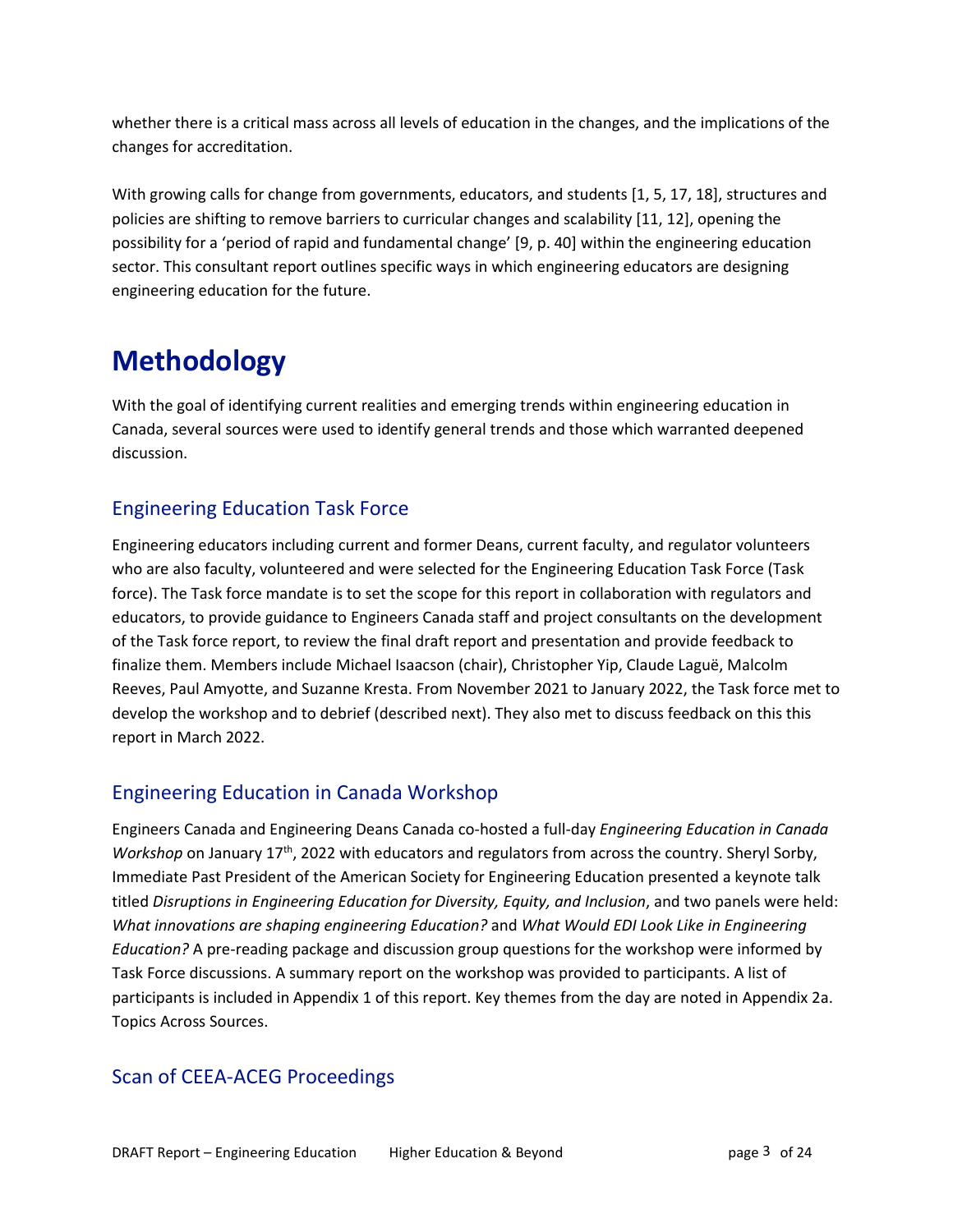To provide a thorough overview of current engineering education trends in Canada, the abstracts, keywords, and conclusions of all 2020 and 2021 Canadian Engineering Education Association (CEEA-ACEG) proceedings were reviewed. There were 85 conference papers in 2020 and 98 in 2021; the proceeding titles, links to abstracts, and topics found are shown in Excel file Appendix 2 of this report, sheet 2b. The papers were thematically coded to identify what each paper was about as well as any additional educational trends that were noted. To ensure a sufficient sampling, whereby the rate of new topics slows, both the 2020 proceedings and the 2021 proceedings were included [19].

# <span id="page-8-0"></span>Review of International Future of Engineering Education Reports, Papers, and Institutional Statements

11 internationally-sourced education reports, papers, and statements by institutions, and publications by engineering associations from 2018 to 2022 that focused specifically on the future of engineering education were reviewed and analyzed to see if further topics emerged outside of those identified in the CEEA-ACEG scan. The full results of this coding process are shown in Appendix 2c. Nearly all CEEA-ACEGidentified topics were confirmed through these reports and six additional themes were noted that are described in this report:

- 1) modularity and flexibility;
- 2) personalized education;
- 3) self-documenting skills;
- 4) oral exams;
- 5) the continued emergence of new specializations; and
- 6) a global shift in who is leading innovation in engineering education.

### <span id="page-8-1"></span>Focused Descriptions of Specific Topics

From the above scans, three trends were selected to be described in-depth in this report. All three trends were present in the CEEA-ACEG scan and future of engineering education reports and were prevalent at the Engineering Education in Canada Workshop. All three trends have implications for engineering education structures, overall program curriculum design, policies, cultures, and students' paths through programs. Topics were selected using an operational sampling approach, where specific examples are selected for their ability to deepen (operationalize) the description of each trend [19]. The three trends and representative topics are:

#### **I. Flexible and Assessed Pathways**

- 1. Realizing Flexible Entry and Bridging Pathways for Students
- 2. Competency-Based Assessment
- 3. Micro-credentials

#### **II. Open and Inclusive Culture**

- 4. Equity, Diversity, and Inclusion
- 5. Indigenization
- 6. Well-being and Whole Student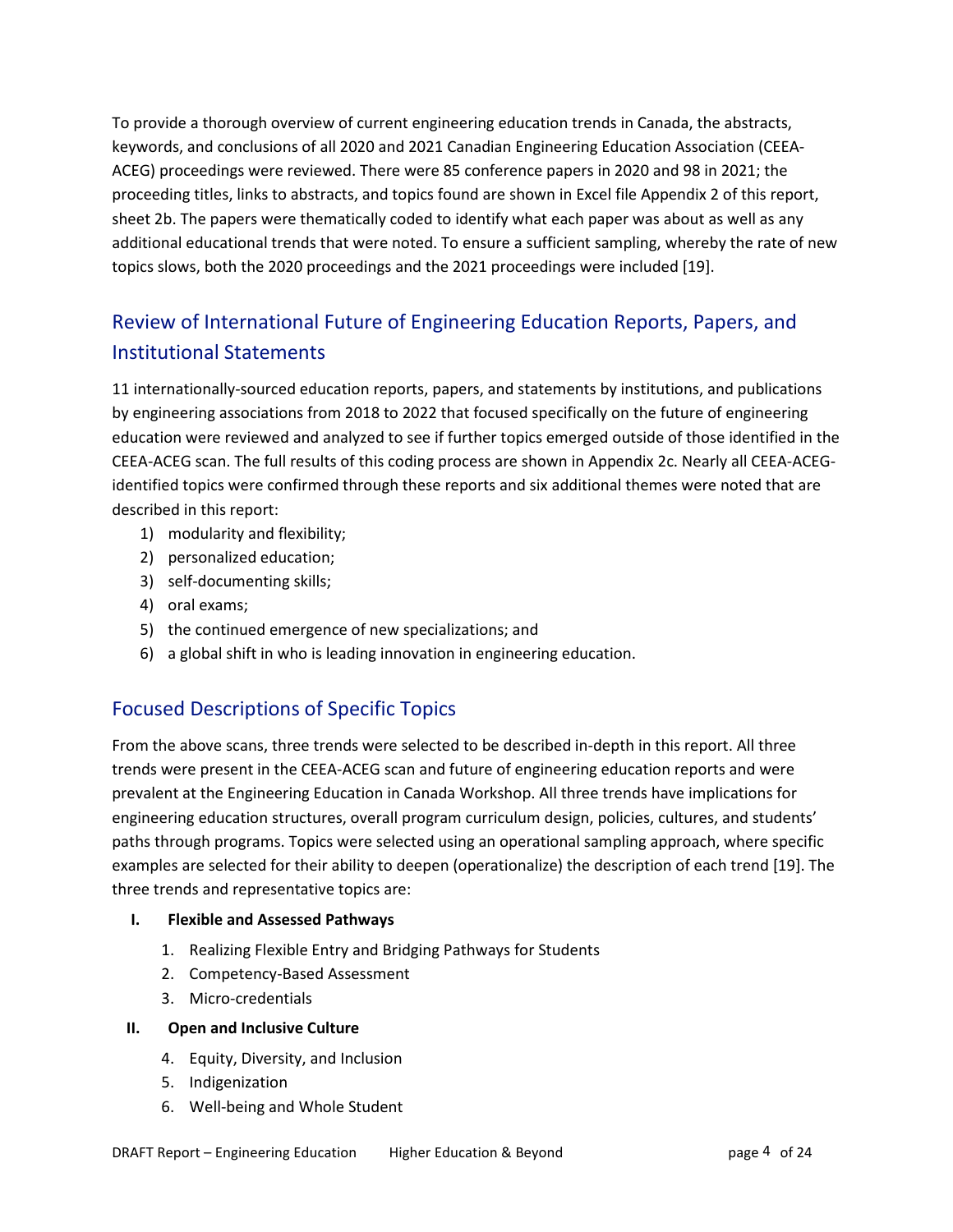#### **III. Student-Centered Engagement with Complex Problems**

- 7. Integrating Behavioural and Technical skills
- 8. Experiential learning
- 9. Project/Problem-Based Learning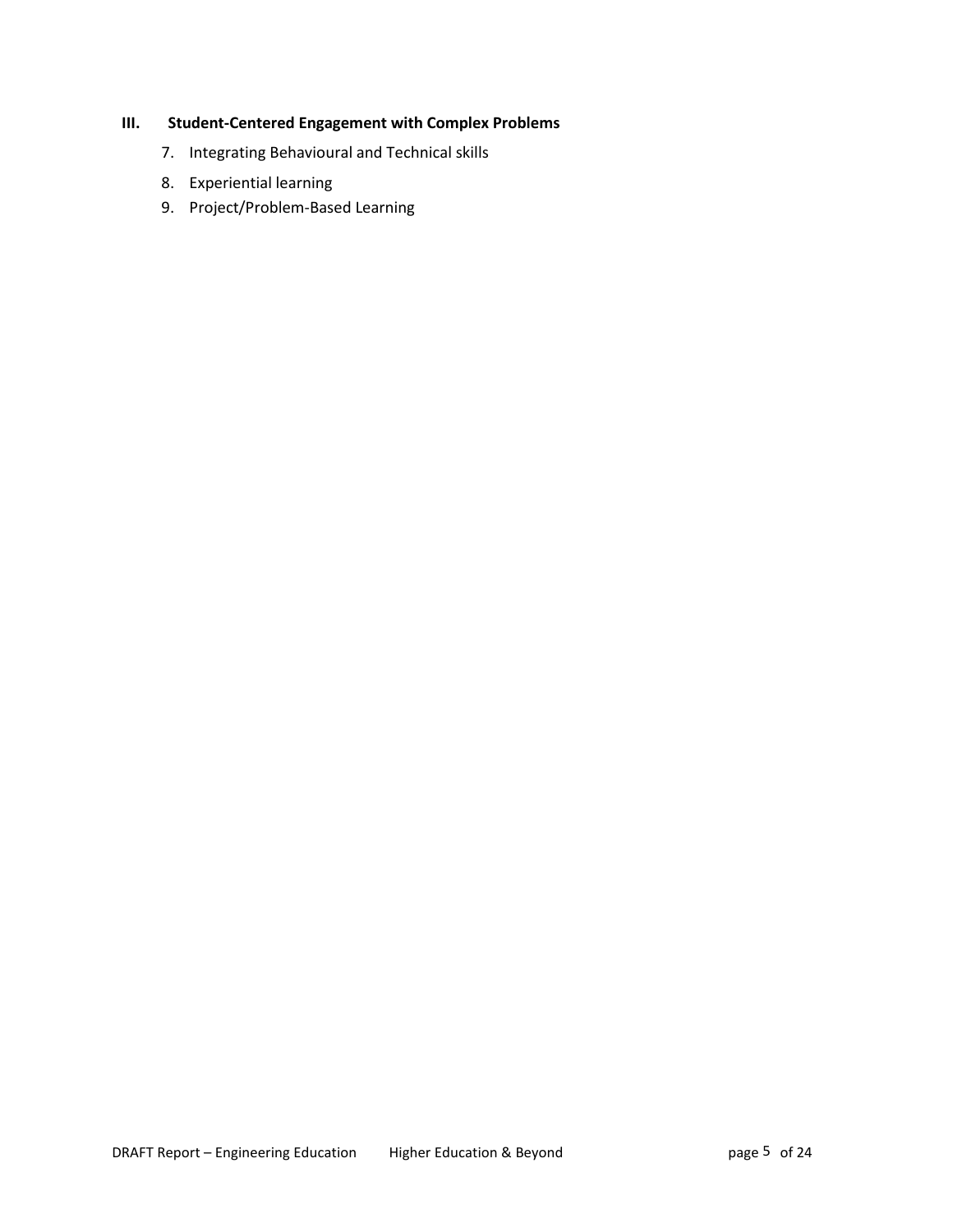# <span id="page-10-0"></span>**Current and Emerging Trends in Engineering Education**

# <span id="page-10-1"></span>Identified Topic areas

Twenty-seven current and emerging practices (topics) in engineering education were identified in the CEEA-ACEG 2020 and 2021 proceedings, as shown in Appendix 1. Table 1 summarizes the specific topics that were found and associated trends.

| <b>Trend</b>        | <b>Specific Current and Emerging Practices (Topics)</b>                                 |
|---------------------|-----------------------------------------------------------------------------------------|
| Methods of and      | Faculty and teaching assistant support                                                  |
| support for         | <b>Educational technologies</b>                                                         |
| evidence-enhanced   | • Online teaching                                                                       |
| teaching            | • Asynchronous learning                                                                 |
| Increasing the      | • Pathways into engineering programs such as one-year programs or technical             |
| flexibility of      | program agreements with engineering degree programs                                     |
| engineering         | Bridging programs for students entering engineering direct or indirectly from high      |
| education           | school; competency-based assessment                                                     |
|                     | • Micro-credentials that are indicators of specific skill development or demonstration  |
| Cultural shifts in  | • Equity, diversity, and inclusion                                                      |
| engineering         | Indigenization and Indigenous knowledge                                                 |
| education           | Student wellness, and the whole student                                                 |
|                     | Development of students' empathy and bias awareness                                     |
| Student-centered    | • Active learning involving pedagogical practices that engage students cognitively,     |
| and active learning | affectively, and socially                                                               |
|                     | Flipped delivery where the didactic learning occurs outside of class and before         |
|                     | students attend class for active discussion, problem-solving or hands-on learning       |
|                     | • Gamification where games are used to engage students                                  |
|                     | • Co-op and internship placements in industry                                           |
|                     | Experiential learning with real-world problems, contexts, or simulations                |
|                     | Design courses                                                                          |
|                     | • Problem and project-based learning                                                    |
| Development of      | Entrepreneurship<br>$\bullet$                                                           |
| new skills          | Digital literacy                                                                        |
|                     | Self-reflection and awareness                                                           |
|                     | Integrating behavioural skills of lifelong learning, ethics, and teamwork (including in |
|                     | relation to complex problems)                                                           |
| Expansion of        | Including students as partners and co-creators of curriculum<br>$\bullet$               |
| partnerships        | • Community or industry partnerships                                                    |

<span id="page-10-2"></span>**Table 1: Identified Current and Emerging Practices (CEEA-ACEG proceedings)**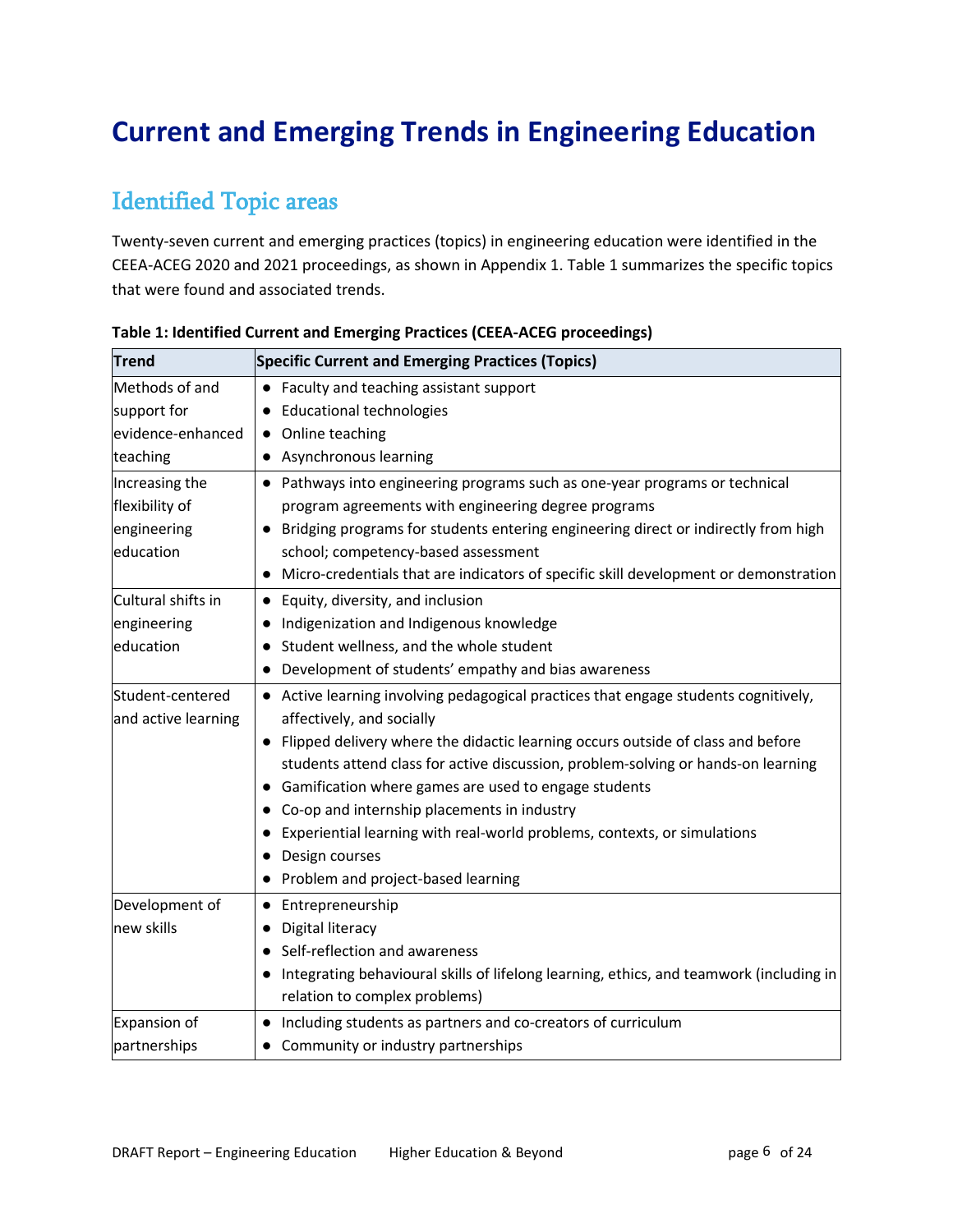| • International partnerships including the development of international connections |
|-------------------------------------------------------------------------------------|
| through teaching international students, collaborating with international partners, |
| and students being sent to and received from abroad                                 |

<span id="page-11-0"></span>As noted, three trends were selected to be described in-depth in the trend sections of this report.

# Highlights From International Future of Engineering Education Reports

The future of engineering education review included 11 reports, publications, and statements by institutions from 2018 to 2022 including educational institutions such as MIT, the American Society of Mechanical Engineers, and the multi-year Engineering 2035 Project by the Australian Council of Engineering Deans. The reports are listed in Appendix 2c. These reports described the future of engineering education based on over 170 interviews [9], projections to 2050 [11], and case studies [14], as well as sessions with educators and industry leaders [11 - 13]. These artifacts largely echoed the findings of the CEEA-ACEG scan, with an emphasis on problem and project-based learning to address real-world challenges, integration of empathy, the inclusion of industry-connected experiences, diverse teams, and interdisciplinary experiences. Reassuringly, most themes that were identified also aligned with the CEEA-ACEG themes (see Appendix 2d). Five additional themes were identified in the reports that were reviewed with implications for current and emerging engineering education.

#### **a) Modularity**

Considerable shifts in curriculum structure are visible in the emergence of modularity, where topics and skills are grouped into subsets of time and instruction that are smaller than traditional 12 to 16 week courses. Modularity offers flexibility to students' paths and more active engagement of students in planning their program of study where opportunities to repeat, choose sequences, and choose between modules exist. Modularity and flexibility also address the challenge of the growing applications and areas of focus in engineering: 'Engineering is entering so many areas that engineering education will require more flexible progra[ms], so as to better respond to the needs of society and the wishes of students. This can be achieved through modular approaches for the implementation of engineering programmes' [20, p. 1820].

#### **b) Personalization and Self-assessment**

Personalized education reframes "universities as places that support both the personal and professional development of students, helping them in their path to fulfill their dreams. Accordingly, in a studentcentred university, students should also responsibly decide and take a more [active] part in their curricular planning,' [20, p. 1820] as they do in the emergent practice of SLICCs (Student-Led, Individually-Created Courses). Within engineering specifically, students can follow many paths beyond the 'fundamental core,' such as service learning, research, entrepreneurship, and '[students need to be allowed] to explore these things, [so that they can] choose a pathway that suits their talents and interests' [9, p.43]. Personalization requires a shift in content, activities, and assessments within a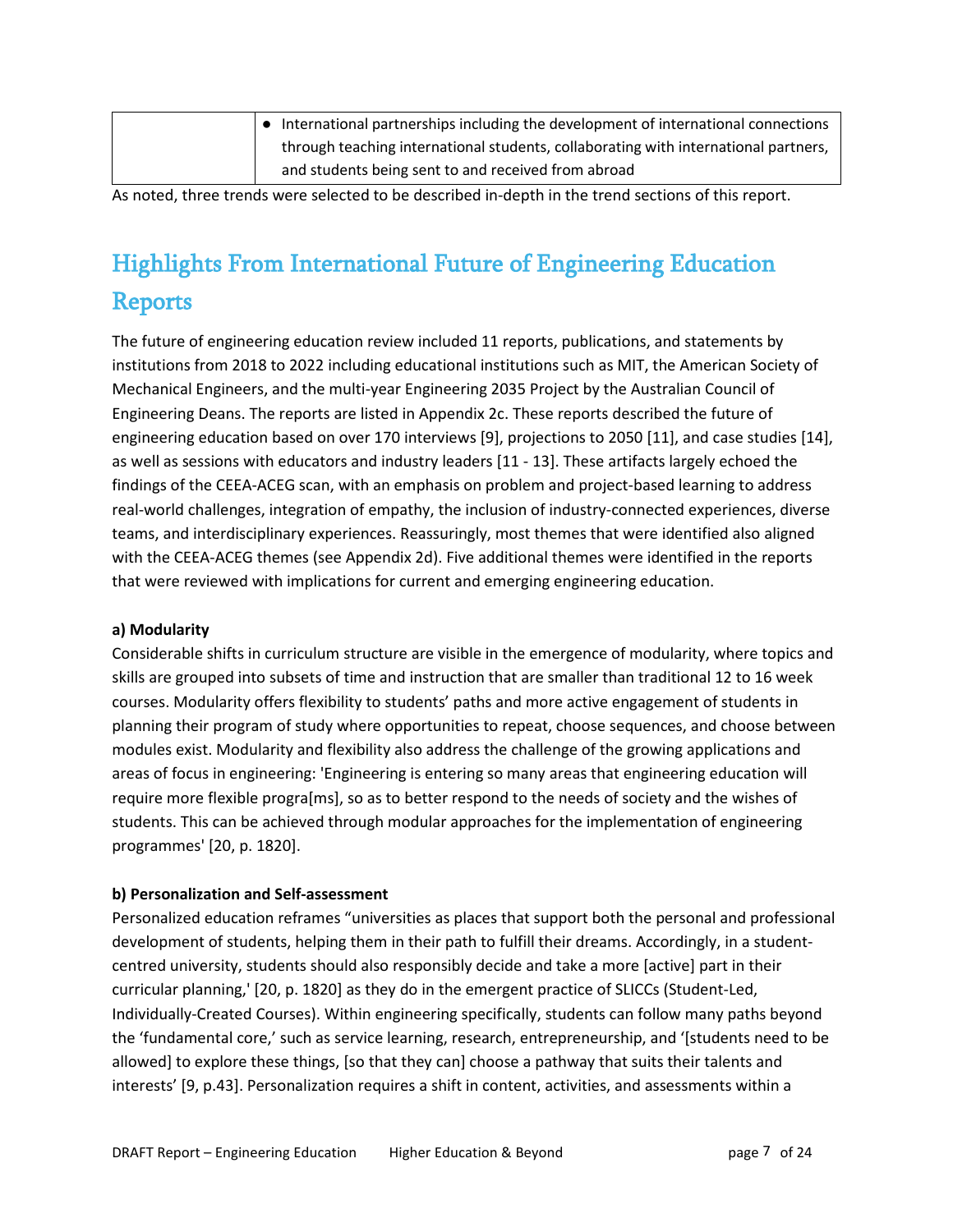program, and provides a potential role for micro-credentials, which offer students both the ability to pick and choose relevant content and documents their achievements. This shift would generate more paths for students, not only to follow, but create for themselves.

#### **c) Oral Examinations**

Assessment within engineering programs is changing, including with the acceptance of oral examinations. Faculty members at the University of California, San Diego began using oral exams to maintain academic integrity, 'but they quickly discovered advantages over traditional written tests. Students learned to articulate their analytical work clearly and formed better bonds with their instructors' [21, para 4.4]. These advantages suggest the potential for continued use within academic programs.

#### **d) Emergence of New Specializations**

The growth of new specializations is a current and expanding challenge and opportunity within engineering education. Th[e final report](https://www.aced.edu.au/downloads/2021%20Engineering%20Change%20-%20The%20future%20of%20engineering%20education%20in%20Australia.pdf) [12] of the Australian Council of Engineering Dean's (ACED) twoyear future of engineering project entitled [Engineering 2035](https://www.aced.edu.au/index.php/examples) noted that 'engineering programs have typically been structured within a discipline base. However, in recent years, new degree programs have emerged that focus on specialisations in emerging and converging disciplines such as aerospace systems, biomedical, environmental, mechatronics, resources, and renewable energy engineering' [12, p. 12]. The emergence of new specializations comes with new curricula that may extend further into interdisciplinary collaborations and courses outside engineering with potential implications for engineering credits counts.

#### **e) Shift in Global Leadership**

Lastly, Dr. Ruth Graham's *[The global state of the art in engineering education](https://jwel.mit.edu/sites/mit-jwel/files/assets/files/neet_global_state_of_eng_edu_180330.pdf)* report for MIT stated the impact of this global shift being that 'things are happening in places you have never even heard of, all over the world. Doing the same old thing is suddenly not going to be good enough' [9, p.40]. Overall, the 'emergence of a new generation of [institutional] leaders with the capacity to deliver student-centered curricula at scale,' proving that it is possible to develop new approaches to engineering education anywhere; and 'a tilting of the global axis of engineering education leadership so it is less focused on U.S. and northern European institutions' [9, p. 39].

Across the multiple current and emerging trends in engineering education, the ACED report identified perceived barriers to curriculum and pedagogy change including 'the cost of scaling up for large cohorts, especially in practice-based education; limited access to industry partners and lack of availability of work placements; limited availability of qualified teaching staff with significant industrial practice; programs that target specific student cohorts rather than looking to a diverse student intake; resistance to change; organisational structures and disciplinary silos; and accreditation of programs that challenge traditional models' [12, p. 12]. The scoping report that was a part of the same Engineering 2035 project, noted that there is limited assessment of program impact (e.g., quality of graduates, value-add to students during studies, and capacity to deliver world-class education) in the engineering education sector [14]. Program impact assessment appears to be limited in the Canadian literature as well.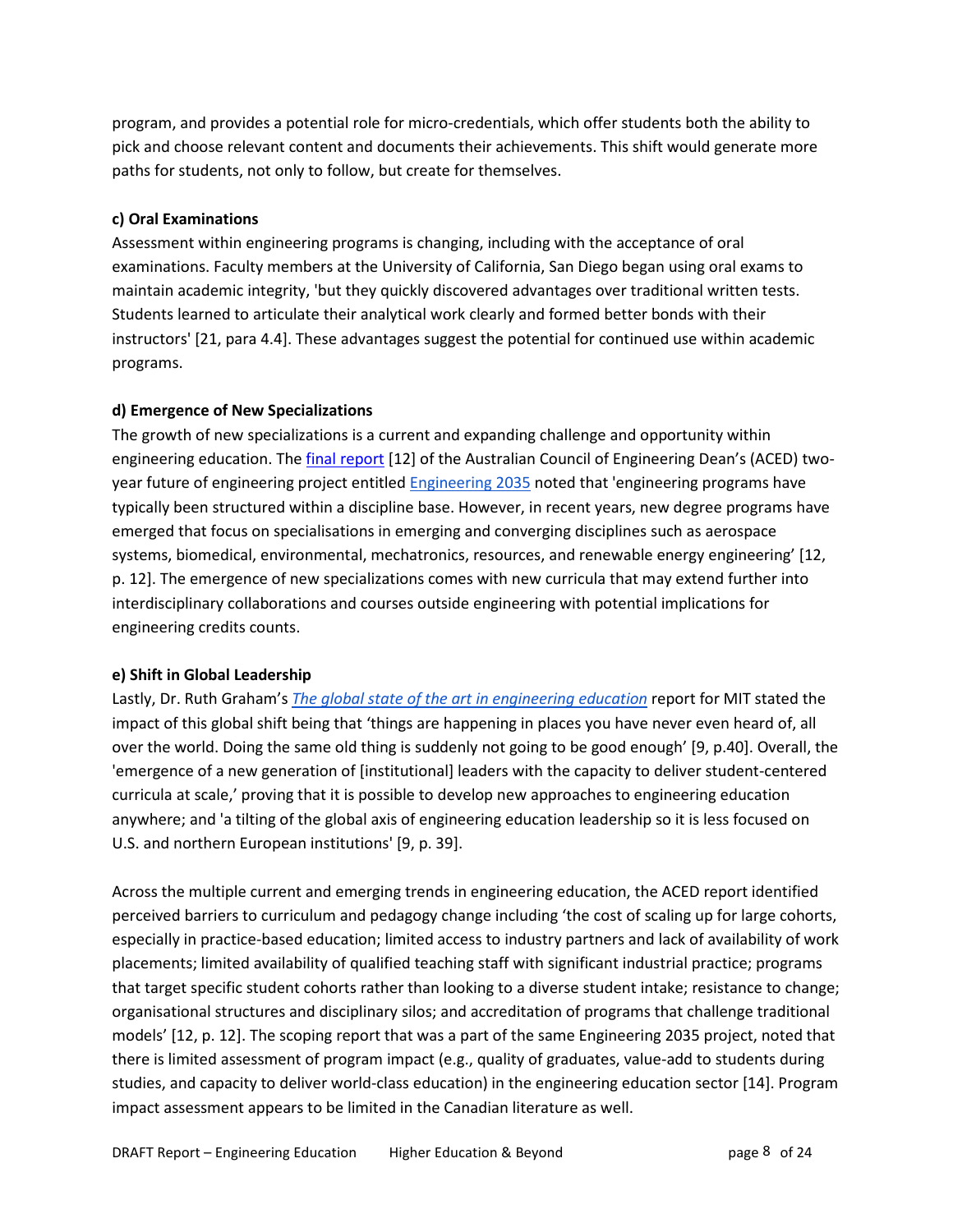# <span id="page-13-0"></span>Trend 1. Flexible and Assessed Pathways

Engineering, along with higher education in general, is being pushed towards greater flexibility for students [14, 19]. Three identified trends were selected to reflect relevant changes with potential impact on engineering educational programs' structures, timelines, and assessments.

For all of these practices, good constructive alignment across learning outcomes, activities, and assessments are key to the successful deepening of learning [22], and enhancement of teaching and learning quality [22].

### <span id="page-13-1"></span>1. Realizing Flexible Entry and Bridging Pathways for Students

As part of a commitment to increasing access to engineering programs for marginalized or underrepresented students, engineering schools are looking for new pathways for learning [20]. Student pathways into and through engineering education have expanded in many ways, including transfers between institutions, articulation agreements between engineering technology and engineering degree programs, and the elimination of mathematics and/or physics prerequisites into programs [14], such as the elimination of the high school calculus requirement in the University of Saskatchewan's engineering admission requirements. [Their admission page,](https://admissions.usask.ca/colleges/engineering.php#CoopInternshipProgram) as of March 2022, states: "Calculus 30 has been removed as an admission requirement for the Bachelor of Science in Engineering program, effective for admissions to the 2019-2020 academic year. If you are taking calculus now or have already completed it, that's great! If it works to your advantage, it can still be used in an admission average calculation and the experience you have gained will be very valuable to your first year in engineering. Removing high school calculus as an admission requirement is a way for us to reduce barriers to entry into engineering, and to grow and diversify enrolment in this in-demand and impactful field."

Engineering articulation agreements aim to formalize pathways between engineering technology programs and engineering degree programs. These formalized pathways, often referred to as transfer programs, provide students with a clearly articulated 'block' of transfer credits. There are many individually negotiated transfer agreements across Canada that are specific to individual diploma/degree programs, for example:

- A[n articulation agreement](https://admissions.usask.ca/requirements/Engineering-Transfer-Agreement-Sask-Poly.pdf) between Saskatchewan Polytechnic School of Mining, Energy, and Manufacturing and the University of Saskatchewan (U of S) College of Engineering allows students to transfer with a set block of course credits, applicable to the Geological Engineering degree program at the U of S.
- $\bullet$  The University of Calgary developed a [2+2 program in Energy Engineering,](https://schulich.ucalgary.ca/future-students/undergraduate/programs/bsc-energy-engineering) which allows a student who has completed a technology diploma (typically in mechanical, chemical, petroleum, or power engineering technology) to transfer into the Schulich School of Engineering to complete their final 2 years a B.Sc. in Energy Engineering.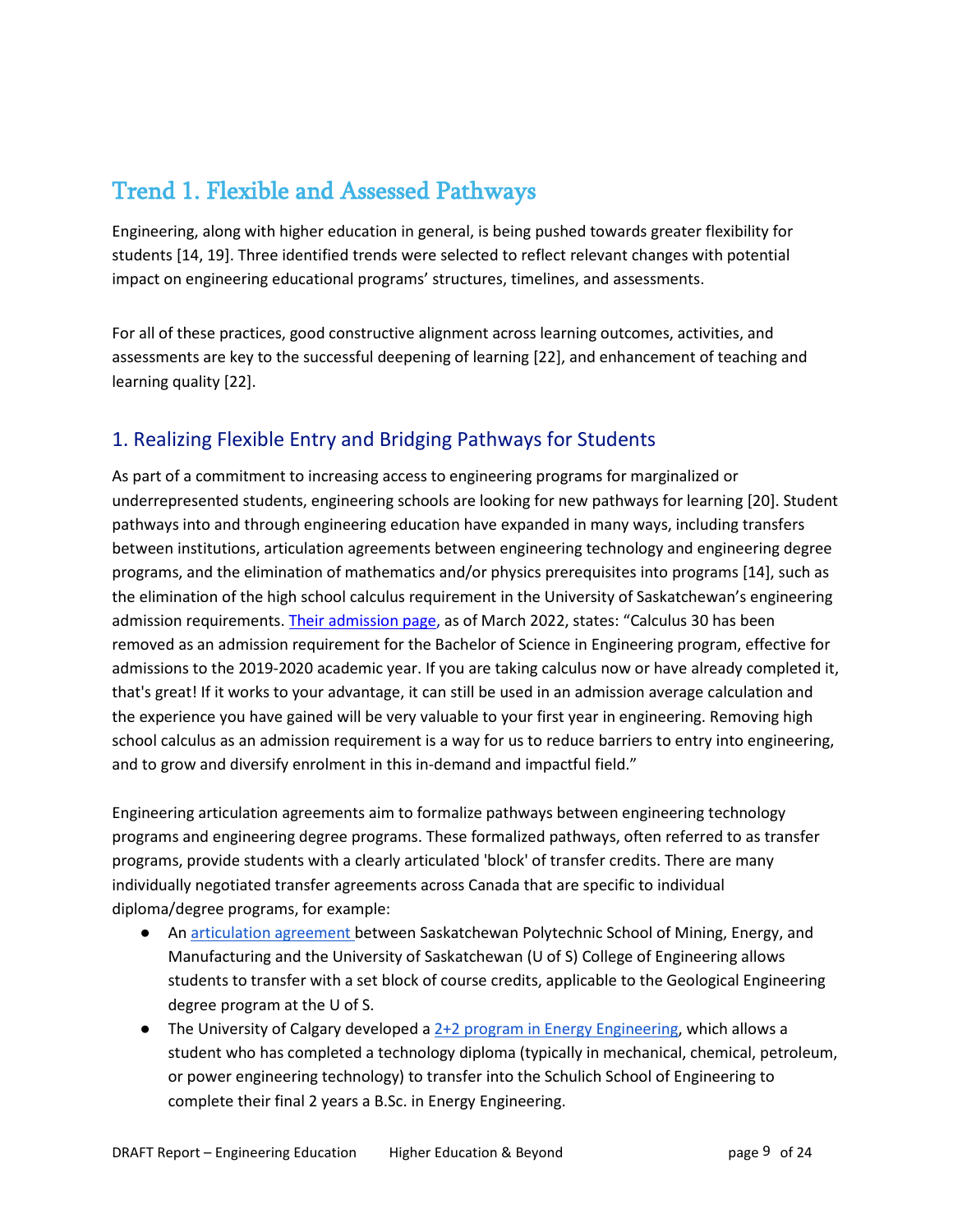Additionally, there are efforts to establish province-wide efficiencies in British Columbia, Ontario, Alberta, and Quebec:

- **•** The British Columbia Council on Admission and Transfer commissioned a report entitled **First**[year Core Engineering Curriculum for the BC Post-secondary Sector,](https://www.bccat.ca/pubs/Reports/EngCommonCore2016.pdf) which investigated the feasibility of developing a core engineering curriculum to be used across the six major research universities in BC, allowing students to begin their studies at one and transfer out afterward.
- The Ontario Council on Articulation and Transfer has been investigating the feasibility of a multiinstitutional transfer pathway between engineering technology and engineering degree programs. Their report entitled [Bidirectional Transfer Pathway for Ontario's Engineering and](https://oncat.ca/sites/default/files/media-files/oncat_project_2018-06_finalreport.pdf)  [Technology Programs](https://oncat.ca/sites/default/files/media-files/oncat_project_2018-06_finalreport.pdf) outlines a pilot program which is still being considered.
- [Transfer Alberta](http://transferalberta.alberta.ca/post-secondary-admission/engineering-programs/) outlines six institutions with 'official transfer programs in Engineering' where students, after one year, can transfer to the University of Alberta or the University of Calgary. Transfer Alberta also lists established pathways via an engineering technologist program into an engineering degree.
- Pathways from CEGEP to engineering degree programs in Quebec (e.g., Polytechnique [Montréal's admissions\)](https://www.polymtl.ca/admission/baccalaureat/conditions-dadmission-au-baccalaureat/exigences-academiques/1-etudes-au-quebec/12-dec-techniques)

Notably, the formalized pathways provided by transfer agreements offer predictable blocks of specified courses with set course outcomes. These agreements allow students to bypass one to two years of an engineering program without the engineering programs having oversight over instructors, access to assessments, or the ability to direct students' paths.

### <span id="page-14-0"></span>2. Competency-Based Assessment

Competency-based assessment (CBA) is an established practice within the engineering profession, as multiple regulators in Canada have moved towards CBA to assess engineering work experience for applicants for engineering licensure [24]. One benefit of this form of assessment is that it is 'more objective, transparent and consistent and increases the confidence of all who participate in the process including applicants, validators, employers and assessors' [24, para. 2.1].

Higher education and engineering education programs across Canada are showing increasing interest in and application of CBA [25]. At the course level, CBA "highlighted to students how they were performing, allowing them to focus on weaknesses, and allowing the instructional team to provide additional assistance as needed" [25, p. 4]. At both the course and program-level, the curricular shift to competency-based assessments can provide opportunities for students to reassess core competencies or to repeat assessments, which requires all students to successfully demonstrate all key competencies to pass [25, 27]. Typically, students are given a simple task that is easy to assess and must master this initial task before moving on to more advanced work. The intention of this is to demonstrate that a student has understood or achieved an acceptable level of competence with a specific skill before moving on, which in turn helps ensure that when a student passes a course, they have mastered the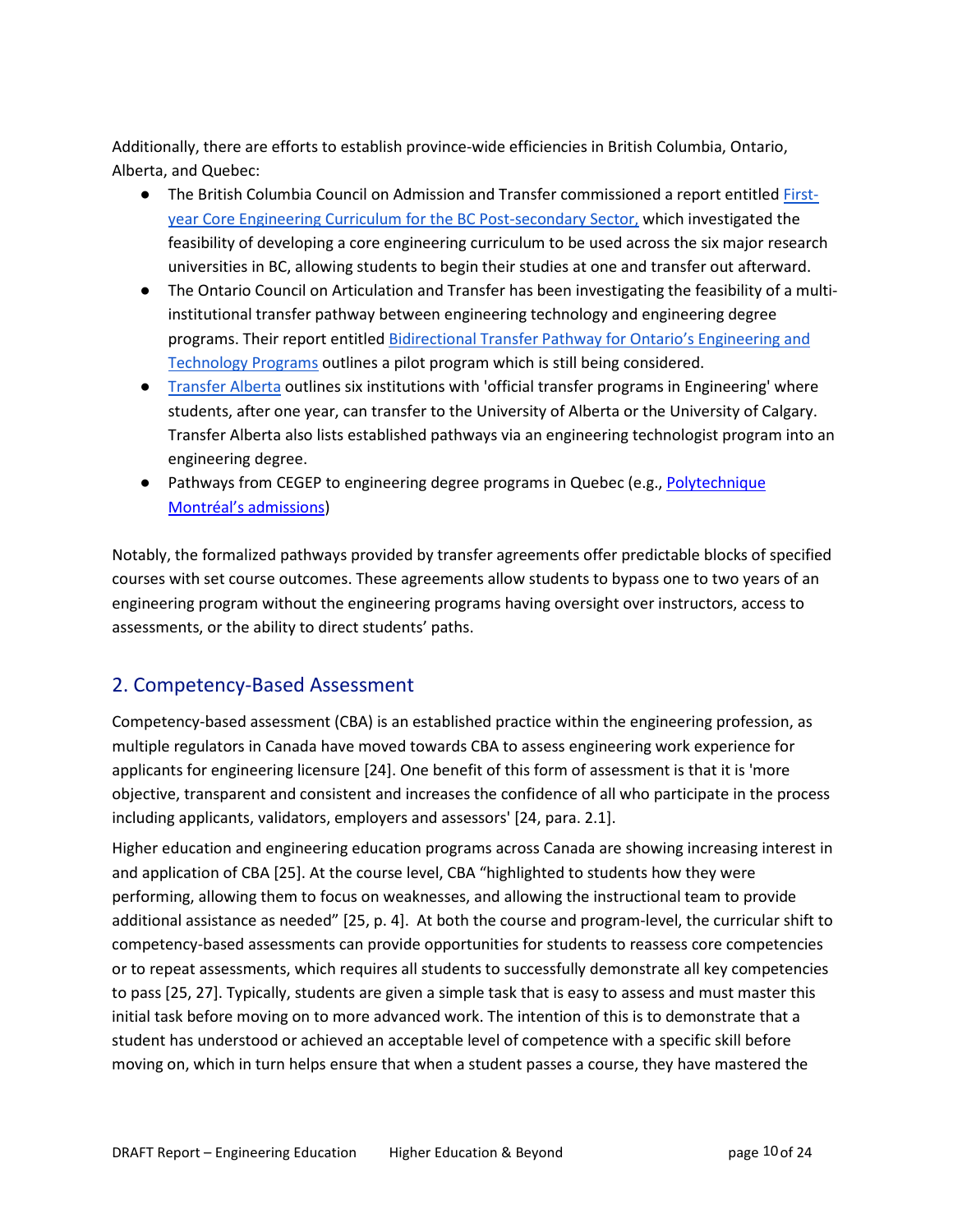core concepts [26, 27]. Competency-based assessment has many benefits in engineering-specific contexts, including the potential for 'validating performance against accreditation criteria' [27, p. 2]. Existing initial examples of competency-based assessment in Canadian engineering educational programs:

- [Implementing a Competency-based Assessment in a First Year Engineering Design Course](https://ojs.library.queensu.ca/index.php/PCEEA/article/view/14912) at Queens University
- [A Competency Based, Student-centered Assessment Model for Engineering Design](https://ojs.library.queensu.ca/index.php/PCEEA/article/view/4019) at the University of Calgary.

In an example of investing in a program approach to CBA for first-year students, the University of Saskatchewan recently ['RE-Engineered'](https://engineering.usask.ca/programs/Academic/re-engineered.php#Grading) their first year to incorporate modular courses and CBA:

● [Design of a Completely New First Year Engineering Program](https://ojs.library.queensu.ca/index.php/PCEEA/article/view/13793) at the University of Saskatchewan

In addition to CBA, there is a growing body of literature on specific assessment methods for engineering education competencies, or learning outcomes, that can be used within CBA or as one-off assessments in courses. Competency measures summarized in [a 2019 systematic review](https://www.tandfonline.com/doi/full/10.1080/03043797.2019.1671810) [28] of 99 studies showed that the development of valid and reliable competency measures requires: defining each competency and its subcomponents, performing confirmatory and exploratory factor analyses, and using student reflections on their ability with each competency to validate that the measure was accurate. Although only a few CBA assessments and CBA engineering programs have been designed so far, there is growing interest and application of CBA both by educators and regulators in engineering [29]. Notably, applying CBA to authentic activities within a course was considered substantially more complex than for applying CBA to individual tests [25].

### <span id="page-15-0"></span>3. Micro-credentials

Digital badges, or micro-credentials, are portable digital icons meant to confirm that a learner has attained a specific and discrete skill or competency. Proof of learner competency, including requirements met to achieve the micro-credential, information about the issuer, and other relevant information is embedded as metadata in the credential itself. Across Ontario[, eCampus Ontario](https://micro.ecampusontario.ca/) defines a micro-credential as a 'certification of assessed learning associated with a specific and relevant skill or competency [that] enable[s] rapid retraining and augment[s] traditional education through pathways into regular postsecondary programming' [30, para. 5]. While some micro-credentials are offered based on participation for a specified time or tasks completed, best practice indicates that badges should mostly rely on outcomes-based assessment. Micro-credentials can allow programs or institutions to provide recognition for prior learning or indicate demonstrated ability with specific skills or outcomes.

There has been significant institutional interest in micro-credentialing in Canada, with major government funding announcements, including in BC, Alberta, and Ontario [31] in the past two years. However, the concept is still relatively new. A University of British Columbia Okanagan research team noted in their paper, *Badging for Accreditation: Electronic Credentialing in the Undergraduate*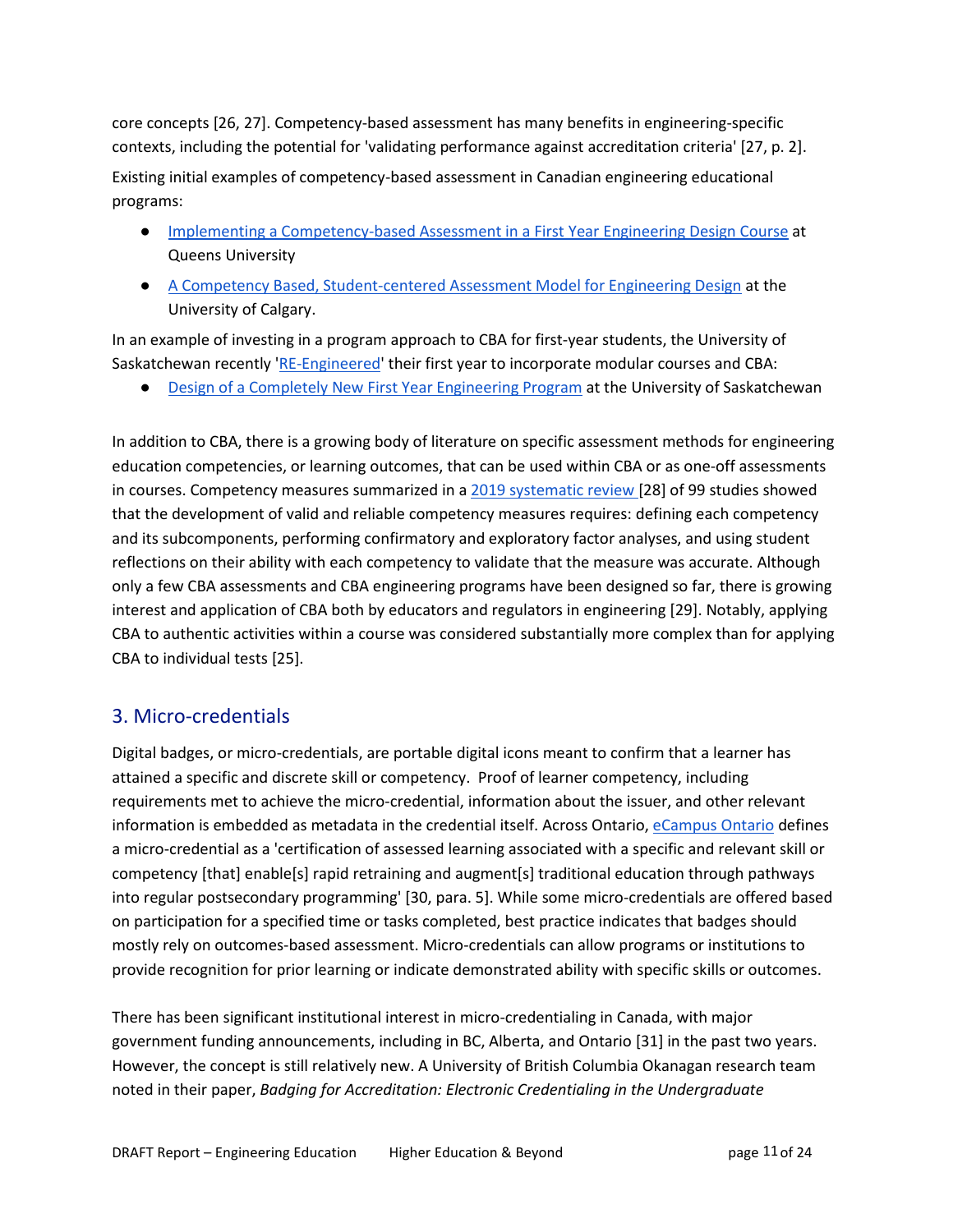*Curriculum*, that 'badging seems viable as a strategy for meeting accreditation requirements, particularly in areas that are historically challenging to instruct, assess, and report: for example, life-long learning and professionalism. In the short term, then, badging can function as a highly visible and very flexible supplementary curricular intervention, and in the longer term it has potential to be embedded within curricula' [32, p. 3]. Internationally, a New Zealand Tertiary Education Commission's commissioned [report i](https://www.voced.edu.au/content/ngv%3A79731)dentified how micro-credentials could be used to improve the uptake of engineering education in New Zealand [33].

Engineering programs across Canada are beginning to offer co-curricular micro-credentials to their students, for example:

- McMaster University Faculty of Engineering [MacChangers](https://www.eng.mcmaster.ca/co-op-career/macchangers) Program
- University of British Columbia Okanagan School of Engineering [Skills in Industrial Automation -](https://ca.badgr.com/public/badges/ggGF76bhTmKe8AOeoxfIbw) [Programmable Logic Controllers](https://ca.badgr.com/public/badges/ggGF76bhTmKe8AOeoxfIbw)
- University of Calgary Schulich School of Engineering Foundations of Software Engineering [Program Completion Badge](https://badges.ucalgary.ca/badges/191)

In addition to engineering program investment in micro-credentialing, several high-profile companies, including [IBM,](https://www.ibm.com/training/credentials) [Microsoft,](https://docs.microsoft.com/en-us/learn/certifications/) and [Google](https://grow.google/certificates/) are starting to offer their own micro-credentials. They are partnering with the same badging/micro-credentialing platforms that educational institutions use to offer professional development and training to current or potential employees.

Beyond pathways, CBA, and micro-credentials described above, flexibility for students can be provided through teaching innovations such as online and blended learning [1], new technological teaching tools such as simulations and virtual laboratories (e.g.[, PhET interactive simulations for science and math\)](https://phet.colorado.edu/), and virtual reality [14].

# <span id="page-16-0"></span>Trend 2. Open and Inclusive Culture

'The current generation of students are not content to address social justice and equity issues in only their private lives… to engage students, we need to demonstrate the relevance of engineering curricula to their concerns' [5, para. 5]. Cultural shifts within engineering education programs are emerging that reflect growing societal engagement in equity, diversity, and inclusion (EDI); Indigenization, decolonization, and reconciliation; and an awareness of the importance of sustainable development. Behavioural skill development, including empathy and awareness of bias, is paramount in these endeavors.

There is a need for greater diversity in engineering as an ethical imperative, and to address both the existing bias in engineering design [5, 34], and how current engineering curricula insufficiently serve a diverse student body [14]. The changes to improve equity are structural, according to a National Centre for Student Equity in Higher Education [research report](https://www.ncsehe.edu.au/publications/structural-inequality-retention-equity-students/) by Naylor and Milsud [35]: 'Structural barriers may range from exclusionary discourse in the classroom, to inflexible enrolment and assessment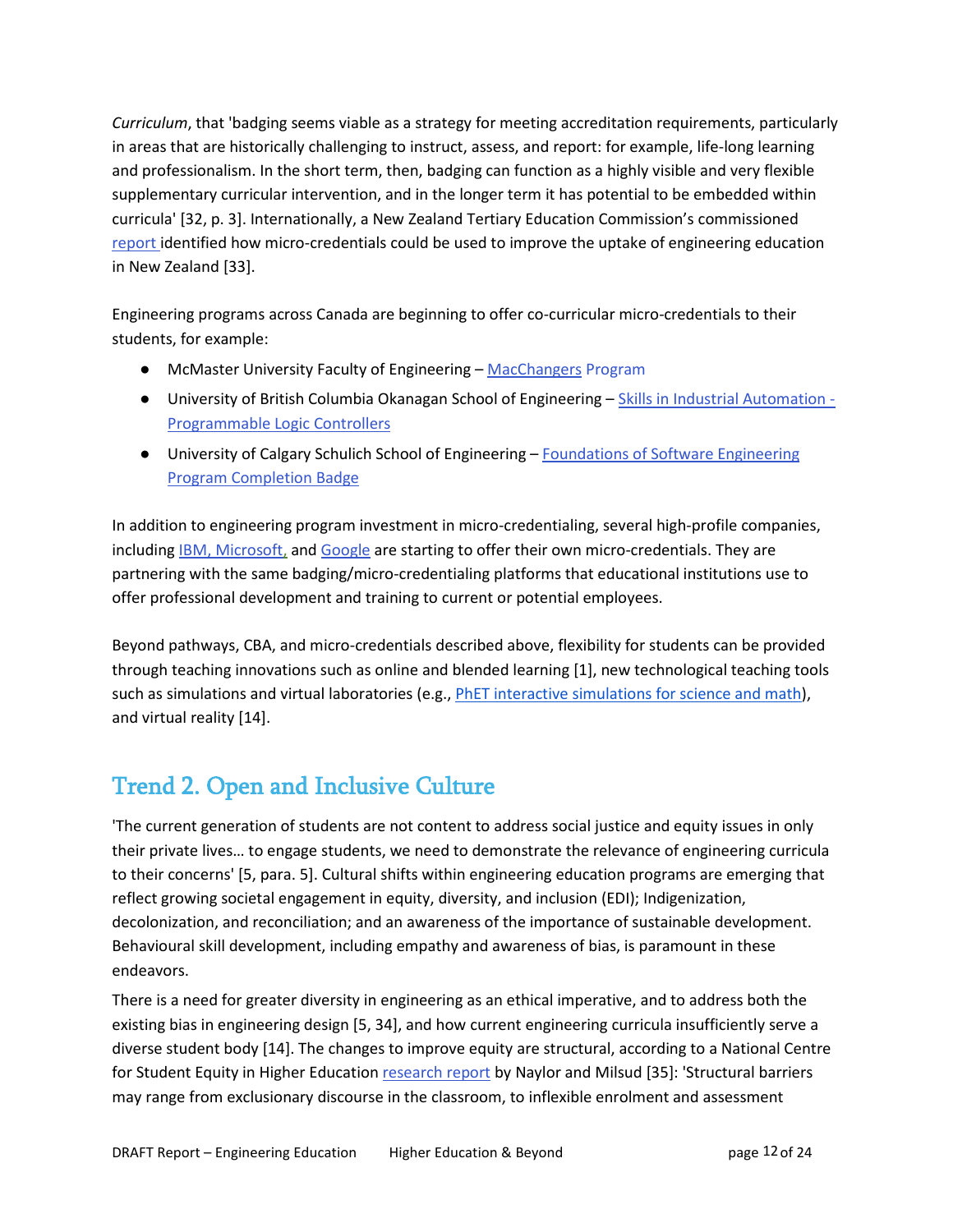policies, to privileging particular communication styles. Structural inequality is the converse of traditional deficit and 'cultural resources' models of student support: rather than asking how students can acquire missing skills needed to leverage success within an institution, it asks what institutions can do to make themselves more or less inclusive and navigable for all students (and even staff and the wider community). In shifting from a model where the deficit is in the individual student to a model where the deficits (structural barriers) are in the system, the responsibility for change is therefore shifted from students, or from areas associated with outreach and academic literacy programs … to all actors within the institution' (35, p. 1]. This report [35], which is focused broadly on Australian higher education systems outlines three types of structural inequalities of the educational systems:

- 'Vertical inequalities' in access to higher education;
- 'Horizontal inequalities' in opportunities to enter 'highly selective fields of study';
- 'Internal inequalities' where 'particular characteristics or backgrounds may also be disadvantaged within the institution itself; for example, by being less likely to complete their degree' [35, pp. 8 - 9]. Internal inequalities and differences in outcomes may occur due to two broad categories of challenges: 'personal or relatively external factors that may impact on ability to study (for example, financial constraints, caring responsibilities, mental well-being); and difficulties navigating the administrative and support units in the institution, or institutional norms that do not support these students' [35, p. 9].

All three types of inequalities are visible in the descriptions of system-level barriers to equity, diversity, and inclusion (EDI), reconciliation and Indigenization which are discussed in more detail in the next section. Steps to addressing structural internal inequalities encompass administrative processes, communication, and environment; adjusting curriculum design and administration including assessment policies; improving physical environments; and ensuring access to appropriate support services [35].

### <span id="page-17-0"></span>4. Equity, Diversity, and Inclusion

In brief, *diversity* increases the range of people in the space; *inclusion* is how they are valued and have a sense of belonging in that space; and *equity* is the removal of systemic barriers faced by individuals and groups historically and presently marginalized by social and administrative structures and norms.

Engineers Canada describes the definition and rationale for diversity as:

*'...engaging the best minds of the profession, which includes women, Indigenous peoples and internationally educated professionals. Increased diversity and inclusivity within the engineering workforce provides significant benefits to Canadians by delivering a solution to overcoming skills shortages, increasing innovation capacity and providing a greater return on human resource investment. Engineers Canada strongly believes that diversity and inclusion within engineering will ensure the sustainability of the profession and its ability to understand the public it serves'* [36, para. 1]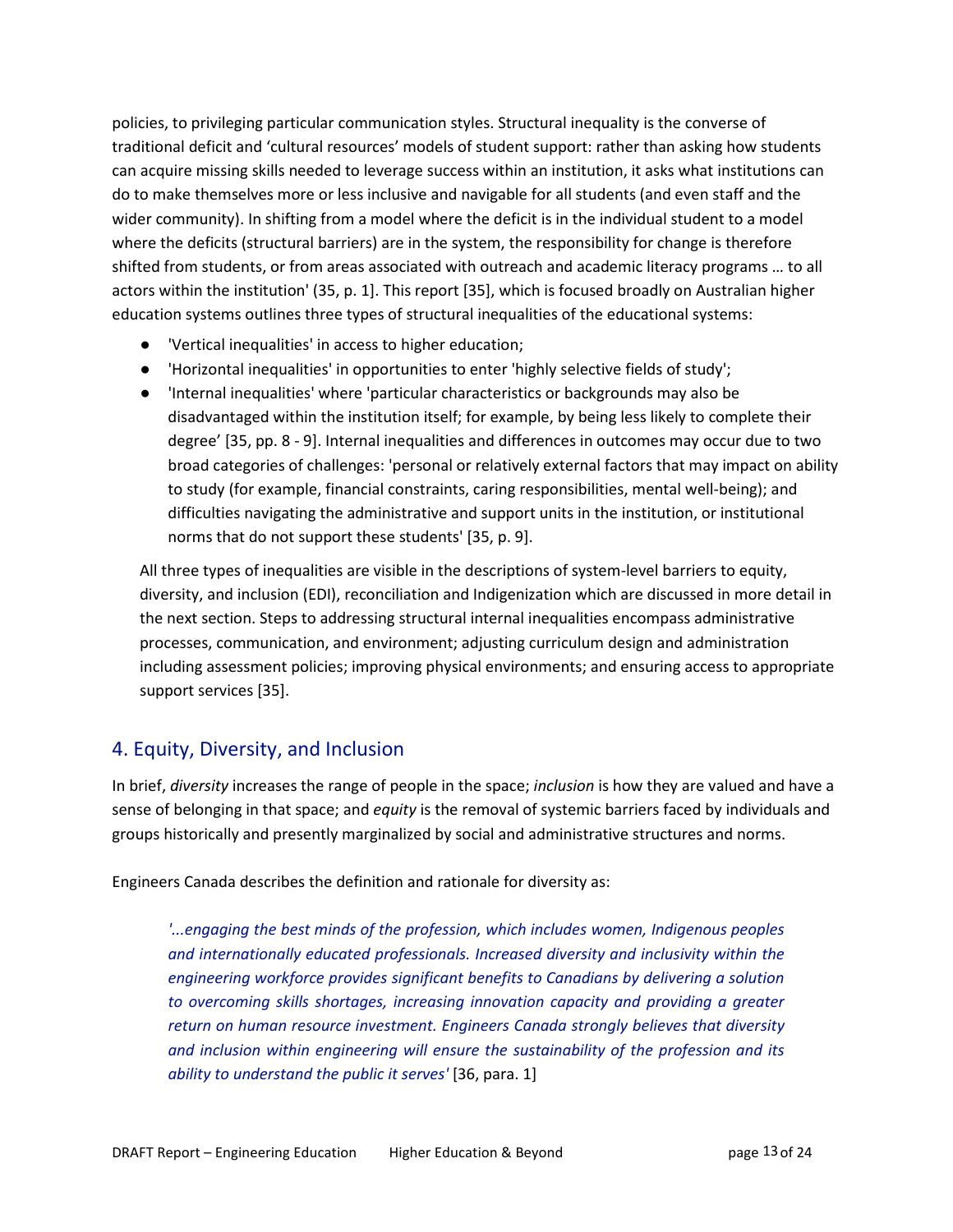Engineers and Geoscientists British Columbia's 2021 *[Professional Practice Guidelines –](https://www.egbc.ca/app/Practice-Resources/Individual-Practice/Guidelines-Advisories/Document/01525AMWZOGZM5ITT65REIGLMV7WZTFXG6/Equity%2C%20Diversity%2C%20and%20Inclusion) Equity, Diversity, [and Inclusion](https://www.egbc.ca/app/Practice-Resources/Individual-Practice/Guidelines-Advisories/Document/01525AMWZOGZM5ITT65REIGLMV7WZTFXG6/Equity%2C%20Diversity%2C%20and%20Inclusion)* [37] offers the following definitions for diversity, equity, inclusion and the related concept of marginalization as listed in Table 2.

| Term            | Definition                                                                             |
|-----------------|----------------------------------------------------------------------------------------|
| Diversity       | "The variety of unique dimensions, qualities, and characteristics we each possess.     |
|                 | Some                                                                                   |
|                 | of these elements are physical (such as age, sex, and physical abilities), others are  |
|                 | socially constructed (such as race and gender), and others are a result of our         |
|                 | circumstances and experiences (such as religion, education level, and nationality).    |
|                 | Diversity is the inclusion of different types of people-such as people of different    |
|                 | genders, sexual orientations, races, cultures, religions, physical, or mental ability- |
|                 | in a group or a Firm." [37, p. vi]                                                     |
| Equity          | Determines the specific and unique needs of each group that has been historically,     |
|                 | systemically, and persistently marginalized, with a view to what needs to be done      |
|                 | to create inclusive environments without barriers to participation and                 |
|                 | advancement. Equity is sometimes used interchangeably with the concept of              |
|                 | equality; however, their meanings are different. In particular, equality is focused on |
|                 | providing everyone with the same amount or types of resources without a view to        |
|                 | whether these resources address their specific barriers. [37, p. vii]                  |
| Inclusion       | Having a sense of belonging and/or being valued for one's unique contributions, as     |
|                 | well as those held in common with others. Inclusion is an environment or culture       |
|                 | that strives for Equity, and values and respects Diversity." [37, p. vi]               |
| Marginalization | "The intentional or unintentional exclusion of a group of people based on              |
|                 | stereotypes, Unconscious Bias, misinformation, and/or superiority. [37, p. viii]       |
|                 |                                                                                        |

#### <span id="page-18-0"></span>**Table 2: Definitions of EDI**

Engineers and Geoscientists British Columbia also provides specific terms and concept descriptions "pertaining to specific Equity-Seeking persons (i.e., women, Indigenous Peoples, people with disability, people of colour, newcomers, 2SLGBTQ+ people" on their **Equity, Diversity, and Inclusion** webpage [37, p. vi].

Internationally, 'It was also recognized that increasing student numbers would inevitably bring a greater diversity in student demographics and background. Although it was noted by many that "we cannot continue to cater to the same type of students, we need to attract the students that would not normally think of engineering," it was also suggested that a more diverse student body was not well served by current engineering curricula' [9, p. 36].

It is widely agreed that 30% is the tipping point where the participation of a minority group, in our case female-identifying students or engineers, is normalized, and culture begins to change [38, 39, 40]. For decades, engineering schools in Canada have aimed to increase the number of women in their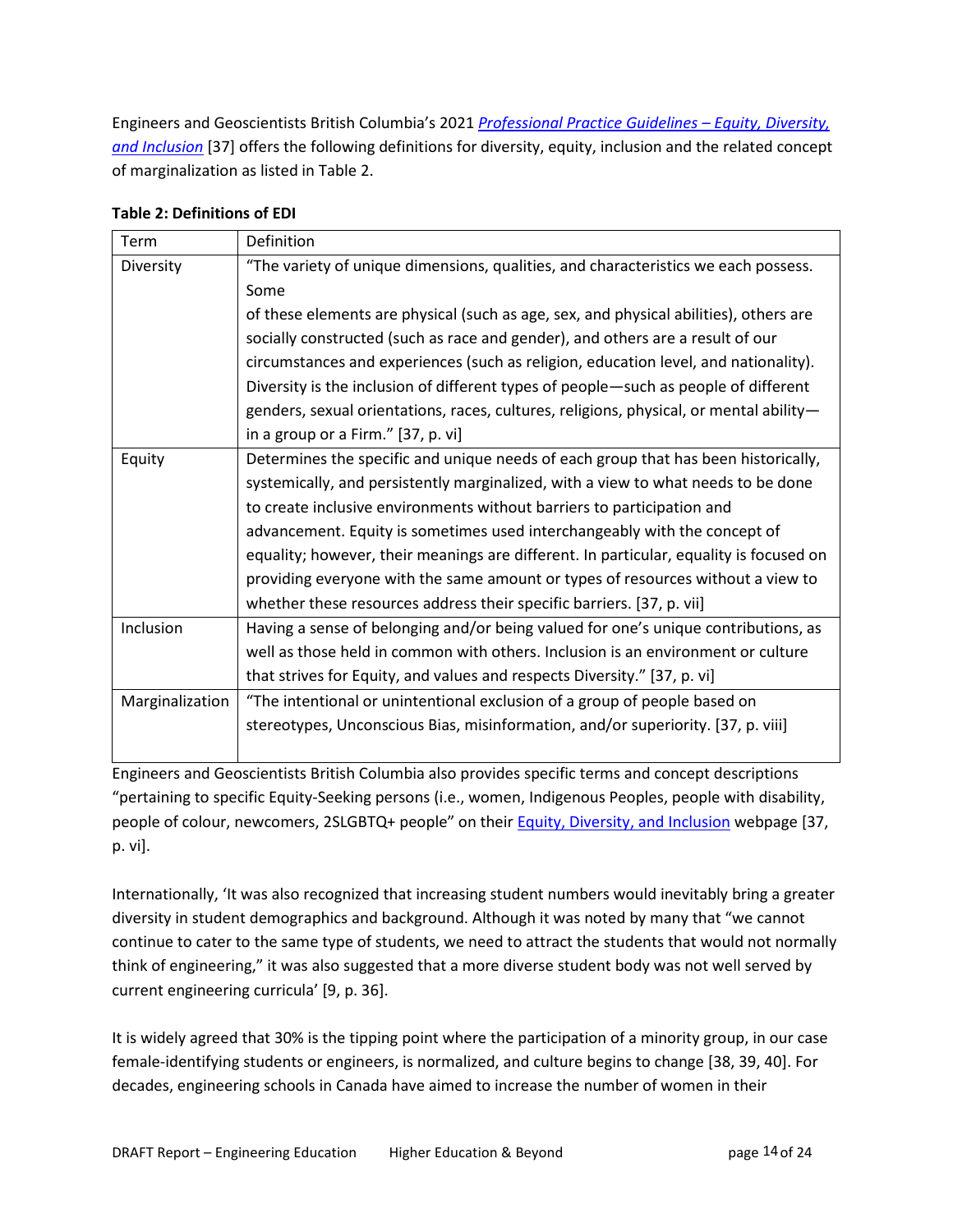programs, with results remaining largely stagnant at the undergraduate level [38, 39, 40], with the proportion of female-identifying students in engineering programs vacillating between 20-25%, [according to Stats Canada.](https://www150.statcan.gc.ca/t1/tbl1/en/tv.action?pid=3710001101) There are some notable exceptions, such a[s UBC reaching 32%](https://www.ubyssey.ca/news/engineering-female-enrolment-makes-progress-but-falls-short-of-goal/) in the 2018/2019 year and the  $\underline{U}$  of T reaching 40.2% of first year students identifying as female, but there is no province in Canada where the female-identifying engineering enrolment is above 30%, according to Engineers Canada's [Canadian Engineers for Tomorrow.](https://engineerscanada.ca/reports/canadian-engineers-for-tomorrow-2020#femaleidentified-undergraduate-enrolment-by-province) The proportion of full-time female-identifying and male-identifying engineering undergraduate students in Canada from 2010-2020, according to Statistics Canada Post-secondary enrolment report [\(Table 37-10-0011-01\)](https://www150.statcan.gc.ca/t1/tbl1/en/tv.action?pid=3710001101) is displayed in Figure 1. Details of the downloaded report and figure creation are found in Appendix 3. In the same timeframe, the proportion of total female-identifying faculty in engineering programs has risen slowly to approximately [17% as of 2019.](https://engineerscanada.ca/reports/canadian-engineers-for-tomorrow-2019#faculty-members)



*Figure 1 Proportion of full-time female to male students in Canadian undergraduate engineering degree programs 2010-2020*

The numbers in Canada and Australia are starkly different than in [Europe,](https://ec.europa.eu/eurostat/web/products-eurostat-news/-/edn-20220211-2#:%7E:text=In%202020%2C%20there%20were%20almost,employment%20in%20science%20and%20engineering.) where over 40% of engineers are female-identifying, an[d Iran,](https://www.forbes.com/sites/amyguttman/2015/12/09/set-to-take-over-tech-70-of-irans-science-and-engineering-students-are-women/?sh=6738cace44de) where the percentage of female-identifying engineering students has reached nearly 70% in the past. The 2018 *Global state of the art of engineering education* report further documents how Singapore University of Technology and Design has '[relatively high] Female participation for a technology-focused university: women represent 40% of the undergraduate population overall and 30% of those based in engineering-focused disciplines' [9, p. 66], and Delft University of Technology, the oldest and largest of Netherland's three technology-specialist universities,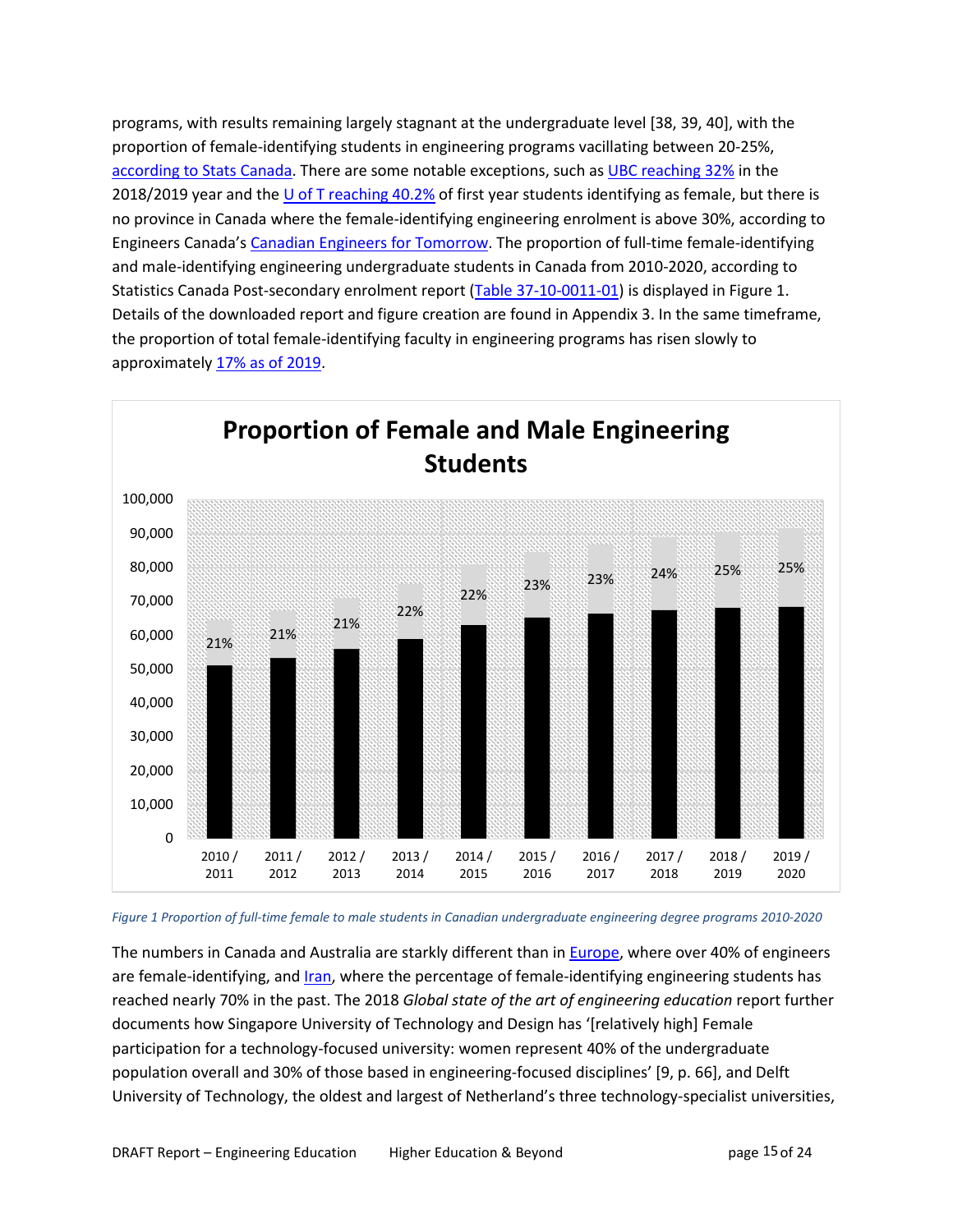has '17 bachelor programs … home to a student population of around 11,400, of which 26% are female' [9, p. 141].

Many engineering schools continue to have specific recruitment strategies and outreach programs targeted to women in engineering, as well as undergraduate initiatives such as th[e Women in Action](https://engineering.queensu.ca/women-in-engineering/women-in-action.html)  [initiative](https://engineering.queensu.ca/women-in-engineering/women-in-action.html) at Queens University or the Women in Engineering - [Career Launch Experience program](https://www.concordia.ca/academics/co-op/programs/women-in-engineering-career-launch-experience.html) at Concordia University. These programs have increased the number of female students, but parity is not yet achieved [41], and significant resources are still being invested to identify which interventions are successful, including through the [SINC Project,](https://successinstem.ca/projects/sinc/) which is a part of the larger Engendering Success in STEM collaboration, supported by Engineers Canada.

While there is a particular focus on women in engineering, there is also a recognized need for diverse perspectives from multiple equity-seeking groups including: differently-abled, culturally diverse, LGBTQ2SA+, Indigenous, and racialized students. A multi-year [Engineering 2035](https://aced.edu.au/index.php/examples) project by the Australian Council of Engineering Deans (ACED) aimed to find 'significant drivers of change in professional engineering roles and anticipate the impacts of these changes on the expectations of future graduates of professional engineering programs towards the year 2035,' which involved five individua[l](http://www.aced.edu.au/index.php/examples) [reports.](http://www.aced.edu.au/index.php/examples) Their scoping report noted that: '… It is desirable that diversification also includes greater gender, ethnic, and cognitive diversity in the engineering student and graduate cohorts' [14, p. 3]. Greater diversity in the engineering profession is seen as a necessary step towards both greater sustainability for the profession and better design [5]. To that end, EDI concepts are being embedded within design courses, to ensure 'that students can … understand human capabilities and limitations, so their designs are better suited to a wide range of users' [34, p. 1].

Addressing EDI requires programmatic, structural and cultural changes. While engineering schools have identified the benefits of and need for greater diversity in their programs, 'there is a growing need to critically look at the embedded culture of engineering and how this presents a barrier to diversity' [38, p. 1]. 'To ensure that we are attracting and retaining a diverse pool of learners to our programs, we need to examine what we are teaching and how we are teaching it' [5, para. 3]. In order for underrepresented students to feel welcome, equity and inclusion practices will need to adapt [42], and structural barriers will need to be removed [35]. Removing structural barriers to EDI requires significant change; for example: investment in EDI-awareness and capacity building of staff and faculty within engineering to champion change, increasing availability of asynchronous offerings to students who may need to work while they attend university or who have families or other responsibilities, and creating more flexible pathways into engineering programs [35]. Embedding EDI into an engineering program's systems, structures and culture involves institutional policies and practices, supportive leadership at senior and departmental levels, and allocation of resources to support the success of these initiatives [43].

Initiatives like [Indigenous and Black Engineering and Technology \(IBET\) PhD Project,](https://ibetphd.ca/) Ontario Network of Women in Engineering [\(ONWiE\)](https://www.onwie.ca/), [EngiQueers,](https://www.engiqueers.ca/) and advancing Indigenous people in STEM through [AISES](https://www.aises.org/membership/caises) (American Indian Science and Engineering Society) chapters in Canada directly address these challenges and build a matrix of support for all engineers and engineering students. There is also action underway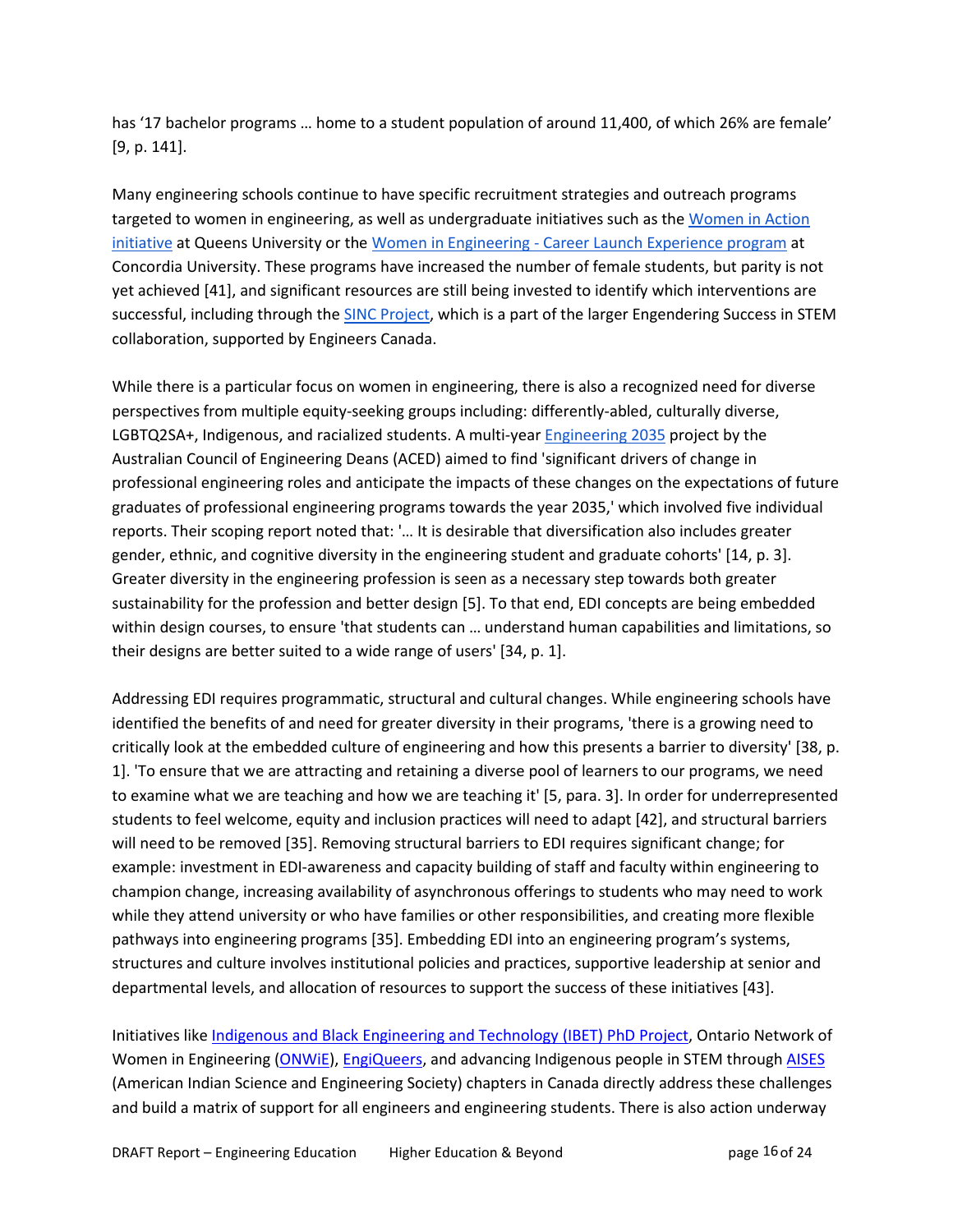to identify specific changes within Canadian institutions. For example, a recent campus-wide faculty survey at a Canadian university highlighted several issues related to EDI, including: career progression challenges for racialized faculty, lack of diversity on hiring committees, silencing and retaliation for raising identity or race issues, and adverse impact on work. They identified a need for genuine engagement on these issues and outlined recommendations including equity audits, reporting of disaggregated intersectional EDI data, and 'supporting the proposed Indigenous and Black faculty hiring program' [44, p. 14].

### <span id="page-21-0"></span>5. Indigenization

Addressing truth and reconciliation is necessary in Canadian engineering programs as an ethical imperative [45], and as an expectation of professional engineers. Provincial regulators such a[s EGBC](https://www.egbc.ca/About/Programs-Initiatives/Equity-Diversity-and-Inclusion/Truth-Reconciliation) and [APEGS](https://www.apegs.ca/truth-and-reconciliation) have specific reports and statements regarding truth and reconciliation steps. 'Engineers interface with, and directly impact Indigenous communities through infrastructure and economic development projects. So, building student capacity for intercultural understanding, empathy, and mutual respect is critical in our profession contributing to Reconciliation' [46, para. 2]. The United Nations Declaration on the Rights of Indigenous Peoples [\(UNDRIP\)](https://www.un.org/development/desa/indigenouspeoples/declaration-on-the-rights-of-indigenous-peoples.html) [47] raises expectations for engineers and engineering programs understanding of Indigenous rights. For example, UNDRIP articles such as article 29 'Indigenous peoples have the right to the conservation and protection of the environment and the productive capacity of their lands or territories and resources' [47, p. 21], furthers requirements for free, prior, and informed consent that changes the way engineering conduct consultations with many communities.

The Indigenization of engineering education is best described as existing on a spectrum [48]. One end of the spectrum allows the academy to 'maintain most of its existing structures' and on the other end, the 'university is fundamentally transformed by deep engagement with Indigenous peoples' [48, p. 1]. In their paper entitled *[Indigenizing engineering education in Canada: critically considered](https://www.tandfonline.com/doi/full/10.1080/13562517.2021.1935847)*, Seniuk Cicek et al. summarize these terms as follows:

- 'Indigenous Inclusion [includes] attempts to increase the number of Indigenous faculty, staff, and students in engineering institutions. This includes outreach attempts to create pathways to postsecondary programs and professional careers, and camps for children/students.
- Reconciliation Indigenization includes Indigenous Knowledges to educate faculty, staff, and students via courses and training.
- Decolonial Indigenization, described as decentering hierarchical Western Eurocentric postsecondary structures and 'empower[ing] Indigenous communities to regain educational sovereignty'… This looks like Knowledge Keepers and Elders in postsecondary spaces, exclusive Indigenous spaces, and Indigenous Knowledges centered in curricula' [10, p. 8].

Truth and Reconciliation and Indigenization cannot be subsumed within EDI policies and initiatives. In addition to broader awareness and capacity-building encouraged by institutional and governing bodies, Indigenization must involve Indigenous leadership and result in policy changes that advance the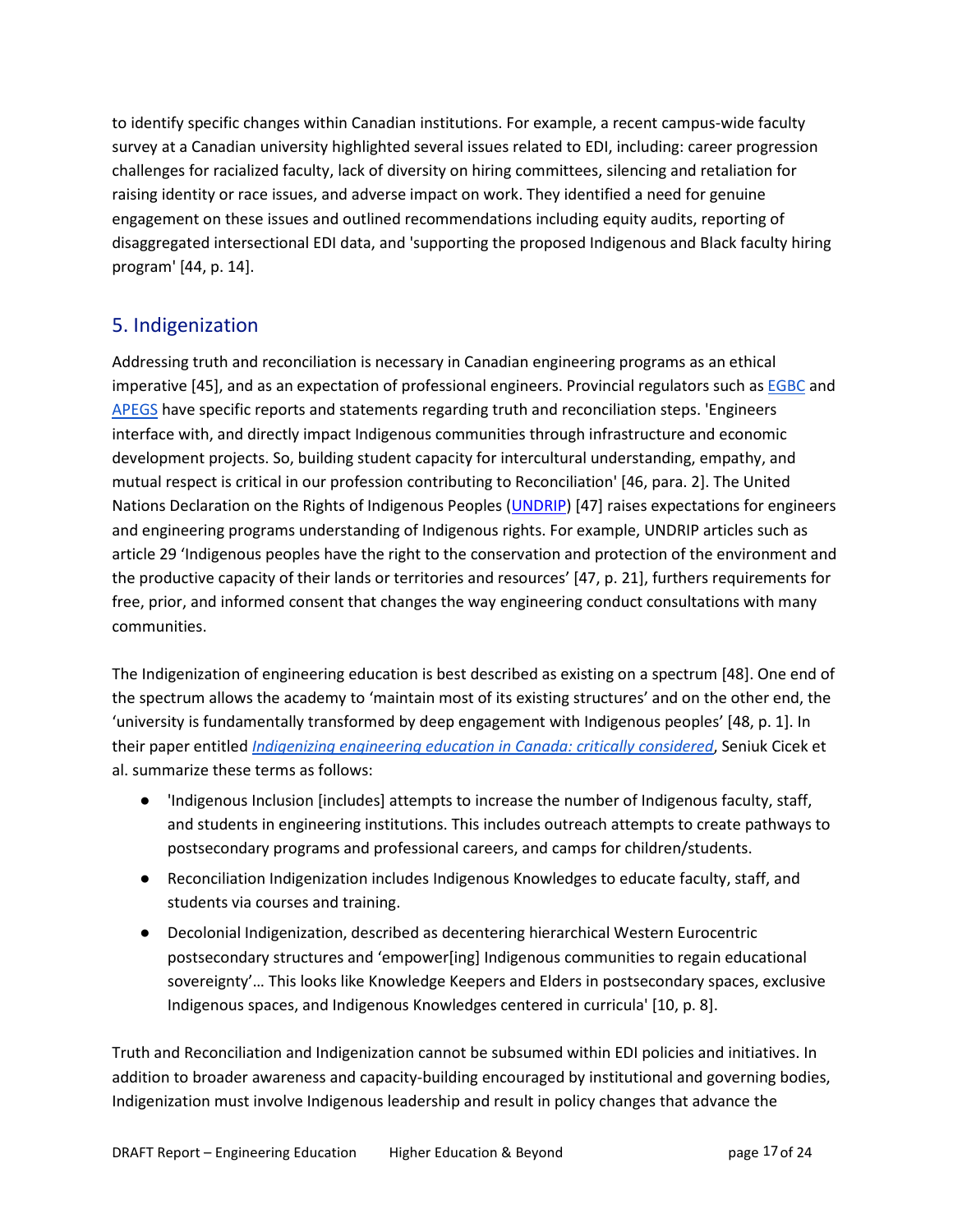inclusion of Indigenous knowledge in curricula. The work of decolonizing engineering education will require a critical assessment of engineering accreditation policies [10].

Engineering programs are working to support Indigenous students and advance Indigenization in many of the ways described above, including:

- [Indigenous Initiatives](https://engineering.usask.ca/indigenous.php#Studyhere) at the University of Saskatchewan include an Indigenous student workintegrated learning experience, a 'culturally safe space' for students, a student ambassador program, and community-building events. All first-year students now engage directly with indigenous community members and elders throughout a six-week cultural contextualization course and the Four Seasons of Reconciliation on-line course.
- [A Permanent Indigenous Engineer-in-residence](https://www.ucalgary.ca/news/indigenous-engineer-residence-brings-fresh-voice-and-ideas-faculty) at the University of Calgary provides a role model for students and is 'engaged in meaningful conversations and learning opportunities' with all levels of leadership within the school.
- The [Engineering Access Program,](https://umanitoba.ca/engineering/engineering-access-program) or ENGAP, at the University of Manitoba provides custom resources to Indigenous students including academic supports, a staff counsellor, financial aid, and community building activities.
- [Indigenizing Engineering work a](https://engineering.ok.ubc.ca/2020/10/29/indigenizing-of-engineering/)t The University of British Columbia Okanagan Campus aims to identify areas throughout the engineering curriculum where Indigenous content and delivery can be infused.

*TEXTBOX (ITALICS TO INDICATE, NOT ITALICS IN TEXTBOX): Seniuk Cicek et al.'s 2020 paper, [Indigenous](https://ojs.library.queensu.ca/index.php/PCEEA/article/view/14162)  [Initiatives In Engineering Education in Canada: Collective Contributions,](https://ojs.library.queensu.ca/index.php/PCEEA/article/view/14162) [identified](https://ojs.library.queensu.ca/index.php/PCEEA/article/view/14162) that work is happening within CEAB accredited engineering programs across Canada towards "[advancing] Indigenous engagement and achievement and demonstrat[ing] respect and recognition for Indigenous Peoples in engineering education" [49, p. 3]. The identified initiatives were themed into 11 categories:* 

- *Engineering/STEM Outreach;*
- *Engineering Access & Bridging Programs or Mechanisms;*
- *Provincial & National Collaborations/Presence/Research in Engineering & Engineering Education;*
- *Committees/Councils/Strategies in Engineering;*
- *Engineering Faculty & Institutional Positions;*
- *Engineering Curricula;*
- *Elders/Knowledge Keepers/Indigenous Community Members involved in Engineering Education;*
- *Engineering Student Organizations;*
- *Engineering Faculty Training/ Workshops; Engineering Student Training; and*
- *Indigenous Culture in Engineering' [49, p. 4].*

*TEXTBOX (ITALICS TO INDICATE, NOT ITALICS IN TEXTBOX; can be placed earlier in this section): A foundational principle of their paper provides a glimpse into the level of change that may come, called "achiev[ing] Etuaptmumk – Two-Eyed Seeing [Elder Albert Marshall's term] – creating an 'ethical space' in engineering education where Indigenous ways of knowing and being are recognized and respected, and taught in partnership with western perspectives, ultimately strengthening engineering education"*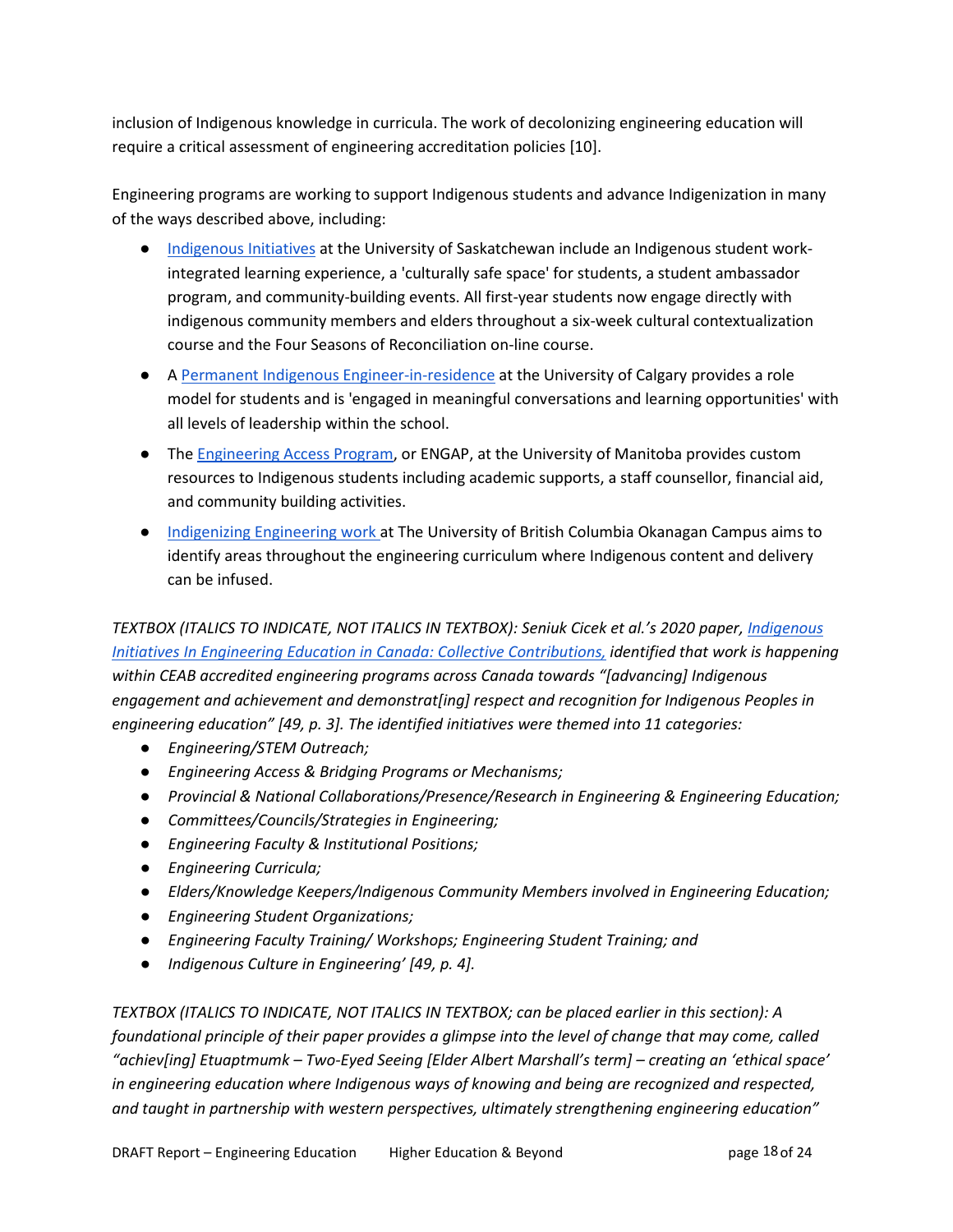*[49, p. 6]. With the development of specializations and courses that focus on Indigenous ways of knowing, as well as other initiatives described above, a picture of the future of engineering education is emerging that includes "diverse Indigenous initiatives and strategies that broadly span the curricula and culture, fortified by deeply rooted, concentrated and exclusive Indigenous initiatives stratified across mental, physical, emotion, and spirit aspects as guided by the Sacred Hoop or Medicine Wheel…[that] will enable …[Indigenous knowledges to] permeate the western colonial educational system" [49, p. 6].*

As commitments to Indigenous ways of knowing and ways of being continue to grow in engineering programs across Canada, there will be changes to engineering education learning environments, requirements of leadership, faculty qualifications and curricula, as already seen in the examples above. As an example, consider land-based learning, where learning occurs with Elders and knowledge keepers on the land. Land-based learning is already part of the curriculum in [Canadian law schools](https://wyaj.uwindsor.ca/index.php/wyaj/article/view/4807) and part of engineering outreach (e.g., UBC's Geering Up Engineering Outreach [Land Based Programming\)](https://geeringup.apsc.ubc.ca/community-outreach/programming/land-based-programming/). At the undergraduate degree level, land-based courses will raise questions of: who is teaching and who can teach given Indigenous knowledge systems and national qualification requirements? How will learning, teaching, and assessment of traditional ways of learning including observing the land and storytelling be classified and reported for accreditation while being culturally respectful?

In an Indigenous Land-Based STEM Education paper [50], Tom Mugford, Program Development Specialist for Indigenous Education, Government of Newfoundland and Labrador, is quoted as saying that "Calling land-based education 'alternative' is a barrier." Though considering a youth education context, the same report notes "Accreditation, reporting, and funding procedures and structures can be overwhelming when these do not align with an Indigenous worldview. Education systems prioritize accredited programs and curricula decisions are based on non-Indigenous models."

### <span id="page-23-0"></span>6. Well-being and Whole Student

There is emerging attention to students' well-being, strengths and needs as a whole person. This emergence is in addition to and in conjunction with addressing inequities that differentially impact student well-being. Mental health is defined by the World Health Organization as 'a state of well-being in which an individual realizes his or her own abilities, can cope with the normal stresses of life, can work productively and is able to make a contribution to his or her community.' [51, para. 3]

The framing of engineering education workload has shifted from a rite of passage to being listed as a stressor. In a recent study, achieving sufficient grades for second-year placement and the associated workload were found to make up 40% of the stressors throughout the academic year [52]. Further tracking of 30 students every week indicated 'a small, gradual deterioration in student wellbeing throughout the academic year' for first year students [52, p. 7]. While being away from family was included in the analysis, taking care of family was not measured or considered. Students with families, including mature students, or students with siblings or parents requiring care face additional challenges and considerations for well-being.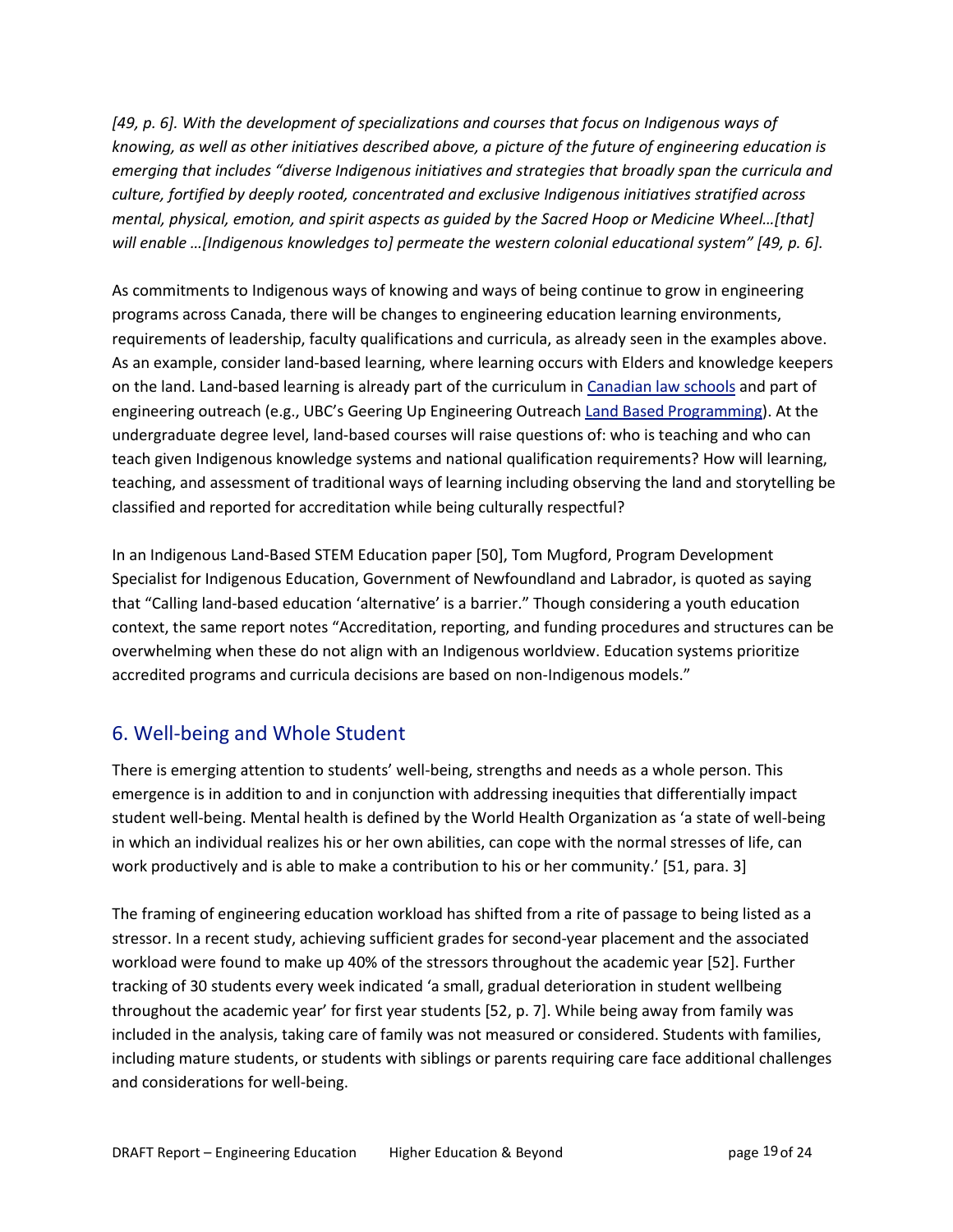*TEXTBOX: A checklist and considerations for enhancing student well-being by E-CORE was presented [53] at 2020 CEEA-ACEG conference. Their presentation identifies three factors for enhancing student wellbeing: "1. BELONGING & SOCIAL INCLUSION: Students' well-being is supported when they feel connected to their instructors and peers; 2. LEARNING WELL: Students' well-being is supported when they are motivated to learn and when they feel that they are learning effectively. 3. WHOLE STUDENT: Students' well-being is supported when instructors recognize that students have lives outside academics" [53, slide 3]. With consideration of the whole student, strategies for recognizing students have lives outside of their academics included: "Not requiring proof from students experiencing a crisis; Offering deadline extensions; Incorporating flexibility into the grading scheme; and Setting deadlines to encourage worklife balance" [53, slide 8]. Raises the question of how could this advised flexibility and differentiation be considered valued and not a liability in accreditation criteria?* 

# <span id="page-24-0"></span>Trend 3. Student-Centered Engagement with Complex Problems

The nature of engineering problems is shifting with greater open-endedness and complexity, diverse teams and partners, and considerations for sustainability and equity that require the integration of both technical and behavioural skills, also called interpersonal or professional skills. 'Engineering has traditionally addressed unintended consequences of technological development (e.g. air pollution), with 'end-of-pipe' technologies (e.g. scrubbers), but for a more sustainable world, the root causes of wicked problems [such as homelessness] must also be addressed and engineering students must learn to analyze and engage with these root causes.' [54, p. 3]

Engineers operate in an interconnected world, 'necessitat[ing] a global perspective, to enable them to work together with diverse partners to tackle the world's problems in a sustainable manner' [55, p. 1]. Complementing this shift is the 'growing trend in engineering education to increase … societal awareness among the engineering graduates' [56, p. 1]. Furthering the capacity of graduates to meet societal needs requires an increased focus on sustainability [57, 58, 55], a complex problem that requires a multi-disciplinary lens. In addition, 'Engineering graduates increasingly find that they are part of teams that draw a multi-disciplinary membership across a broad range of cultural, socio-economic, and linguistic backgrounds,' which requires our students to have inter-cultural competencies and greater self-awareness [55, p. 1].

The revised definition by the Canadian Engineering Accreditation Board (CEAB) for Engineering design specifies:

'a process of making informed decisions to creatively devise products, systems, components, or processes to meet specified goals based on engineering analysis and judgement. The process is often characterized as complex, open-ended, iterative, and multidisciplinary. Solutions incorporate natural sciences, mathematics, and engineering science, using systematic and current best practices to satisfy defined objectives within identified requirements, criteria and constraints. Constraints to be considered may include (but are not limited to): health and safety, sustainability, environmental,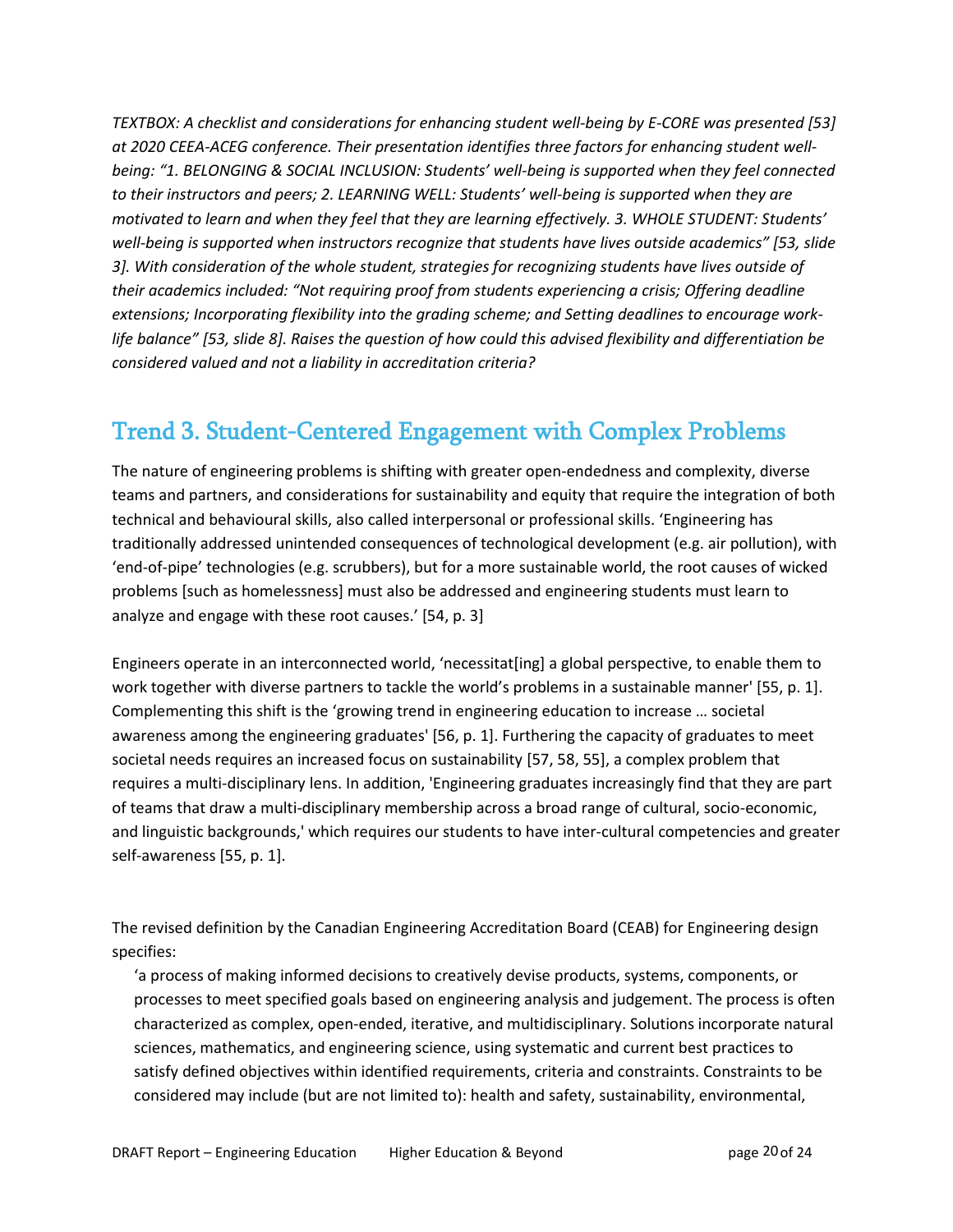ethical, security, economic, aesthetics and human factors, feasibility and compliance with regulatory aspects, along with universal design issues such as societal, cultural and diversification facets' [59, p. 10].

Engineering education is thus tasked with preparing students to engage in this creative, multidisciplinary, iterative, and open-ended design process to solve complex problems.

Within engineering education internationally, *[The global state of the art in engineering education](https://jwel.mit.edu/sites/mit-jwel/files/assets/files/neet_global_state_of_eng_edu_180330.pdf)* report [9] noted 'a move towards socially-relevant and outward-facing engineering curricula. These curricula will emphasize student choice, multidisciplinary learning and societal impact, as well as expose students to a breadth of experiences outside the classroom, outside the traditional engineering disciplines and across the world' [9, p. 39]. In addition, for student-centered learning, 'the interview feedback made clear that the majority of thought leaders anticipated that 'team-based, hands-on student learning that responds to the needs of society and industry' would underpin the world's leading engineering programs in the decades to come' [9, p. 35]. With the increasing prevalence of engineering education research in Canada and abroad [60], and the investment in teaching-focused faculty positions in Canada [61], the incorporation of learner-centered pedagogical practices may increase, though as of now, the vast majority of lecture hours have been passive, and heavily focused on instructor-centered lecture-style courses [62, 63]. Problem-sets within engineering education can display a range of problem set construction and level of realistic replication of an engineering practice context for some, but not all.

There are well-established learner-centered educational experiences in engineering education such as coop/internship opportunities [64, 65] and hands-on laboratory courses [66, 67] that can be found in almost every engineering program in Canada. Active Learning is another umbrella term for studentcentered pedagogical practices that engage students cognitively, affectively, and socially [26, 27].

There are also multiple learner-centered practices that are well established in higher education and have been used within engineering programs. These practices include:

#### ● **Gamified education**

Gamification is a pedagogical tool in which instructors 'use game elements like point systems, leaderboards, badges, or other elements related to games into 'conventional' learning activities in order to increase engagement and motivation' [68]. Engineering education examples*:* 

- Gamifying a first-year chemistry course for engineers [69]
- Gamifying a first-year engineering design course [70]

#### ● **Flipped delivery**

Flipped learning gives students the opportunity to learn at their own pace by moving instructional content to videos and media (usually delivered through an online learning platform) to be watched outside of class and using class time for hands-on activities and discussion [61]. Engineering education examples:

• Designing classroom space for active learning (i.e., flipped classrooms) [71]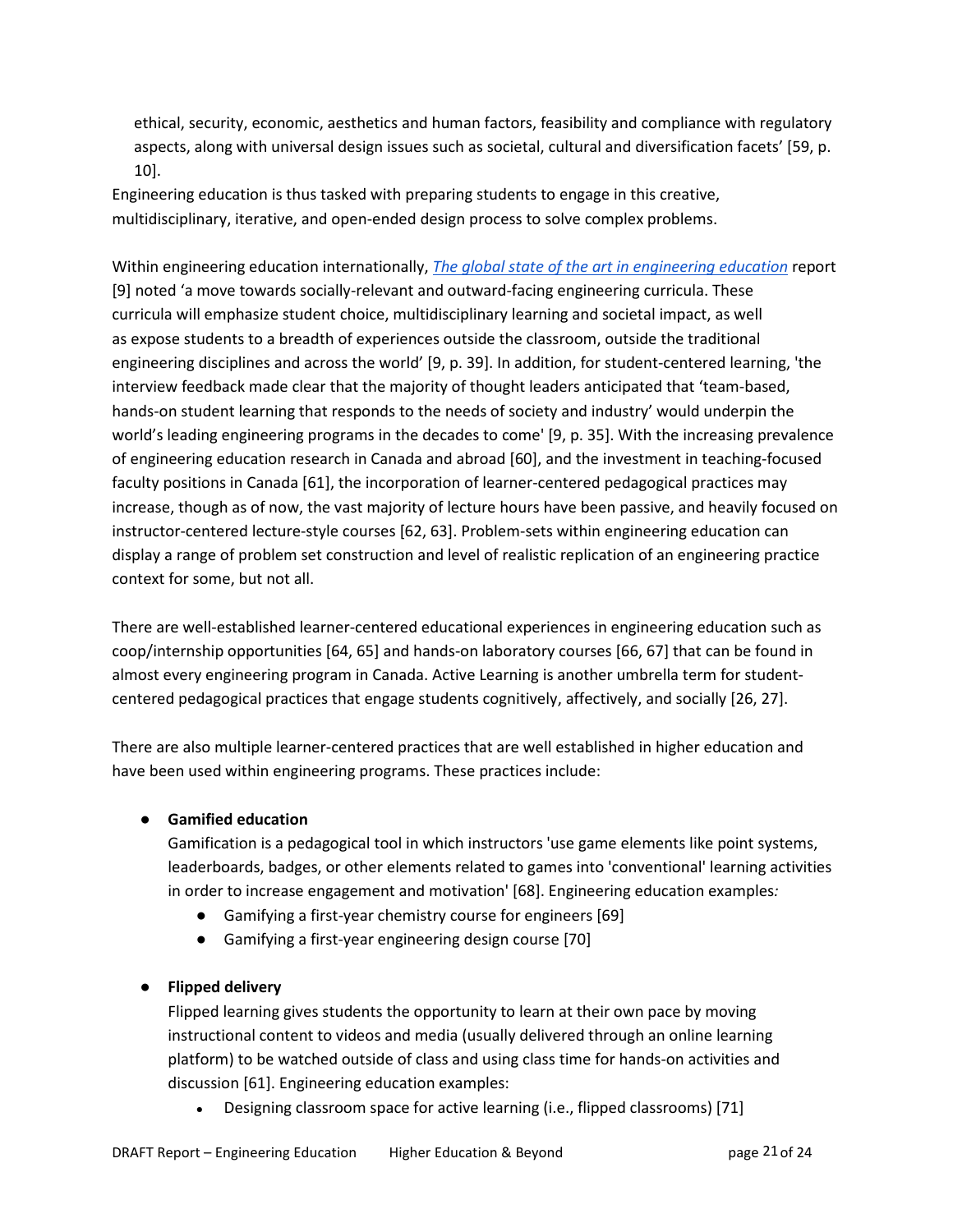• Flipped delivery of an introductory programming course [72]

In particular, the integration of behavioural (e.g., teamwork) and technical skills, experiential learning in realistic contexts, and problem/project-based learning were found to be broadly used across institutions. These are discussed in more detail below.

## <span id="page-26-0"></span>7. Integrating behavioural and technical skills

While engineering curricula remain largely technical and 'characterized by an artificial 'border' that distinguishes technical expertise from the professional skills needed to solve society's most pressing problems' [73, p. 1], engineering education is expanding to incorporate these skills. The skills are called behavioural skills in this report, they are also known as interpersonal or professional skills. 'The Engineering profession is complex and interdisciplinary, and students today must learn how to integrate skills across technical and social disciplines' [74, p. 1]. Across the current CEAB Graduate Attributes, there is an 'overall agreement that engineering education should not only address science and engineering [technical skills] but also the social, ethical, and organizational [skills]' within engineering practice that engineering students need to be successful in an increasingly complex and globalized workplace [75, p. 1].

Winberg et al. found in their study, *[Developing employability in engineering education: a systematic](https://www.tandfonline.com/doi/full/10.1080/03043797.2018.1534086)  [review of the literature](https://www.tandfonline.com/doi/full/10.1080/03043797.2018.1534086)*, that 'both stronger engineering knowledge and stronger professional skills … were achieved through embedding professional skills in mainstream engineering subjects, such as including problem-solving tasks and projects across the engineering curriculum' [76, p. 26], which is happening in engineering courses across Canada. Examples of instructors integrating behavioural (Winberg's *professional*) skills into engineering curricula include:

- mental wellness and lifelong learning [77]
- teamwork and communication [78]
- conflict-resolution [79]
- empathy [80]

Internationally, improving empathetic communication was the focus of four sequential seventy-fiveminute modules at the University of Georgia as part of developing professional skills [81]. In addition, emotional intelligence capabilities [82] were highlighted in the Australian Council of Engineering Deans' report. Walther et al. 'argue that empathy is important in a range of engineering graduate outcomes and professional practice applications, and that students 'need explicit training in empathy to offset the analytic cognitive bias of undergraduate engineering degree programs'' [83, p. 31]. Further examples of programs at the University of Western Australia and several other American universities are described by Sochacka and colleagues [84].

### <span id="page-26-1"></span>8. Experiential learning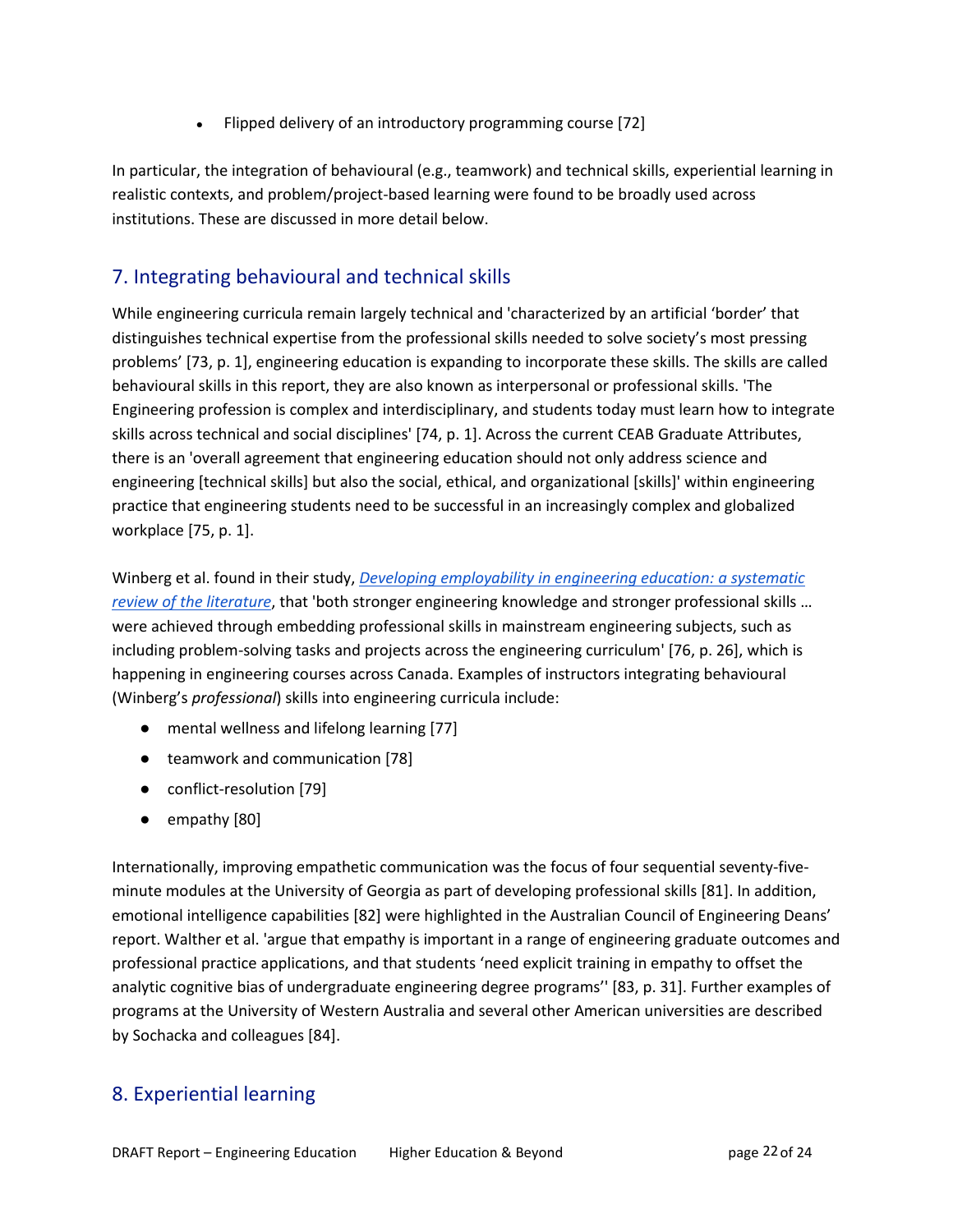Experiential learning is 'the application of theory and academic content to real-world experiences, either within the classroom, the community, or the workplace, which advances program or course-based learning outcomes' [85], and a 'process whereby knowledge is created through the transformation of experience' through a cycle that includes an experience and reflection [86].

Engineering programs have many courses that are well suited to experiential learning opportunities, some of which are commonly found in Canadian institutions, such as: work-integrated learning experiences (e.g., co-op/internships), 'hands-on' laboratory education, and design project courses that see students working on 'real-world' challenges [87, 88].

Experiential learning opportunities can, and in the case of capstone design projects often do, include partnerships with community or industry organizations. Experiential learning can encourage students' understanding of the real-world impact of their course-work as early as their first year. One example of such a partnership is at the University of Prince Edward Island where an instructor partnered with the Atlantic Veterinary College to develop a design project for first-year engineering students to design and construct bat houses that remotely collected data on individual bats within a colony [89]. Additional recent examples found in CEEA-ACEG proceedings include:

- A University of British Columbi[a First Year Biomedical Engineering Laboratory Course](https://ojs.library.queensu.ca/index.php/PCEEA/article/view/14132) incorporated problem-based learning with semi-structured experiential learning for new students who were in the early stages of developing discipline-specific knowledge.
- York University's [Second Year Civil Engineering Materials Course](https://ojs.library.queensu.ca/index.php/PCEEA/article/view/14898) incorporated an experiential learning opportunity, constructing and loading a small bridge, in a virtual setting.
- McMaster University developed a course, in partnership with students, that gave students credit [for extracurricular](https://ojs.library.queensu.ca/index.php/PCEEA/article/view/14151) [involvement.](https://ojs.library.queensu.ca/index.php/PCEEA/article/view/14151)

Students can also devise their own experiential learning opportunities and obtain credit in some cases, through student-led, individually-created courses (SLICCS). Developed at the University of Edinburgh, SLICCS provide a 'scalable and flexible experiential learning and assessment framework' that is currently open-source [90]. One example of a SLICC introduced in Canada is a ['Foundations of Venture Creation'](about:blank) course at the University of Waterloo, wherein students 'commit to starting a venture' and are guided through the process.

### <span id="page-27-0"></span>9. Problem/Project Based Learning

Problem-based learning is defined as any learning environment wherein the problem drives student learning, that is when 'a problem is posed, so that the students discover that they need to learn [something new in order to] solve the problem' [91, para. 3]. Project-based learning is when students take a real-world problem and find a solution to that problem; this form of learning is focused more on the application of knowledge than problem-based learning which is focused on the acquisition of knowledge [92]. Problem-based learning and project-based learning are used regularly in engineering courses, and while they are distinguished by their outcomes, there is significant overlap between the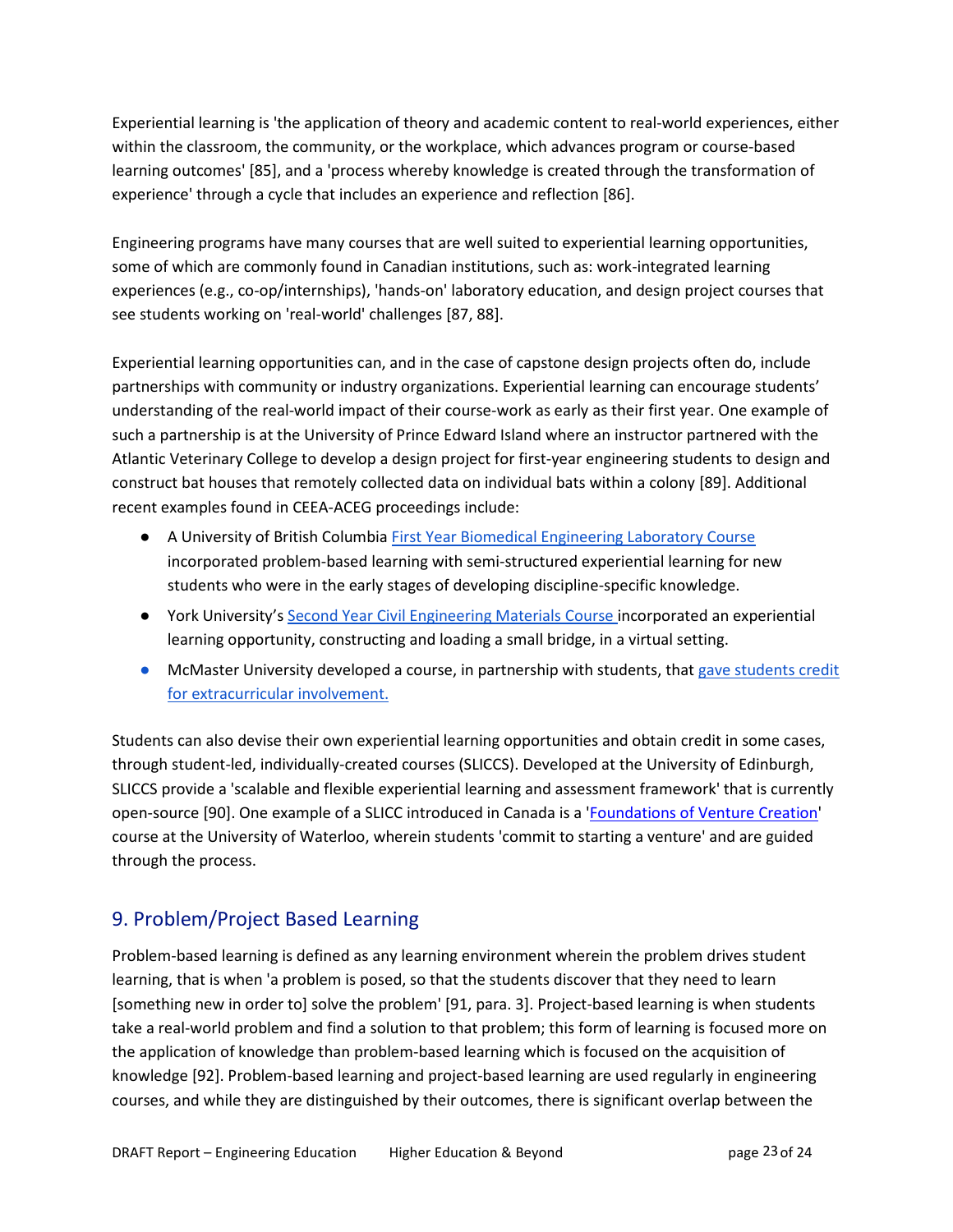two concepts. Both pedagogical practices encourage self-direction and collaboration and can have a multidisciplinary orientation.

Project-based learning in engineering classrooms often includes a requirement to solve 'context specific cases and open ended challenging problems' [88], and the terms are used interchangeably in engineering education literature. Project/problem-based learning are well-established pedagogical approaches within engineering curricula as they are natural components of design classes, for example:

- Simon Fraser University's [engineering design course project](https://ojs.library.queensu.ca/index.php/PCEEA/article/view/14897) consisted of students 'designing, modeling, and simulating a renewable energy system that solved a particular problem within a predefined scenario that changes year to year.
- Polytechnique Montréal's [first year engineering student design challenge](https://ojs.library.queensu.ca/index.php/PCEEA/article/view/14863) allows students to learn and apply mechanical design methodologies in authentic iterative design practice.

Project and problem-based learning have many benefits to student learning: 'Project-based learning allows students to simultaneously develop technical understanding, creativity, and interest. Furthermore, their heightened interest improves other perceptions like their enjoyment of the topic, the subject's value, and their career aspirations in the field' [72, p. 6]. One Canadian engineering education research team noted that 'one of the primary objectives of PBL approaches is to transform the labs to be student-centered, where the outcomes and objectives are largely determined by the students, to create an environment of self-directed learning' [93]. This also encourages the development of professional skills such as time-management and critical thinking.

Project and problem-based learning are also well suited to and often incorporate team-based learning in engineering education in Canada. An emerging practice is to allow interdisciplinary teams within this space, which can 'allow students to 'break out from their disciplinary silos,' offering them critical insight into the role and place of their own engineering discipline, as well as the tools 'to work effectively with people from a range of backgrounds and perspectives'' [9, p. 22]. Interdisciplinary projects can be housed within an engineering course, a cross-listed course, or a course outside engineering.

Similar to experiential learning opportunities, problem/project-based learning experiences are also well suited to partnerships with community and industry partners [87, 94]. Recent growth in software platforms connecting industry/community with students and faculty members seeking course projects has the potential to increase the number and national range of community partnerships.

# <span id="page-28-0"></span>**Conclusion**

Overall, this report informs future decisions about the engineering accreditation system by describing the current landscape of engineering education and identifying trends that indicate what the future of engineering education might look like in Canada.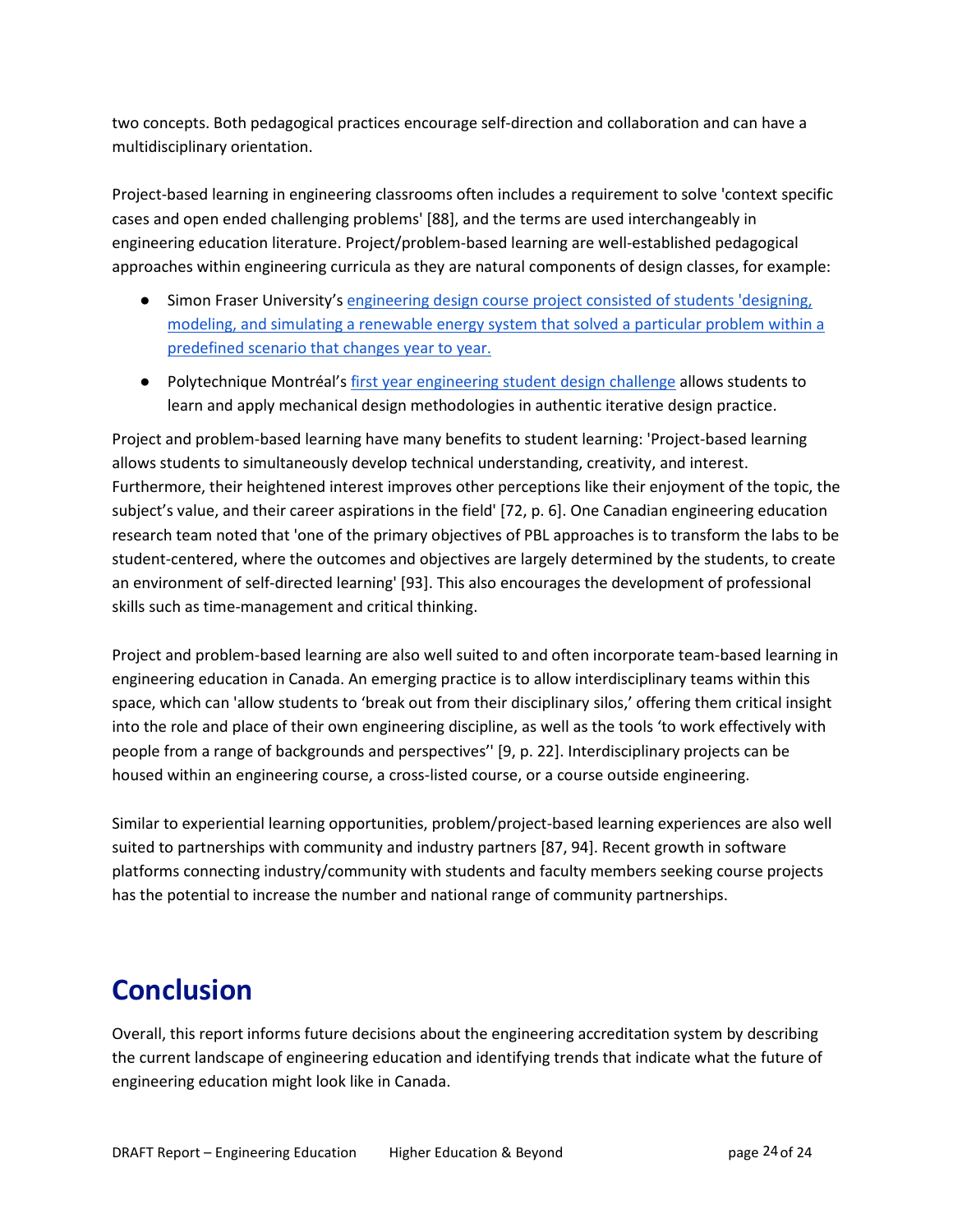The three trends of increased flexible and assessed pathways; open and inclusive culture; and studentcentred engineering education are interconnected. The changes necessary to address equity, diversity, and inclusion will need to be substantial and attentive to other trends [5, 9]. Considering these changes as a whole allows for leveraging synergies and addressing disproportionate barriers for marginalized or underrepresented groups when acccessing student-centered activities and engineering education [29]. In considering the changes in engineering education, 'This transformation must begin with a deliberate effort to build an inclusive and collaborative engineering community that spans disciplines, gender, ethnicity, race, and sexual orientation' [5, para. 6].

As the field of engineering education research in Canada and society both continue to evolve, with increasingly complex challenges facing engineers of the future, further shifts in engineering are expected [11, 12, 20]. There is recognition that 'the scholarly work going on in engineering education is not translated back into the lecture room' [9, p. 13] and that traditional didactic approaches are still prevalent [1, 16]. Still, change is building. Current and emerging practices in Canadian engineering education reflect an education system at the beginning of a significant period of accelerating change that is likely to include: shifting teaching methods, increasing programmatic flexibility, changing culture towards greater diversity, inclusion, equity and Indignization, and a student-centred focus on skilldevelopment, expanding partnerships and greater personalization. These changes are echoed internationally, as well.

The questions that arise for consideration by the Engineering Education Task Force, Steering Committee and Stakeholders are:

- 1) where are these identified current and emergent engineering education practices most likely to stretch the current accreditation system's design or be restricted by its current design?
- 2) What are the implications and considerations? and
- 3) What is occurring in the engineering education ecosystem that provides further context for these trends and considerations for the strategic priority?

# <span id="page-29-0"></span>**About the Consultants: Higher Education and Beyond**

Higher Education and Beyond's experienced and qualified facilitators and researchers offer evidenceinformed decision-making, professional development design, evaluation capacity building, and interperspective knowledge facilitation for organizational success and stakeholder engagement within and beyond higher education.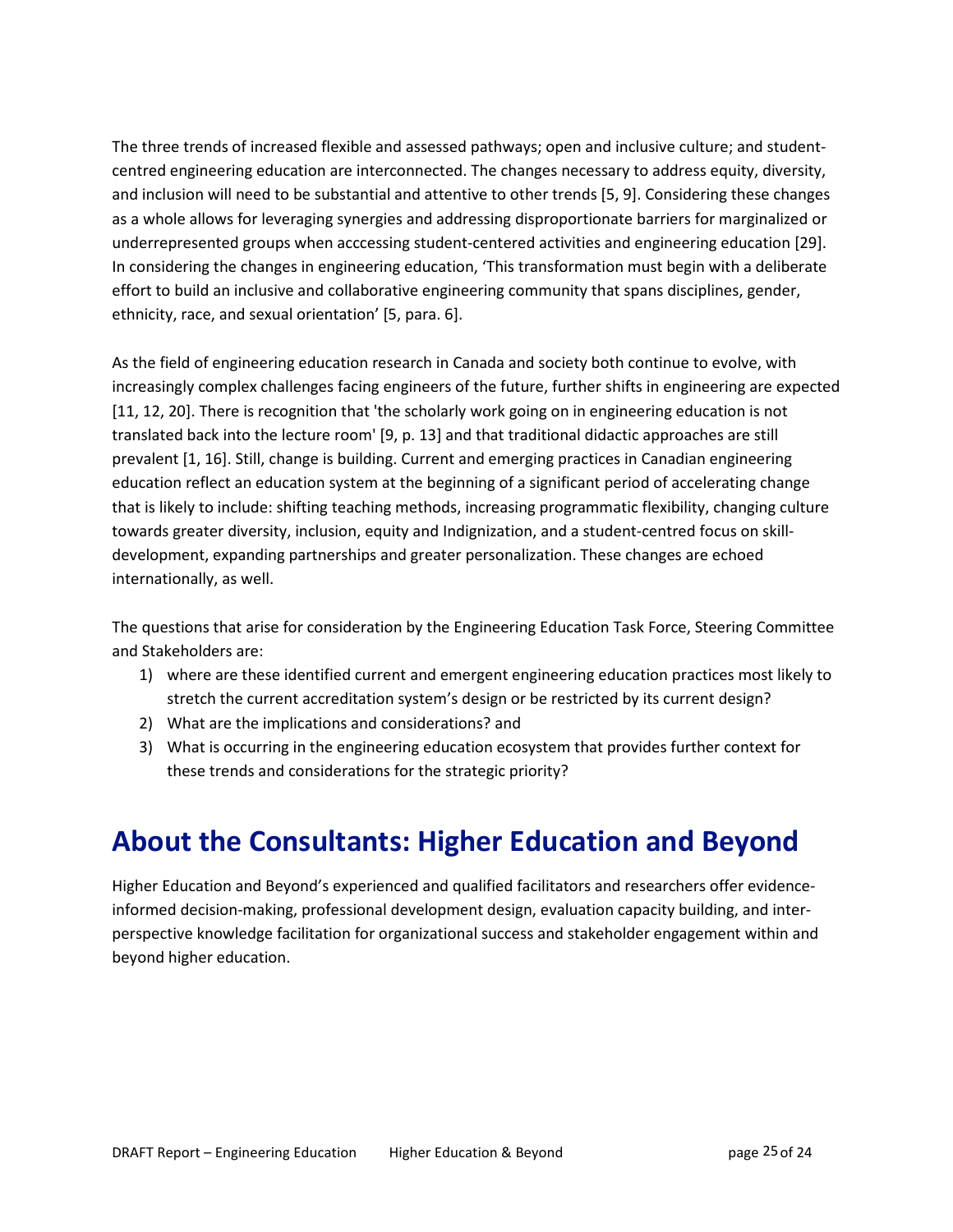# <span id="page-30-0"></span>**References**

- [1] N. Nelson and R. Brennan, "A snapshot of engineering education in Canada," In *Proceedings of The Canadian Engineering Education Association (CEEA-ACEG) Conference*, Vancouver, British Columbia, 2018.
- [2] P. Milind Khanolkar, M. Gad, J. Liao, A. Hurst and A. Olechowski, "A pilot study on the prevalence of artificial intelligence in Canadian engineering design curricula," In *Proceedings of The Canadian Engineering Education Association (CEEA-ACEG) Conference,* 2021.
- [3] Rbc, Office Of The Ceo, "The coming skills revolution: Humans wanted," 2018. [Online]. Available: Https://Www.Rbc.Com/Dms/Enterprise/Futurelaunch/\_Assets-Custom/Pdf/Rbc-Future-Skills-Report-Final-Singles.Pdf.
- [4] A. Ndubuisi and J. Slotta, "Using global virtual teams to support a sustainability mindset in engineering education," In *Proceedings of The Canadian Engineering Education Association (CEEA-ACEG) Conference*, 2021.
- [5] S. Sorby, N. Fortenberry and G. Bertoline, "Stuck in 1955, Engineering Education Needs a Revolution, Issues in science and technology, 13 September 2021. [Online]. Available: https://Issues.Org/Engineering-Education-Change-Sorby-Fortenberry-Bertoline/. [Accessed 1 February 2022].
- [6] N. Nelson and R. Brennan, "A comparison of the teaching practices of novice educators in engineering and other post-secondary disciplines," In *Proceedings of The Canadian Engineering Education Association (CEEA-ACEG) Conference*, 2020.
- [7] N. Nelson and R. Brennan, "Covid-19: A motivator for change in engineering education?," In *Proceedings of The Canadian Engineering Education Association (CEEA-ACEG) Conference*, 2021.
- [8] S. Mattucci, "a snapshot of the Canadian engineering education system: reflections from an emerging scholar trying to support national curriculum change," In *Proceedings of The Canadian Engineering Education Association (CEEA-ACEG) Conference*, 2021.
- [9] R. Graham, "The global state of the art in engineering education," Massachusetts Institute of Technology (Mit), Cambridge, Ma, 2018.
- [10] J. Seniuk Cicek, A. Steele, S. Gauthier, A. Adobea Mante, P. Wolf, M. Robinson and S. Mattucci, "Indigenizing engineering education in Canada: critically considered," *Teaching in Higher Education,* Vol. 26, No. 7-8, pp. 1038-1059, 2021.
- [11] C. Crosthwaite, "Engineering futures 2035 engineering education programs, priorities & pedagogies," Australian Council Of Engineering Deans, 2021.
- [12] Australian Council of Engineering Deans, "Engineering futures 2035 2021 engineering change The future of engineering education in Australia," Australian Council Of Engineering Deans, 2021.
- [13] J. O'heir, "Future ready with digital skills," 9 August 2021. [Online]. Available: Https://www.Asme.Org/Topics-Resources/Content/Future-Ready-With-Digital-Skills. [Accessed 1 February 2022].
- [14] C. Crosthwaite, "Engineering Futures 2035: A Scoping Study," Australian Council of Engineering Deans, 2019. Available At: *[Www.Aced.Edu.Au/Downloads/Engineering%20futures%202035\\_Stage%201%20report%20for%20aced\\_May\\_](http://www.aced.edu.au/downloads/Engineering%20Futures%202035_Stage%201%20report%20for%20ACED_May_16_2019.pdf) [16\\_2019.Pdf](http://www.aced.edu.au/downloads/Engineering%20Futures%202035_Stage%201%20report%20for%20ACED_May_16_2019.pdf)*
- [15] S. Martin, E. Lopez-Martin, A. Moreno-Pulido, Ru. Meier, and M. Castro, "A comparative analysis of worldwide trends in the use of information and communications technology in engineering education," *IEEE Access*, vol. 7, pp.113161-113170 , 2019. doi: 10.1109/ACCESS.2019.2935019
- [16] N. Nelson and R. Brennan, "Improving engineering education: Two key areas to focus our attention," In *Proceedings of The Canadian Engineering Education Association (CEEA-ACEG) Conference*, 2021.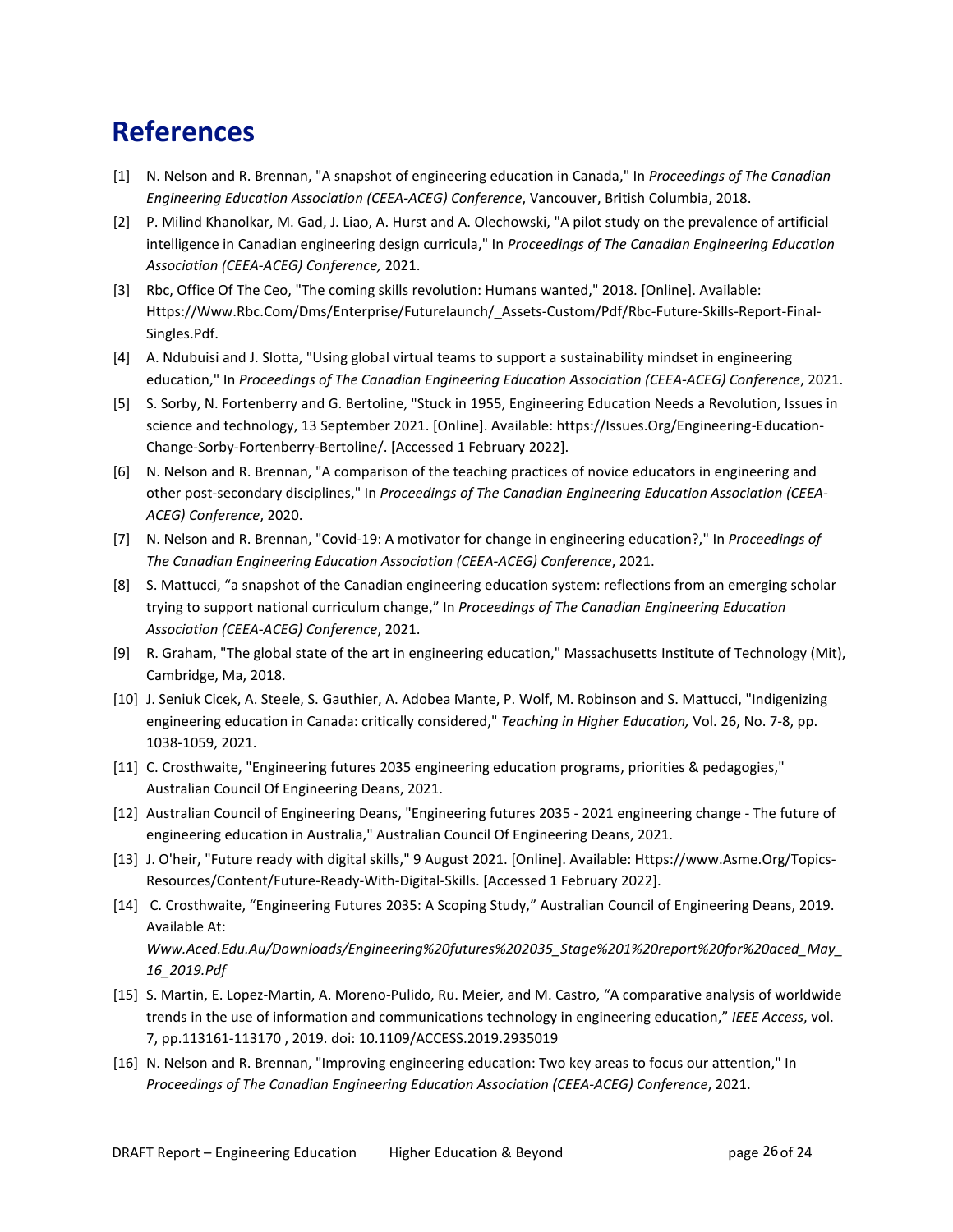- [17] N. Nelson and R. Brennan, "Covid-19: A motivator for change in engineering education?," In *Proceedings of The Canadian Engineering Education Association (CEEA-ACEG) Conference*, 2021.
- [18] M. Stains, J. Harshman, M. Barker, S. Chasteen, R. Cole, S. Dechenne-Peters, M. Eagan Jr., J. Essen, J. Knight, F. Laski, M. Levis-Fitzgerald, C. Lee, S. Lo, L. Mcdonnell, T. Mckay, N. Michelotti, M. Palmer, K. Plank, T. Rodela and Sanders, "Anatomy of stem teaching in north american universities," *Science Education,* Vol. 359, No. 6383, pp. 1468-1470, March 2018.
- [19] M. Q. Patton, Qualitative research & evaluation methods: Integrating theory and practice, Saint Paul, Mn: Sage Publications Inc., 2014.
- [20] A. D. Lantada, "Engineering education 5.0: Continuously evolving engineering education\*," *International Journal Of Engineering Education,* Vol. 36, No. 6, pp. 1814-1832, 2020.
- [21] L. Zeldovich, "Universities look to re-engineer education," 2 August 2021. [Online]. Available: https://www.Asme.Org/Topics-Resources/Content/Universities-Look-To-Re-Engineer-Education. [ACCESSED 1 FEBRUARY 2022].
- [22] J. Biggs, "Enhancing teaching through constructive alignment," *Higher Education,* Vol. 32, pp. 347-364, 1996.
- [23] J. Biggs, "Constructive alignment in university teaching," *Herdsa Review Of Higher Education,* Vol. 1, pp. 5-22, 2014.
- [24] Engineers and Geoscientists BC, "Competency assessment," 2022. [Online]. Available: Https://Competencyassessment.Ca/About. [Accessed 1 February 2022].
- [25] B. Frank, S. Bailey and A. Rogers, "Implementing competency-based assessment in a first year engineering design course," In *Proceedings of The Canadian Engineering Education Association (CEEA-ACEG) Conference* , 2021.
- [26] N. Balakrishnan and R. Balakrishnan, "A framework to add depth, career relevance, and skills development into assessment in a 2nd year design course," In *Proceedings of The Canadian Engineering Education Association (CEEA-ACEG) Conference* , 2020.
- [27] S. Maw, S. Huang, D. Cree, G. Kennell, and W. James, "Lessons learned from using competency based assessment (CBA) in a first year engineering statics course," In *Proceedings of The Canadian Engineering Education Association (CEEA-ACEG) Conference*, 2021.
- [28] M. Leandro Cruz, G. Saunders-Smits, and P. Groen, "Evaluation of competency methods in engineering education: A Systematic Review," *European Journal Of Engineering Education ,* Vol. 45, No. 5, pp. 729-757, 2020.
- [29] T. Adebola, B. Frank, A. Downie and H. Smith, "'Breaking down barriers": Development of an engineering technology to engineering transfer pathway in Canada," In *Proceedings of The Canadian Engineering Education Association (CEEA-ACEG) Conference* , 2020.
- [30] Ecampus Ontario, "Micro-Credentials," 2022. [Online]. Available: Https://Micro.Ecampusontario.Ca/. [Accessed 1 February 2022].
- [31] M. Macdonald, "Are microcredentials the future of Higher Ed?," 12 January 2022. [Online]. Available: Https://Www.Universityaffairs.Ca/Features/Feature-Article/Are-Microcredentials-The-Future-Of-Higher-Ed/. [Accessed 1 February 2022].
- [32] D. Gogel, J. Haruo Eikenaar and P. Rajabi, "Badging for accreditation: Electronic credentialing in the undergraduate curriculum," In *Proceedings of The Canadian Engineering Education Association (CEEA-ACEG) Conference* , 2020.
- [33] B. Mischewski, "Micro-credentials: A model for engineering education?," Tertiary Education Commission, Wellington, Nz, 2017.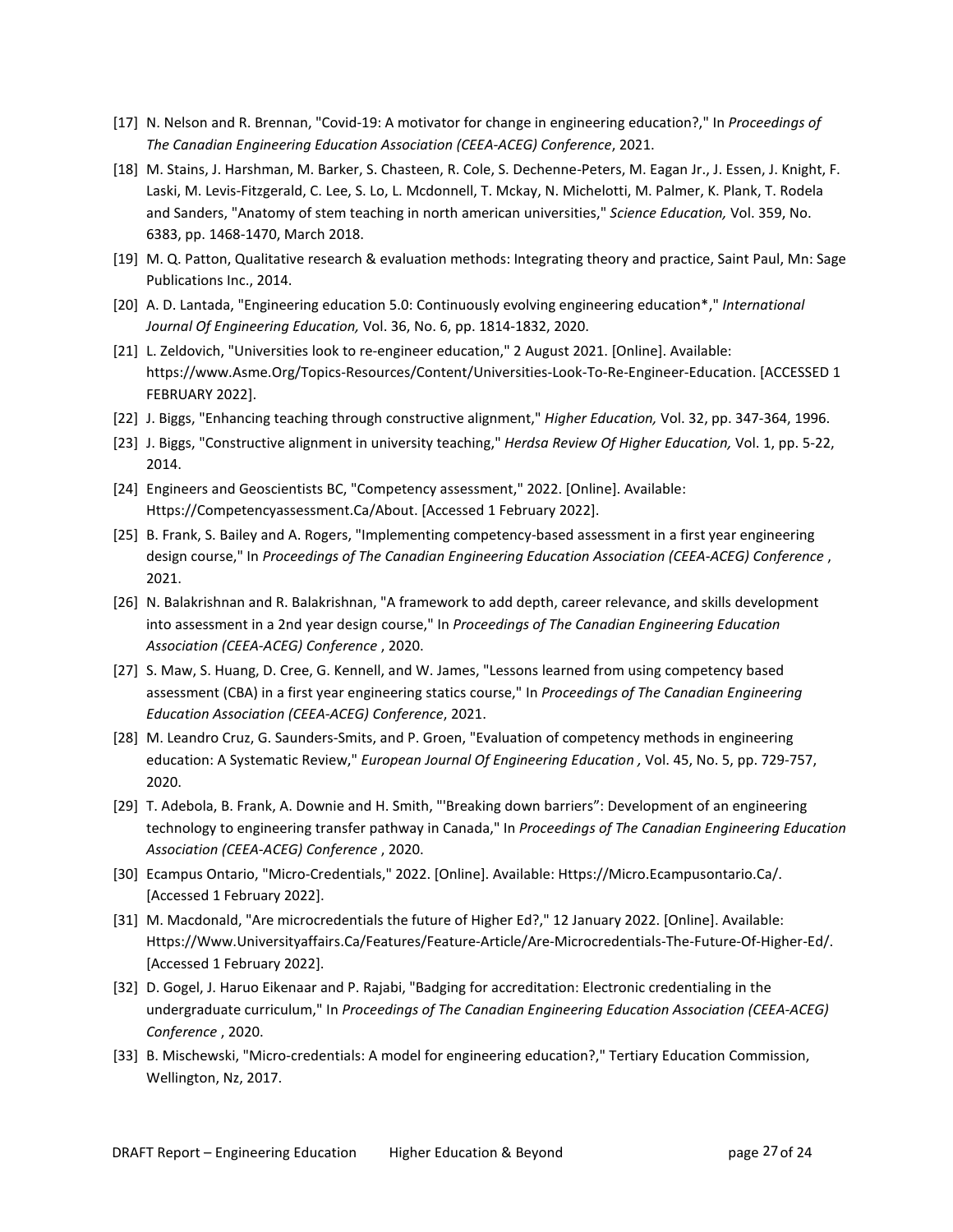- [34] E. Attard, M. Greig, W. Neumann, F. Salustri., "Integrating diversity of users' human factors into a cornerstone engineering design course," In *Proceedings of The Canadian Engineering Education Association (CEEA-ACEG) Conference* , 2021.
- [35] R. Naylor and N. Mifsud, "Structural inequality in higher education: Creating institutional cultures that enable all students," La Trobe University, Melbourne, Aus, 2019.
- [36] Engineers Canada, "About diversity in engineering," [Online]. Available: Https://Engineerscanada.Ca/Diversity/About-Diversity-In-Engineering. [Accessed 1 February 2022].
- [37] Engineers and Geoscientists BC, "Professional practice guidelines: equity, diversity, and inclusion (Revised)," 2021. [Online]. Available: https://www.egbc.ca/app/Practice-Resources/Individual-Practice/Guidelines-Advisories/Document/01525AMWZOGZM5ITT65REIGLMV7WZTFXG6/Equity%2C%20Diversity%2C%20and%20 Inclusion
- [38] R. Paul, L. Behjat, M. Eggermont and R. Brennan, "Learning from ecofeminism: Deconstructing the dualistic 'soft' vs. 'hard' nature of engineering education," In *Proceedings of The Canadian Engineering Education Association (CEEA-ACEG) Conference*, 2020.
- [39] R. Paul, L. Behjat and R. Brennan, "Using individual-based modeling to better understand the hidden curriculum of engineering," In *Proceedings of The Canadian Engineering Education Association (CEEA-ACEG)*, 2021.
- [40] L. Sax, A. Kanny, J. Jacobs, H. Whang, D. Weintraub and A. Hroch, "Understanding the changing dynamics of the gender gap in undergraduate engineering majors: 1971-2011," *Research in Higher Education,* Vol. 57, No. 5, pp. 570-600, 2016.
- [41] M. Wells, K. Jones and V. Davidson, "Ontario network of women in engineering case study: Indicators of success and reflections on lessons learned," *International Journal of Gender, Science, and Technology,* Vol. 11, No. 1, pp. 30-40, 2019.
- [42] S. Davies, Q. Liu and G. Evans, "The educational trajectory of high school students to engineering programs at a comprehensive Canadian university," In *Proceedings of The Canadian Engineering Education Association (CEEA-ACEG) Conference*, 2020.
- [43] Blue Gold Podcast, *Episode 16; Equity, diversity & inclusion in applied science.* [Sound Recording]. University Of British Columbia. 2021.
- [44] M. Quayle, "Ubc-Vancouver tenure track faculty survey on the effects of Covid-19: Tenure track faculty race analysis," University Of British Columbia Board Of Governers, 2021.
- [45] S. Mutch, M. Borland and K. Mercer, "Engineering, Patriarchy, and The Pluriverse: What World Of Many Worlds Do We Design? What Worlds Do We Teach?," In *Proceedings of The Canadian Engineering Education Association (CEEA-ACEG) Conference June 20 - 23 Pei*, 2021.
- [46] S. Charles, "Indigenization of Engineering," 29 October 2020. [Online]. Available: https://Engineering.Ok.Ubc.Ca/2020/10/29/Indigenizing-Of-Engineering/. [Accessed 1 February 2022].
- [47] United Nations, "United Nations declaration on the rights of Indigenous peoples,' Resolution adopted by the General Assembly on 13 September 2007. [Online]. Available: https://www.un.org/development/desa/indigenouspeoples/wpcontent/uploads/sites/19/2018/11/UNDRIP\_E\_web.pdf
- [48] A. Gaudry and D. Lorenz, "Indigenization as inclusion, reconciliation, and decolonization: Navigating the different visions for indigenizing the Canadian academy," *Alternative: An International Journal Of Indigenous Peoples,* Vol. 14, No. 3, pp. 218-227, 2018.
- [49] J. Seniuk Cicek, A. Steele, D. Burgart, P. Rogalski, S. Gauthier, S. Mattucci, J. Bazylak, A. Mante, M. Robinson, R. Herrmann and S. Staub-French, "Indigenous initiatives in engineering education in Canada: Collective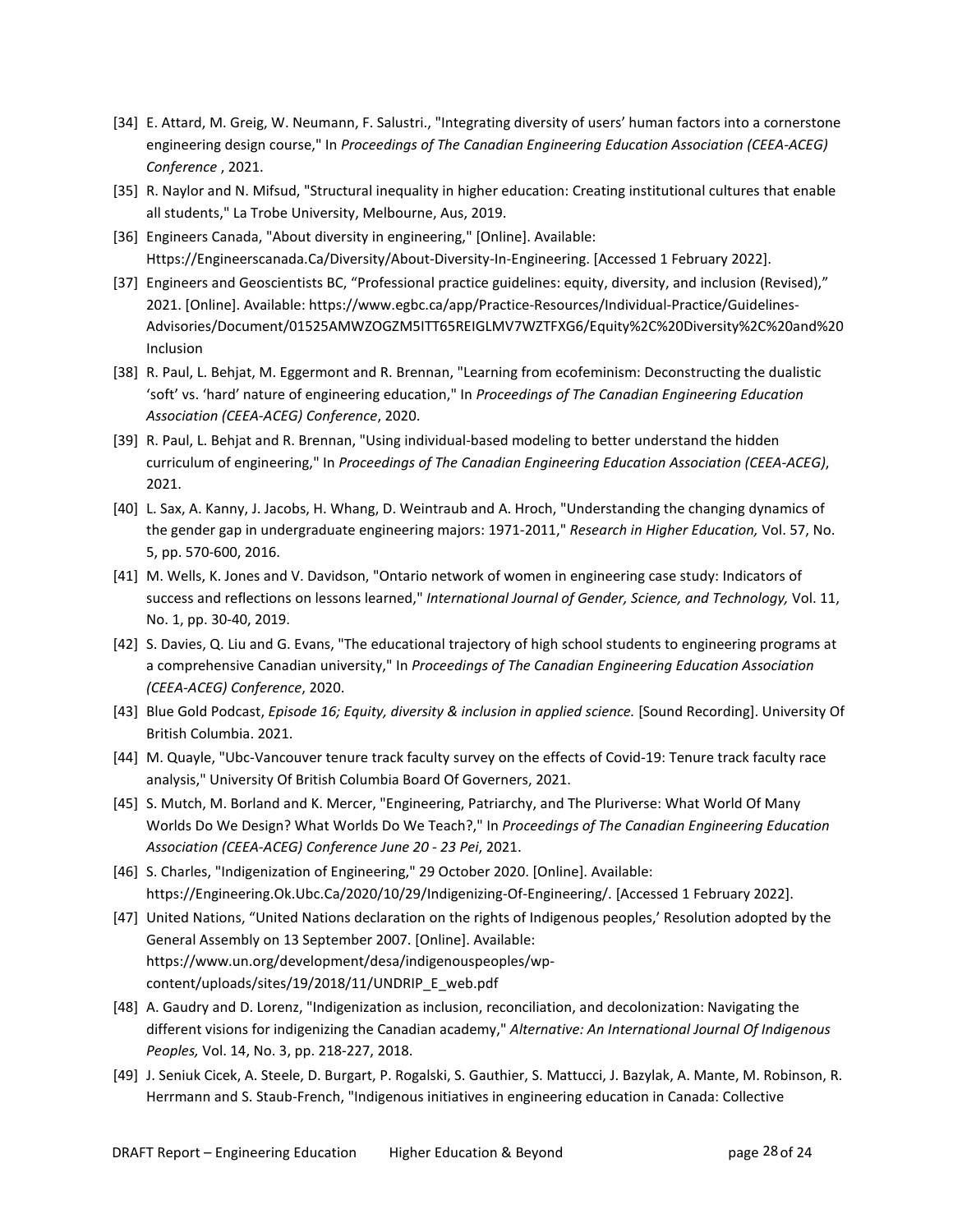contributions," In *Proceedings of The Canadian Engineering Education Association (CEEA-ACEG) Conference,* 2020.

- [50] Actua, "Indigenous land-based STEM education: Discussion paper," 2021. [Online]. Available: https://www.actua.ca/wp-content/uploads/2021/06/Indigenous-Land-Based-STEM-Education-Discussion-Paper-Actua-Canada.pdf
- [51] WHO. "Mental health: strengthening our response," 2018. [Online]. Available: https://www.who.int/newsroom/fact-sheets/detail/mental-health-strengthening-our-response
- [52] Q. A. Golsteyn, and P. M. Ostafichuk, "Assessing and tracking the factors influencing student wellbeing in firstyear engineering," In *Proceedings of The Canadian Engineering Education Association (CEEA-ACEG) Conference*, 2020.
- [53] E-Core, "Student Experience Supporting Student Mental Health in the Virtual Classroom", CEEA-ACEG resource. [Online]. Available: https://ceea.ca/wpcontent/uploads/2020/09/EC\_Supporting\_Student\_Mental\_Health\_in\_Virtual\_Classroom.pdf
- [54] J. L. Hess, S. A. Brownell, and A.T. Dale, "The Wicked Problems in Sustainable Engineering (WPSE) Initiative: Pilot Results of a Cross-Institutional Project-Based Course Offering," In Proceedings of American Society for Engineering Education (ASEE) Annual Conference & Exposition, 2014. Available: https://peer.asee.org/thewicked-problems-in-sustainable-engineering-wpse-initiative-pilot-results-of-a-cross-institutional-projectbased-course-offering.pdf
- [55] A. Ndubuisi and J. Slotta, "Using global virtual teams to support a sustainability mindset in engineering education," In *Proceedings of The Canadian Engineering Education Association (CEEA-ACEG) Conference*, 2021.
- [56] F. Fayyaz, "Analysis of how capstone teams define engineering design failure," In *Proceedings of The Canadian Engineering Education Association (CEEA-ACEG) Conference*, 2021.
- [57] D. Beneteau, K. Chovan and S. Gauthier, "Practical integration of sustainability into engineering," In *Proceedings of The Canadian Engineering Education Association (CEEA-ACEG) Conference*, 2021.
- [58] R. Paul, G. Ayers, J. Bergerson, K. Black, T. Brucker, C. Dawoud, M. Eggermont, A. Knight, S. Mccoy, E. Rangelova and D. Wood, "New sustainable systems engineering program proposal – mindset and development," In *Proceedings of The Canadian Engineering Education Association (CEEA-ACEG) Conference*, 2021.
- [59] Engineers Canada, "Report on the 2020 consultation of the Engineering Design Task Force," 2020. [Online]. Available: https://engineerscanada.ca/sites/default/files/2021- 06/CEAB%20engineering%20design%20consultation%20report\_Final.pdf
- [60] J. Seniuk Cicek, M. Friesen, D. Mann, N. Balakrishnan, R. Bezerra Rodrigues and J. Paul, "The graduate specialization in engineering education," In *Proceedings of The Canadian Engineering Education Association (CEEA-ACEG) Conference*, 2021.
- [61] P. Ostafichuk, J. Abello, N. Atabaki, A. D'entremont, J. Mikkelsen, V. Prodanovic and T. Teslenko, "A pilot project to measure teaching faculty educational leadership contributions," In *Proceedings of The Canadian Engineering Education Association (CEEA-ACEG) Conference*, 2021.
- [62] A. Parker, N. Dyck and J. Carey, "Tipsheets for teaching graduate attributes in an online environment: Faculty support that is accessible, Current, Relevant, and Tangible," In *Proceedings of The Canadian Engineering Education Association (CEEA-ACEG) Conference*, 2021.
- [63] N. Nelson and R. Brennan, "Covid-19: A motivator for change in engineering education?," In *Proceedings of The Canadian Engineering Education Association (CEEA-ACEG) Conference*, 2021.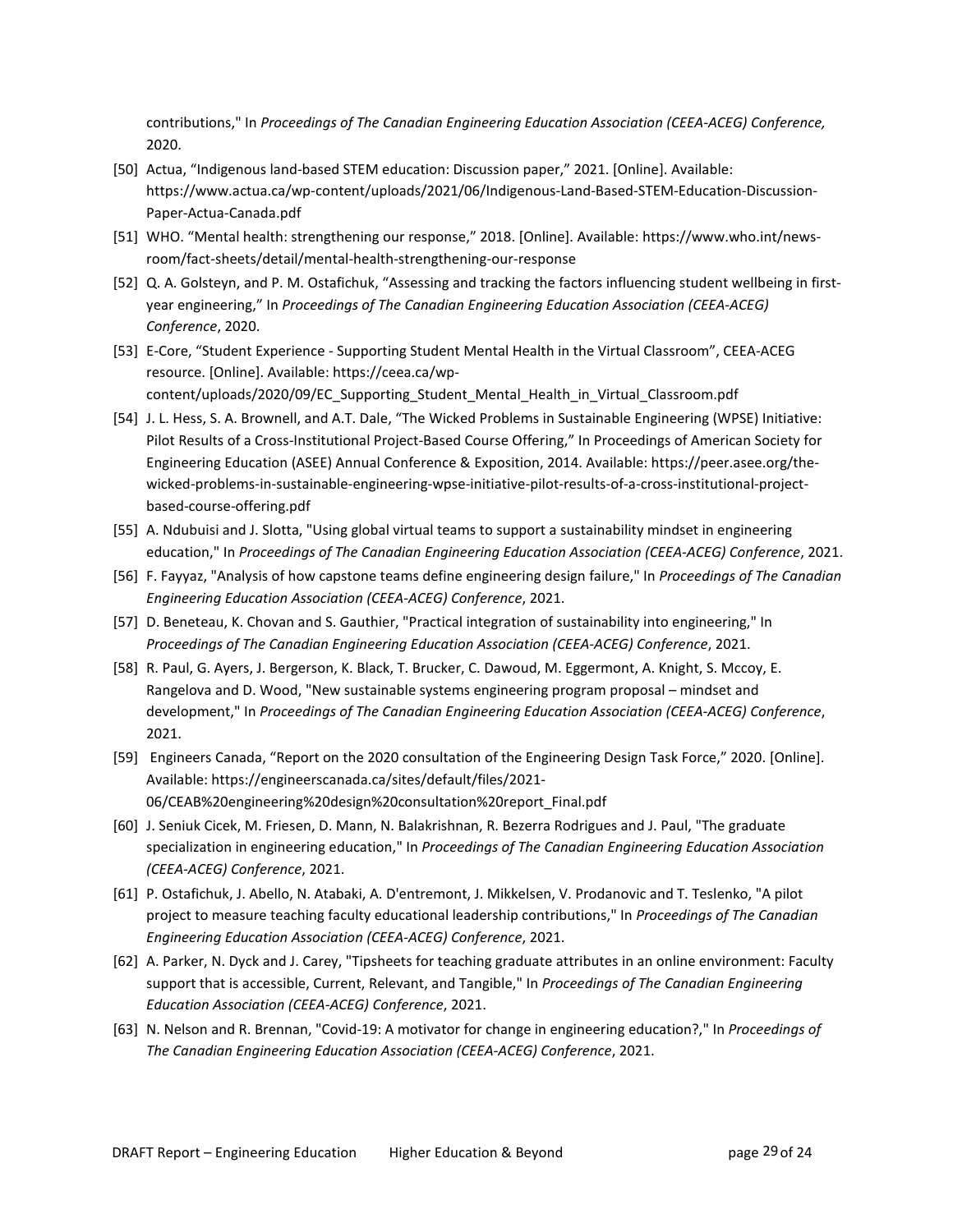- [64] A. M. Parker, N. Dyck, R. S. Fuhrer and J. Carey, "Co-op student involvement in the advancement of a faculty's safety education and culture: A Large-scale project of video creation for laboratory courses," In *Proceedings of The Canadian Engineering Education Association (CEEA-ACEG) Conference* , 2020.
- [65] H. Ali and J. Harris, "Transformation of employability skills through Co-op experiences," In *Proceedings of The Canadian Engineering Education Association (CEEA-ACEG) Conference*, 2021.
- [66] D. Torvi, "Non-medical masks: Opportunities for standards education and online design projects," In *Proceedings of The Canadian Engineering Education Association (CEEA-ACEG) Conference*, 2021.
- [67] S. O'brien, "Hands-on engineering laboratories at home in an online learning course," In *Proceedings of The Canadian Engineering Education Association (CEEA-ACEG) Conference*, 2021.
- [68] University Of Waterloo Center for Teaching Excellence, "Gamification and game-based learning," [Online]. Available: Https://Uwaterloo.Ca/Centre-For-Teaching-Excellence/Teaching-Resources/Teaching-Tips/Educational-Technologies/All/Gamification-And-Game-Based-Learning. [Accessed 1 February 2022].
- [69] M. Robinson and S. Minshull, "Six degrees of chem & bacon," In *Proceedings of The Canadian Engineering Education Association (CEEA-ACEG) Conference* , 2020.
- [70] J. Miller-Young, S. Beck and M. Jamieson, "Gamifying and evaluating first-year design: Development of a questionnaire to assess student experience and motivation in a large, Online Course," In *Proceedings of The Canadian Engineering Education Association (CEEA-ACEG) Conference*, 2021.
- [71] C. Whittaker and E. Charles, "Flipping out reflections on ten years of development, innovation and design in technology-rich collaborative learning spaces and active learning pedagogical capacity building," In *Proceedings of The Canadian Engineering Education Association (CEEA-ACEG) Conference* , 2020.
- [72] K. Dornian, R. Paul, S. Afkhami Goli, I. Rontu and M. Moshirpour, "Students' perception of a term project with respect to technical concepts understanding, creative thinking and interest in programming in a large, flipped delivery introductory programming course – A case study," In *Proceedings of The Canadian Engineering Education Association (CEEA-ACEG) Conference* , 2020.
- [73] W. Schell, B. Hughes, J. Donald, T. Goldfinch, A. Kadi, E. Moore, D. Reeve, C. Rottman and P. Sheridan, "Leadership transcending borders: Building bridges to integrate technical and professional knowledge," In *Proceedings of The Canadian Engineering Education Association (CEEA-ACEG) Conference*, 2020.
- [74] Y. Jazayeri, R. Paul, L. Behjat and M. Potter, "Learning from the integrated curriculum approach: Student reflections during and after their experience," In *Proceedings of The Canadian Engineering Education Association (CEEA-ACEG) Conference*, 2020.
- [75] C. Picard, C. Hardebolle, R. Tormey and J. Schiffmann, "Which professional skills do students learn in engineering team-based projects?," *European Journal Of Engineering Education,* Vol. Doi: 10.1080/03043797.2021.1920890, 2021.
- [76] C. Winberg, M. Bramhall, D. Greenfield, P. Johnson, P. Rowlett and O. Lewis, "Developing employability in engineering education: a systematic review of the literature," *European Journal Of Engineering Education,* Vol. 45, No. 2, pp. 165-180, 2018.
- [77] R. Paul, D. Dedemus, M. Boyce and K. Johnston, "The 'Engineers Have Feelings" Project: Integrating mental wellness and lifelong learning skills in first-year undergraduate engineering courses," In *Proceedings of The Canadian Engineering Education Association (CEEA-ACEG) Conference,* 2020.
- [78] R. Balakrishnan, J. Seniuk Cicek, P. Mani and D. Mann, "Lego serious play and the graduate attributes," In *Proceedings of The Canadian Engineering Education Association (CEEA-ACEG) Conference,* 2020.
- [79] J. Usprech and G. Lam, "Self-awareness and empathy as tools to mitigate conflict, promote wellness, and enhance performance in a third-year engineering design course," In *Proceedings of The Canadian Engineering Education Association (CEEA-ACEG) Conference* , 2020.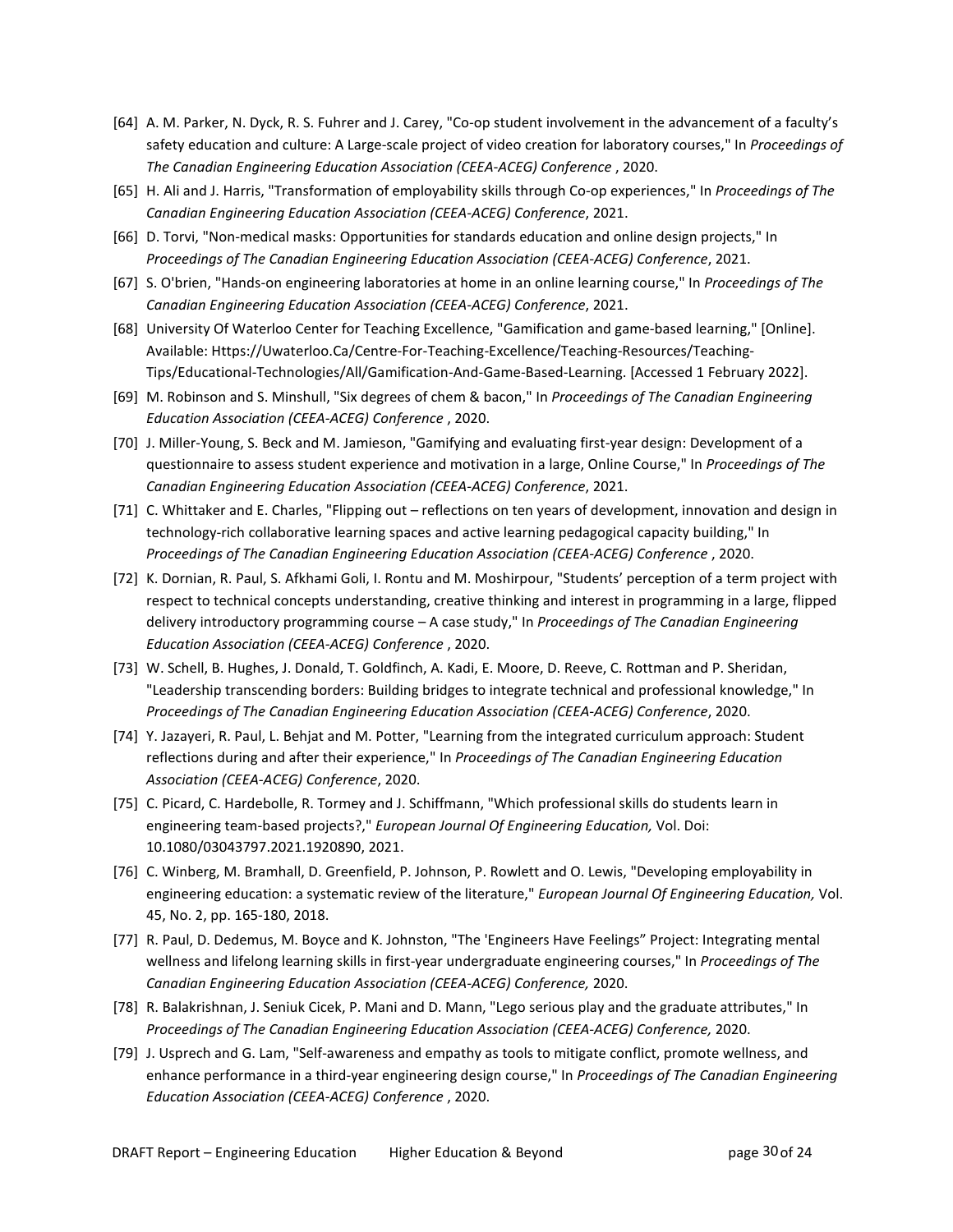- [80] J. Howcroft, K. Mercer and J. Boger, "Developing ethical engineers with empathy," In *Proceedings of The Canadian Engineering Education Association (CEEA-ACEG) Conference*, 2021.
- [81] K. M. Youngblood, N. Sochacka, J. Walther and S. E. Miller, "How mental models impact students' engagement with empathic communication exercises," In *Proceedings of The AAEE2019 Conference* , Brisbane, Australia, 2019.
- [82] J. Walther and N. W. Sochacka, "A Model of empathy in engineering as a core skill, practice orientation, and professional way of being," *Journal Of Engineering Education,* Vol. 106, No. 1, pp. 123-148, 2017.
- [83] J. Walther, M. A. Brewer, N. W. Sochacka and S. E. Miller, "Empathy and engineering formation," *Journal Of Engineering Education,* Vol. 109, No. 1, pp. 11-33, 2019.
- [84] N. Sochacka, D. Delaine, T. Shepard and W. Joachim, "Empathy instruction through the propagation paradigm: a synthesis of developer and adopter accounts," *Advances In Engineering Education, American Society For Engineering Education,* 2021.
- [85] Carleton University Teaching and Learning Services, "High impact practices: Experiential learning," 9 August 2018. [Online]. Available: Https://Carleton.Ca/Tls/Teachingresources/High-Impact-Practices/Experiential-Learning/. [Accessed 1 February 2022].
- [86] D. Kolb, Experiential learning: Experience as the source of learning and development, Englewood Cliffs, N.J: Prentice-Hall, 1984.
- [87] M. Eggermont and R. Paul, "Developing holistic engineering competencies in a bio-inspired design course," In *Proceedings of The Canadian Engineering Education Association (CEEA-ACEG) Conference* , 2020.
- [88] F. Firmani and K. Oldknow, "Modelling and simulation of sustainable systems: an engineering design course project," In *Proceedings of The Canadian Engineering Education Association (CEEA-ACEG) Conference*, 2021.
- [89] L. Osgood and N. Bressan, "Integrating learning objectives in a multi-semester sustainable conservation design project for first-year students during a pandemic," In *Proceedings of The Canadian Engineering Education Association (CEEA-ACEG) Conference*, 2021. http://doi.org/10.24908/pceea.vi0.14886
- [90] S. Riley and G. Mccabe, "Enabling staff-student co-creation of experiential learning at scale," Times Higher Education Campus, 20 July 2021. [Online]. Available: https://www.Timeshighereducation.Com/Campus/Enabling-Staffstudent-Cocreation-Experiential-Learning-Scale. [Accessed 1 February 2022].
- [91] McMaster Faculty of Engineering, Department Of Chemical Engineering, "Problem-Based Learning," 2022. [Online]. Available: Https://Www.Eng.Mcmaster.Ca/Chemeng/Problem-Based-Learning-Pbl. [Accessed 1 February 2022].
- [92] J. E. Mills And D. Treagust, "Engineering education, is problem-based or project-based learning the answer," *Australasian Journal of Engineering,* VOL. 3, 2003.
- [93] R. Vaez Ghaemi And G. Potvin, "Students' perspective: Does problem-based learning increase ownership of one's education?," In *Proceedings of The Canadian Engineering Education Association (CEEA-ACEG) Conference*, 2020.
- [94] A. Milne, R. Fraser, J. Baleshta And M. Collins, "Pivot for the pandemic: Comparison of toy and science demo design projects in a first year mechanical engineering course," In *Proceedings of The Canadian Engineering Education Association (CEEA-ACEG) Conference*, 2021.